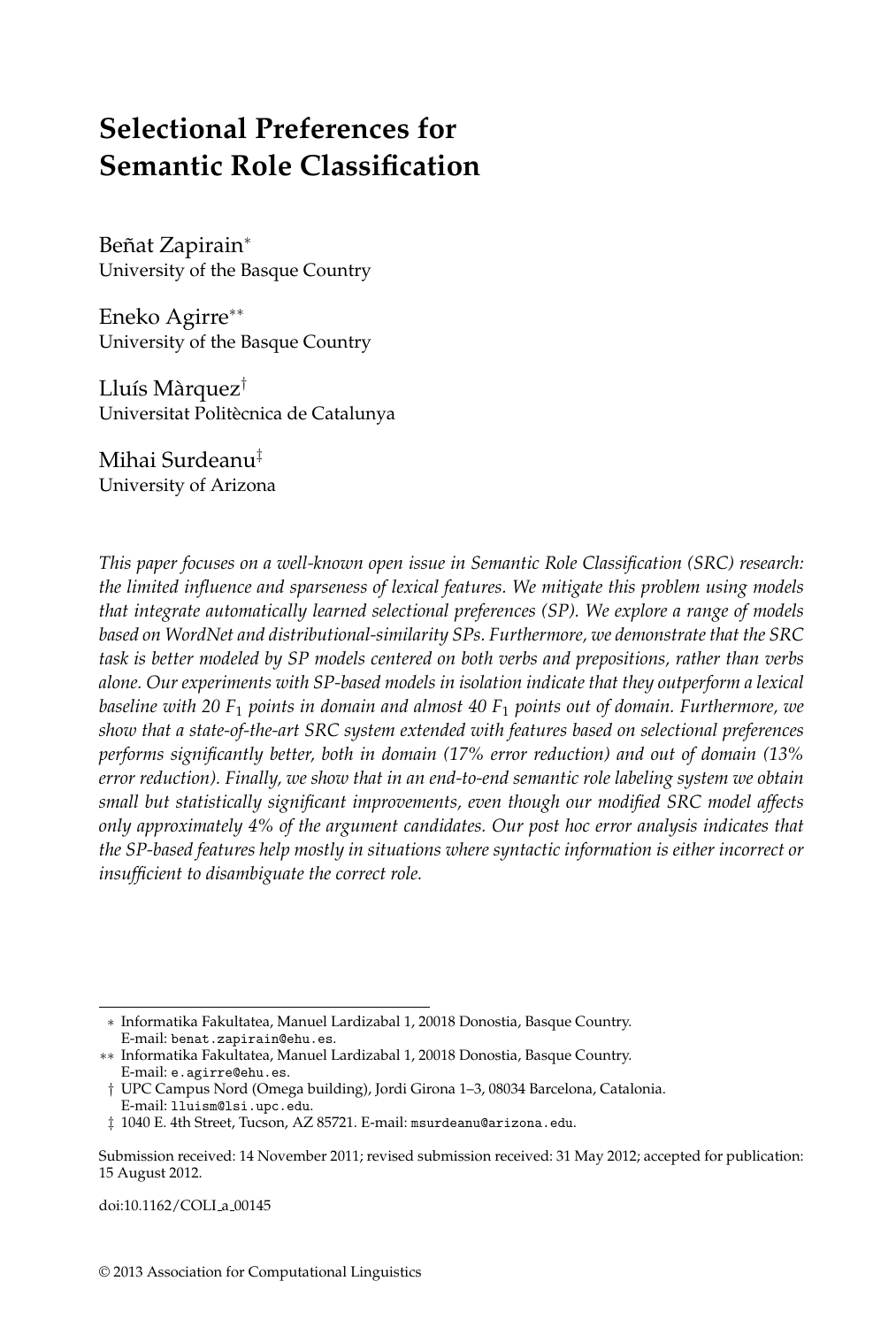# **1. Introduction**

Semantic Role Labeling (SRL) is the problem of analyzing clause predicates in text by identifying arguments and tagging them with semantic labels indicating the role they play with respect to the predicate. Such sentence-level semantic analysis allows the determination of *who* did *what* to *whom*, *when* and *where*, and thus characterizes the participants and properties of the events established by the predicates. For instance, consider the following sentence, in which the arguments of the predicate *to send* have been annotated with their respective semantic roles.<sup>1</sup>

(1) [Mr. Smith]*Agent sent* [the report]*Object* [to me]*Recipient* [this morning]*Temporal*.

Recognizing these event structures has been shown to be important for a broad spectrum of NLP applications. Information extraction, summarization, question answering, machine translation, among others, can benefit from this shallow semantic analysis at sentence level, which opens the door for exploiting the semantic relations among arguments (Boas 2002; Surdeanu et al. 2003; Narayanan and Harabagiu 2004; Melli et al. 2005; Moschitti et al. 2007; Higashinaka and Isozaki 2008; Surdeanu, Ciaramita, and Zaragoza 2011). In Marquez et al. (2008) the reader can find a broad ` introduction to SRL, covering several historical and definitional aspects of the problem, including also references to the main resources and systems.

State-of-the-art systems leverage existing hand-tagged corpora (Fillmore, Ruppenhofer, and Baker 2004; Palmer, Gildea, and Kingsbury 2005) to learn supervised machine learning systems, and typically perform SRL in two sequential steps: argument *identification* and argument *classification*. Whereas the former is mostly a syntactic recognition task, the latter usually requires semantic knowledge to be taken into account. The semantic knowledge that most current systems capture from text is basically limited to the predicates and the lexical units contained in their arguments, including the argument head. These "lexical features" tend to be sparse, especially when the training corpus is small, and thus SRL systems are prone to overfit the training data and generalize poorly to new corpora (Pradhan, Ward, and Martin 2008). As a simplified example of the effect of sparsity, consider the following sentences occurring in an imaginary training data set for SRL:

- (2) [JFK]*Patient was assassinated* [in Dallas]*Location*
- (3) [John Lennon]*Patient was assassinated* [in New York]*Location*
- (4) [JFK]*Patient was assassinated* [in November]*Temporal*
- (5) [John Lennon]*Patient was assassinated* [in winter]*Temporal*

All four sentences share the same syntactic structure, so the lexical features (i.e., the words *Dallas*, *New York*, *November*, and *winter*) represent the most relevant knowledge for discriminating between the *Location* and *Temporal* adjunct labels in learning.

<sup>1</sup> For simplicity, in this paper we talk about arguments in the most general sense. Unless noted otherwise, **argument** will refer to both core-arguments (*Agent*, *Patient*, *Instrument*, etc.) and adjuncts (*Manner*, *Temporal*, *Location*, etc.).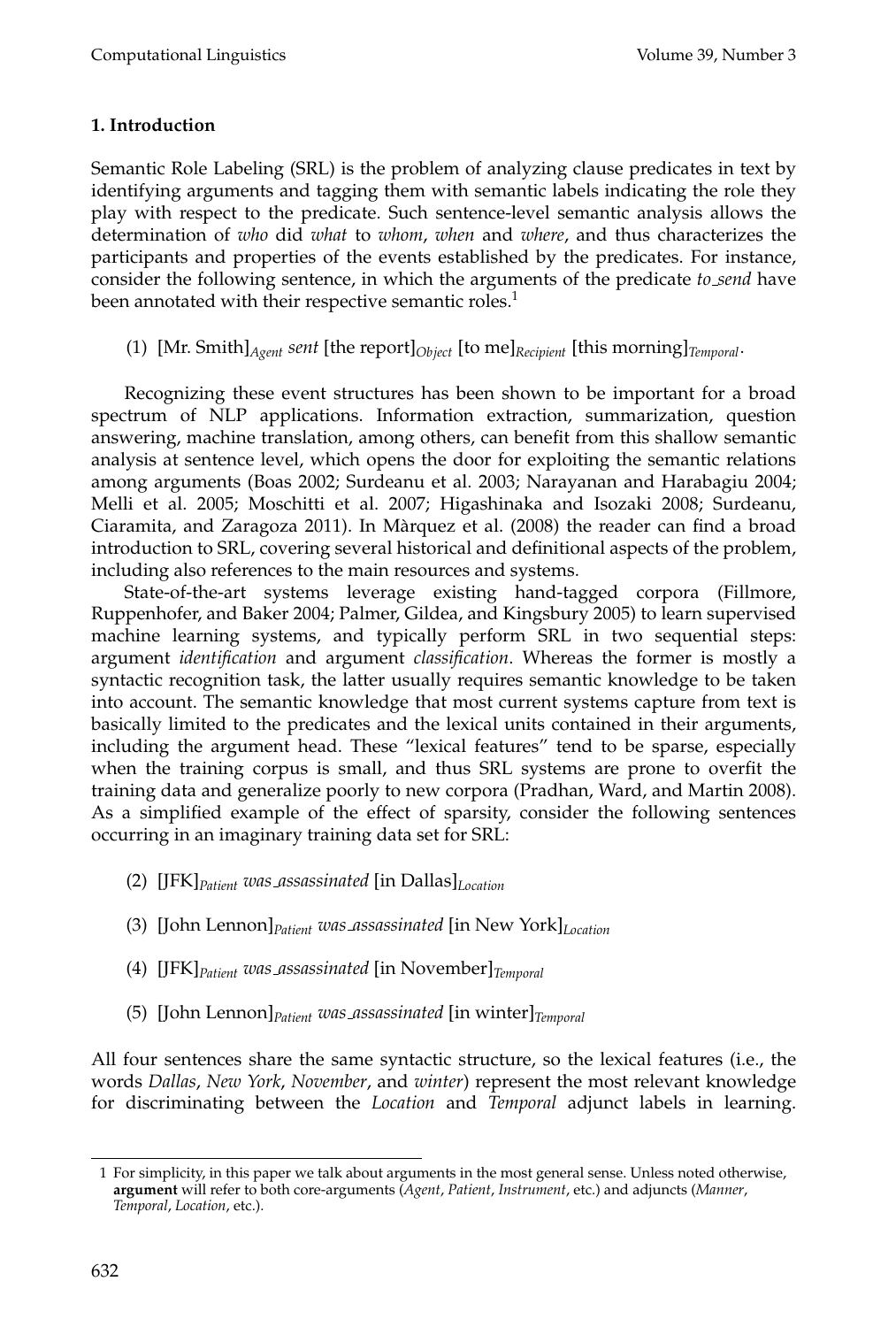The problem is that, as in the following sentences, for the same predicate, one may encounter similar expressions with new words like *Texas* or *December*, which the classifiers cannot match with the lexical features seen during training, and thus become useless for classification:

- (6) [Smith] *was assassinated* [in Texas]
- (7) [Smith] *was assassinated* [in December]

This problem is exacerbated when SRL systems are applied to texts coming from new domains where the number of new predicates and argument heads increases considerably. The CoNLL-2004 and 2005 evaluation exercises on semantic role labeling (Carreras and Marquez 2004, 2005) reported a significant performance degradation ` of around 10  $F_1$  points when applied to out-of-domain texts from the Brown corpus. Pradhan, Ward, and Martin (2008) showed that this performance degradation is essentially caused by the argument classification subtask, and suggested the lexical data sparseness as one of the main reasons.

In this work, we will focus on Semantic Role Classification (SRC), and we will show that selectional preferences (SP) are useful for generalizing lexical features, helping fight sparseness and domain shifts, and improving SRC results. Selectional preferences try to model the kind of words that can fill a specific argument of a predicate, and have been widely used in computational linguistics since the early days (Wilks 1975). Both semantic classes from existing lexical resources like WordNet (Resnik 1993b) and distributional similarity based on corpora (Pantel and Lin 2000) have been successfully used for acquiring selectional preferences, and in this work we have used several of those models.

The contributions of this work to the field of SRL are the following:

- 1. We formalize and implement a method that applies several selectional preference models to Semantic Role Classification, introducing for the first time the use of selectional preferences for prepositions, in addition to selectional preferences for verbs.
- 2. We show that the selectional preference models are able to generalize lexical features and improve role classification performance in a controlled experiment disconnected from a complete SRL system. The positive effect is consistently observed in all variants of WordNet and distributional similarity measures and is especially relevant for out-of-domain data. The separate learning of SPs for verbs and prepositions contributes significantly to the improvement of the results.
- 3. We integrate the information of several SP models in a state-of-the-art SRL system (*SwiRL*) <sup>2</sup> and obtain significant improvements in semantic role classification and, as a consequence, in the end-to-end SRL task. The key for the improvement lies in the combination of the predictions provided by *SwiRL* and the several role classification models based on selectional preferences.

<sup>2</sup> http://surdeanu.info/mihai/swirl/.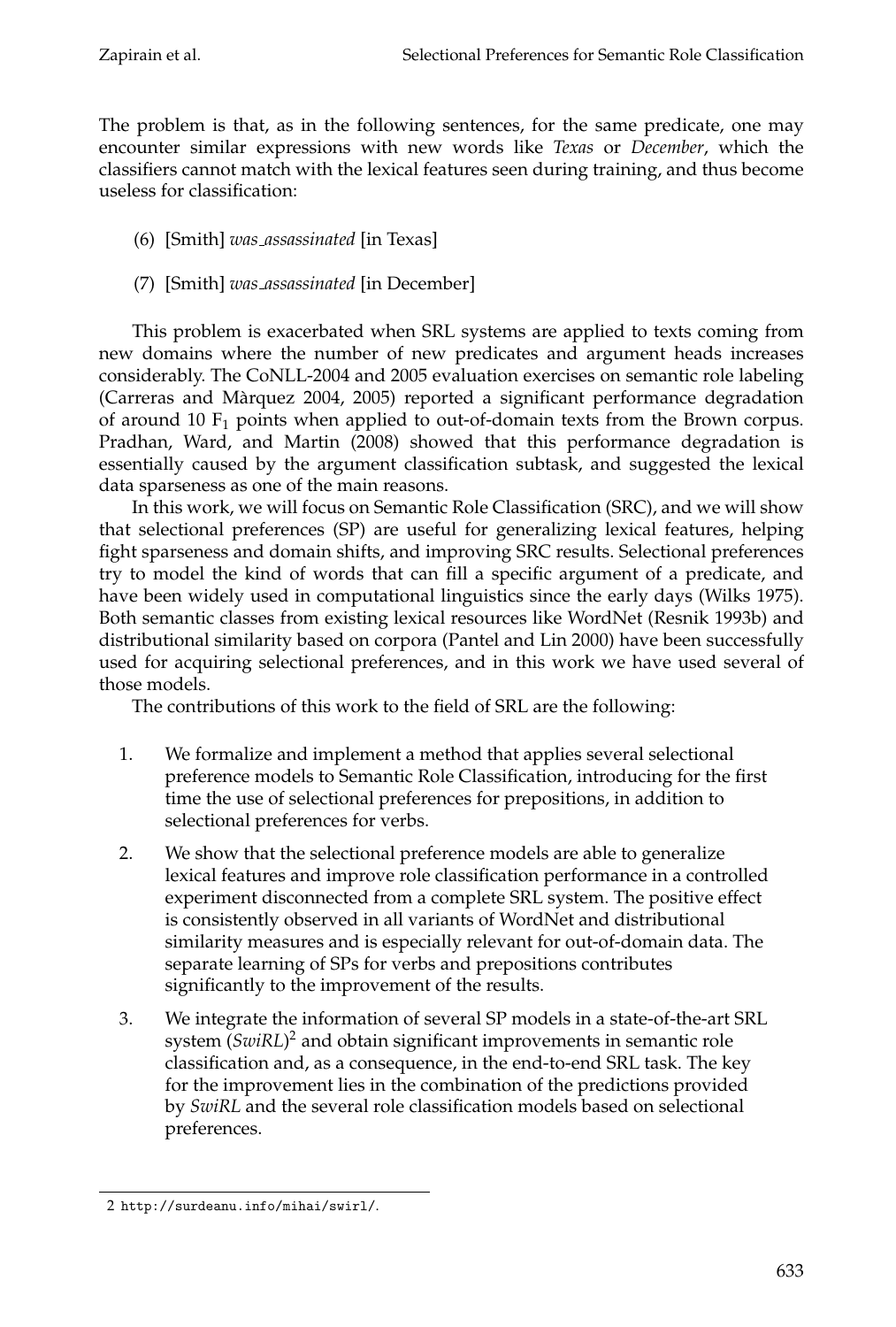4. We present a manual analysis of the output of the combined role classification system. By observing a set of real examples, we categorized and quantified the situations in which SP models tend to help role classification. By inspecting also a set of negative cases, this analysis also sheds light on the limitations of the current approach and identifies opportunities for further improvements.

The use of selectional preferences for improving role classification was first presented in Zapirain, Agirre, and Màrquez (2009), and later extended in Zapirain et al. (2010) to a full-fledged SRC system. In the current paper, we provide more detailed background information and details of the selectional preference models, as well as complementary experiments on the integration in a full-fledged system. More importantly, we incorporate a detailed analysis of the output of the system, comparing it with that of a state-of-the-art SRC system not using SPs.

The rest of the paper is organized as follows. Section 2 provides background on the automatic acquisition of selectional preference, and its recent relation to the semantic role labeling problem. In Section 3, the SP models investigated in this paper are explained in all their variants. The results of the SP models in laboratory conditions are presented in Section 4. Section 5 describes the method for integrating the SP models in a state-of-the-art SRL system and discusses the results obtained. In Section 6 the qualitative analysis of the system output is presented, including a detailed discussion of several examples. Finally, Section 7 concludes and outlines some directions for future research.

### **2. Background**

The simplest model for generating selectional preferences would be to collect all heads filling each role of the target predicate. This is akin to the lexical features used by current SRL systems, and we refer to this model as the **lexical model**. More concretely, the lexical model for **verb**-*role* selectional preferences consists of the list of words appearing as heads of the *role* arguments of the predicate **verb**. This model can be extracted automatically from the SRL training corpus using straightforward techniques. When using this model for role classification, it suffices to check whether the head word of the argument matches any of the words in the lexical model. The lexical model is the baseline for our other SP models, all of which build on that model.

In order to generalize the lexical model, semantic classes can be used. Although in principle any lexical resource listing semantic classes for nouns could be applied, most of the literature has focused on the use of WordNet (Resnik 1993b). In the **WordNetbased model**, the words occurring in the lexical model are projected over the semantic hierarchy of WordNet, and the semantic classes which represent best those words are selected. Given a new example, the SRC system has to check whether the new word matches any of those semantic classes. For instance, in example sentences (2)–(5), the semantic class <time period> covers both training examples for *Temporal* (i.e., *November* and *winter*), and <geographical area> covers the examples for *Location*. When test words *Texas* and *December* occur in Examples (6) and (7), the semantic classes to which they belong can be used to tag the first as *Location* and the second as *Temporal*.

As an alternative to the use of WordNet, one can also apply automatically acquired distributional similarity thesauri. Distributional similarity methods analyze the cooccurrence patterns of words and are able to capture, for instance, that *December* is more closely related to *November* than to *Dallas* (Grefenstette 1992). Distributional similarity is typically used on-line (i.e., given a pair of words, their similarity is computed on the go),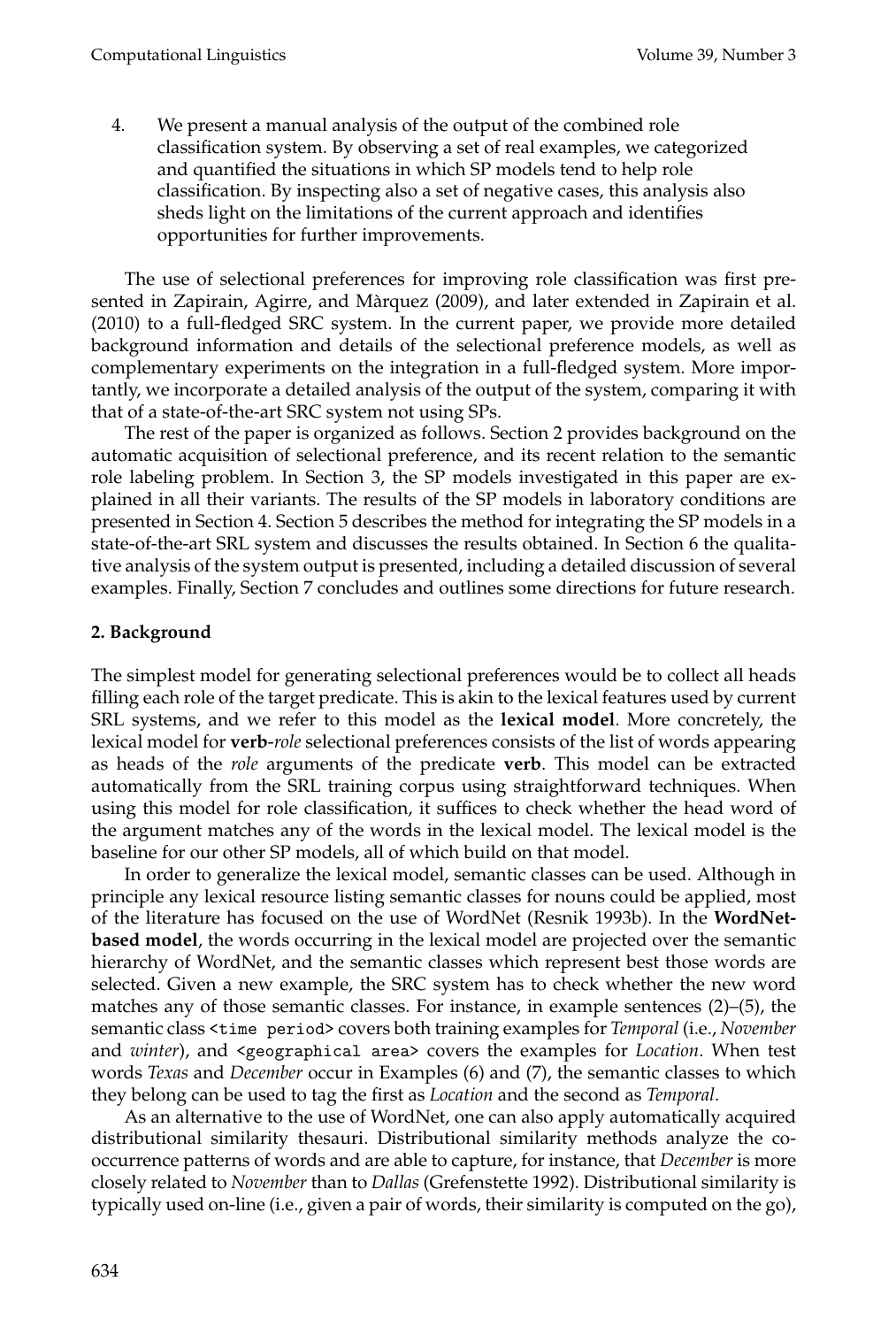but, in order to speed up its use, it has also been used to produce off-line a full thesauri, storing, for every word, the weighted list of all outstanding similar words (Lin 1998). In the **Distributional similarity model**, when test item *Texas* in Example (6) is to be labeled, the higher similarity to *Dallas* and *New York*, in contrast to the lower similarity to *November* and *winter*, would be used to label the argument with the *Location* role.

The automatic acquisition of selectional preferences is a well-studied topic in NLP. Many methods using semantic classes and selectional preferences have been proposed and applied to a variety of syntactic–semantic ambiguity problems, including syntactic parsing (Hindle 1990; Resnik 1993b; Pantel and Lin 2000; Agirre, Baldwin, and Martinez 2008; Koo, Carreras, and Collins 2008; Agirre et al. 2011), word sense disambiguation (Resnik 1993a; Agirre and Martinez 2001; McCarthy and Carroll 2003), pronoun resolution (Bergsma, Lin, and Goebel 2008) and named-entity recognition (Ratinov and Roth 2009). In addition, selectional preferences have been shown to be effective to improve the quality of inference and information extraction rules (Pantel et al. 2007; Ritter, Mausam, and Etzioni 2010). In some cases, the aforementioned papers do not mention selectional preferences, but all of them use some notion of preferring certain semantic types over others in order to accomplish their respective task.

In fact, one could use different notions of semantic types. In one extreme, we would have a small set of coarse semantic classes. For instance, some authors have used the 26 so-called "semantic fields" used to classify all nouns in WordNet (Agirre, Baldwin, and Martinez 2008; Agirre et al. 2011). The classification could be more fine-grained, as defined by the WordNet hierarchy (Resnik 1993b; Agirre and Martinez 2001; McCarthy and Carroll 2003), and other lexical resources could be used as well. Other authors have used automatically induced hierarchical word classes, clustered according to occurrence information from corpora (Koo, Carreras, and Collins 2008; Ratinov and Roth 2009). On the other extreme, each word would be its own semantic class, as in the lexical model, but one could also model selectional preference using distributional similarity (Grefenstette 1992; Lin 1998; Pantel and Lin 2000; Erk 2007; Bergsma, Lin, and Goebel 2008). In this paper we will focus on WordNet-based models that use the whole hierarchy and on distributional similarity models, and we will use the lexical model as baseline.

# **2.1 WordNet-Based Models**

Resnik (1993b) proposed the modeling of selectional preferences using semantic classes from WordNet and applied the model to tackle some ambiguity issues in syntax, such as noun-compounds, coordination, and prepositional phrase attachment. Given two alternative structures, Resnik used selectional preferences to choose the attachment maximizing the fitness of the head to the selectional preferences of the attachment points. This is similar to our task, but in our case we compare the target head to the selectional preference models for each possible role label (i.e., given a verb and the head of an argument, we need to find the role with the selectional preference that fits the head best).

In Resnik's model, he first characterizes the restrictiveness of the selectional preference of an argument position *r* of a governing predicate *p*, noted as  $R(p, r)$ . For that, given a set of classes *C* from the WordNet nominal hierarchies, he takes the relative entropy or Kullback-Leibler distance between the prior distribution *P*(*C*) and the posterior distribution  $P(C|p, r)$ :

$$
R(p,r) = \sum_{c \in C} P(c|p,r) \log \frac{P(c|p,r)}{P(c)}
$$
(1)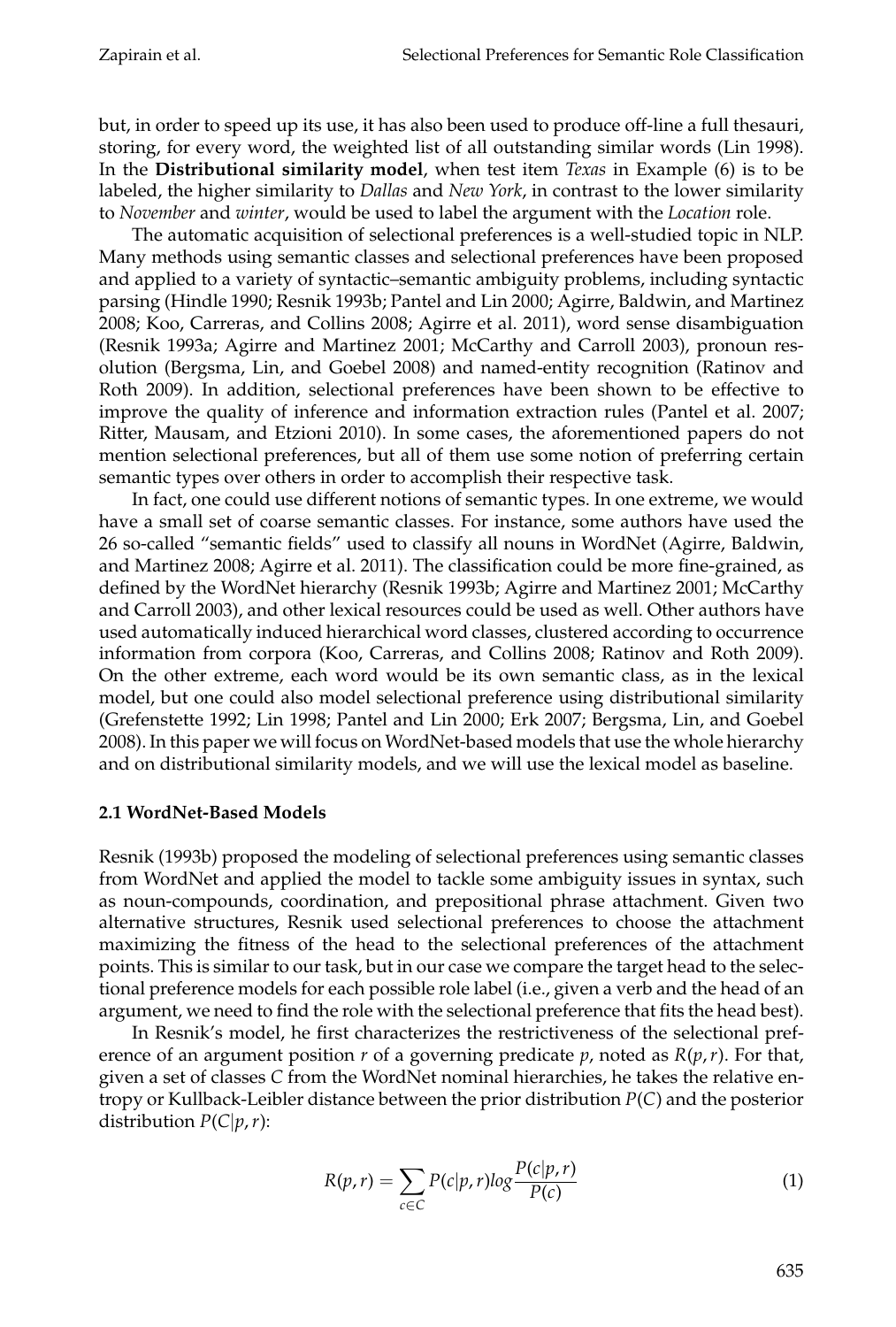The priors can be computed from any corpora, computing frequencies of classes and using maximum likelihood estimates. The frequencies for classes cannot be directly observed, but they can be estimated from the lexical frequencies of the nouns under the class, as in Equation (2). Note that in WordNet, hypernyms ("hyp" for short) correspond to superclass relations, and therefore  $hyp(n)$  returns all superclasses of noun *n*.

$$
freq(c) = \sum_{\{n \mid c \in hyp(n)\}} freq(n) \tag{2}
$$

A complication arises because of the polysemy of nouns. If each occurrence of a noun counted once in all classes that its senses belong to, polysemous nouns would account for more probability mass than monosemous nouns, even if they occurred the same number of times. As a solution, the frequency of polysemous nouns is split among its senses uniformly. For instance, the probability of the class <time period> can be estimated according to the frequencies of nouns like *November*, *spring*, and the rest of nouns under it. *November* has a single sense, so every occurrence counts as 1, but *spring* has six different senses, so each occurrence should only count as 0.16. Note that with this method we are implicitly dealing with the word sense ambiguity problem. When encountering a polysemous noun as an argument of a verb, we record the occurrence of all of its senses. Given enough occurrences of nouns, the classes generalizing the intended sense of the nouns will gather more counts than competing classes. In the example, <time period> would have 1.16 compared with 0.16 <tool> (i.e., for the metal elastic device meaning of *spring*). Researchers have used this fact to perform Word Sense Disambiguation using selectional preferences (Resnik 1993a; Agirre and Martinez 2001; McCarthy and Carroll 2003).

The posterior probability can be computed similarly, but it takes into account occurrences of the nouns in the required argument position of the predicate, and thus requires a corpus annotated with roles.

The selectional preference of a predicate  $p$  and role  $r$  for a head  $w_0$  of any potential argument, noted as  $SP_{Res}(p, r, w_0)$ , is formulated as follows:<sup>3</sup>

$$
SP_{Res}(p, r, w_0) = \max_{c_0 \in hyp(w_0)} \frac{P(c_0|p, r) \log \frac{P(c_0|p, r)}{P(c_0)}}{R(p, r)}
$$
(3)

The numerator formalizes the goodness of fit for the best semantic class  $c_0$  that contains  $w_0$ . The hypernym (i.e., superclass) of  $w_0$  yielding the maximum value is chosen. The denominator models how restrictive the selectional preference is for *p* and *r*, as modeled in Equation (1).

Variations of Resnik's idea to find a suitable level of generalization have been explored in later years. Li and Abe (1998) applied the minimum-description length principle. Alternatively, Clark and Weir (2002) devised a procedure to decide when a class should be preferred rather than its children.

Brockmann and Lapata (2003) compared several *class-based* models (including Resnik's selectional preferences) on a syntactic plausibility judgment task for German.

<sup>3</sup> We slightly modified the notation of Resnik (1993b) in order to be coherent with the formulae presented in this paper.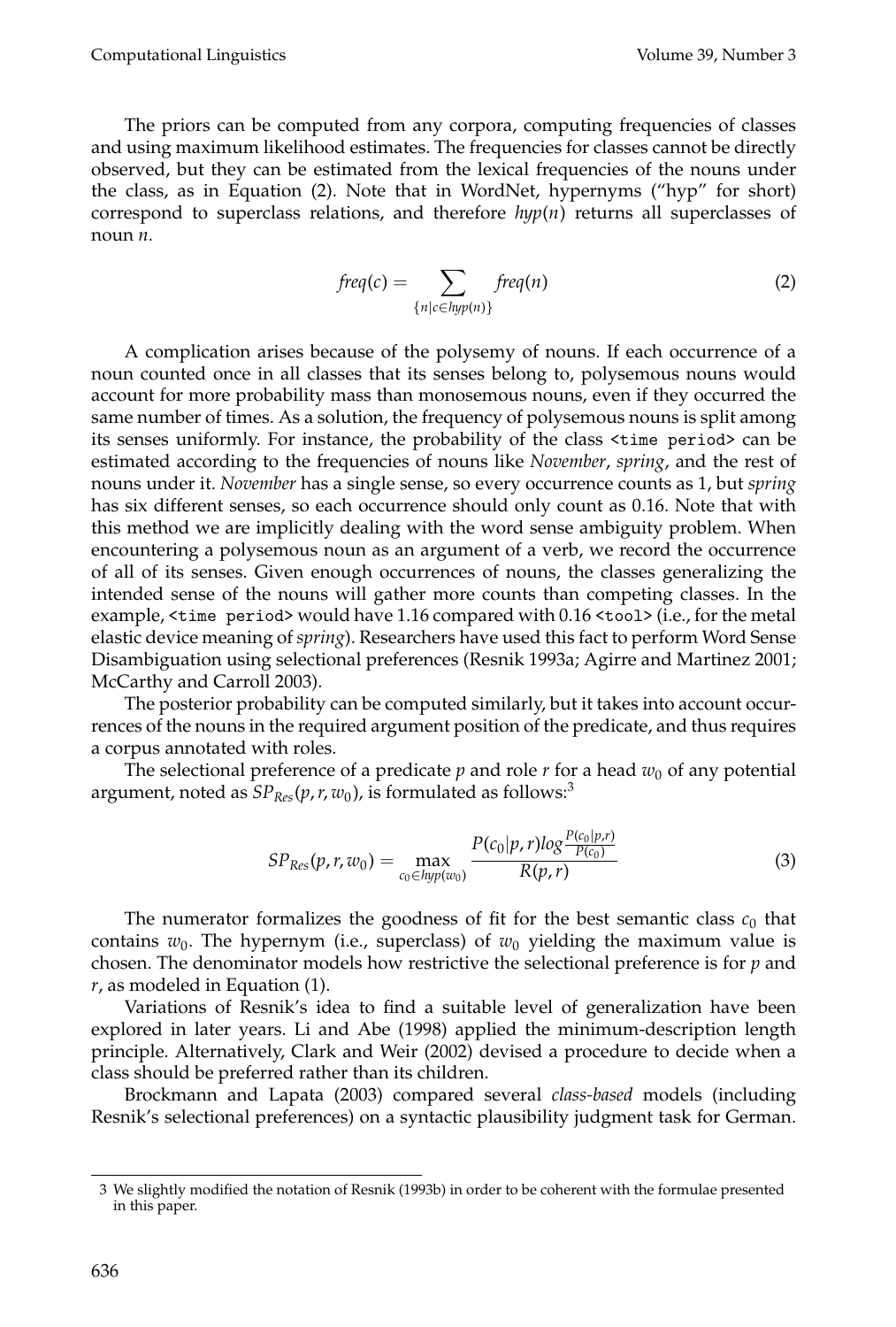The models return weights for (verb, syntactic function, noun) triples, and correlation with human plausibility judgment is used for evaluation. Resnik's selectional preference scored best among WordNet-based methods (Li and Abe 1998; Clark and Weir 2002). Despite its earlier publication, Resnik's method is still the most popular representative among WordNet-based methods (Padó, Padó, and Erk 2007; Erk, Padó, and Padó 2010; Baroni and Lenci 2010). We also chose to use Resnik's model in this paper.

One of the disadvantages of the WordNet-based models, compared with the distributional similarity models, is that they require that the heads are present in WordNet. This limitation can negatively influence the coverage of the model, and also its generalization ability.

# **2.2 Distributional Similarity Models**

**Distributional similarity** models assume that a word is characterized by the words it co-occurs with. In the simplest model, co-occurring words are taken from a fixed-size context window. Each word *w* would be represented by the set of words that co-occur with it, *T*(*w*). In a more elaborate model, each word *w* would be represented as a vector of words  $\vec{T}(w)$  with weights, where  $\vec{T}_i(w)$  corresponds to the weight of the *i*th word in the vector. The weights can be calculated following a simple frequency of co-occurrence, or using some other formula.

Then, given two words  $w$  and  $w_0$ , their similarity can be computed using any similarity measure between their co-occurrence sets or vectors. For instance, early work by Grefenstette (1992) used the Jaccard similarity coefficient of the two sets  $T(w)$  and  $T(w_0)$ (cf. Equation (4) in Figure 1). Lee (1999) reviews a wide range of similarity functions, including Jaccard and the cosine between two vectors  $\vec{T}(w)$  and  $\vec{T}(w_0)$  (cf. Equation (5) in Figure 1).

In the context of lexical semantics, the similarity measure defined by Lin (1998) has been very successful. This measure (cf. Equation (6) in Figure 1) takes into account syntactic dependencies (*d*) in its co-occurrence model. In this case, the set  $T(w)$  of cooccurrences of  $w$  contains pairs  $(d,v)$  of dependencies and words, representing the fact

$$
sim_{Jac}(w, w_0) = \frac{|T(w) \cap T(w_0)|}{|T(w) \cup T(w_0)|}
$$
\n(4)

$$
sim_{cos}(w, w_0) = \frac{\sum_{i=1}^{n} \vec{T}_i(w) \vec{T}_i(w_0)}{\sqrt{\sum_{i=1}^{n} \vec{T}_i(w)^2} \sqrt{\sum_{i=1}^{n} \vec{T}_i(w_0)^2}}
$$
(5)

$$
sim_{Lin}(w, w_0) = \frac{\sum_{(d,v) \in T(w) \cap T(w_0)} (I(w, d, v) + I(w_0, d, v))}{\sum_{(d,v) \in T(w)} I(w, d, v) + \sum_{(d,v) \in T(w_0)} I(w_0, d, v)}
$$
(6)

# **Figure 1**

Similarity measures used in the paper. *Jac* and *cos* stand for Jaccard and cosine similarity metrics. *T*(*w*) is the set of words co-occurring with *w*,  $\vec{T_i}(w)$  is the weight of the *i*th element of the vector of words co-occurring with *w*, and *I*(*w*, *d*, *v*) is the mutual information between *w* and *d*, *v*.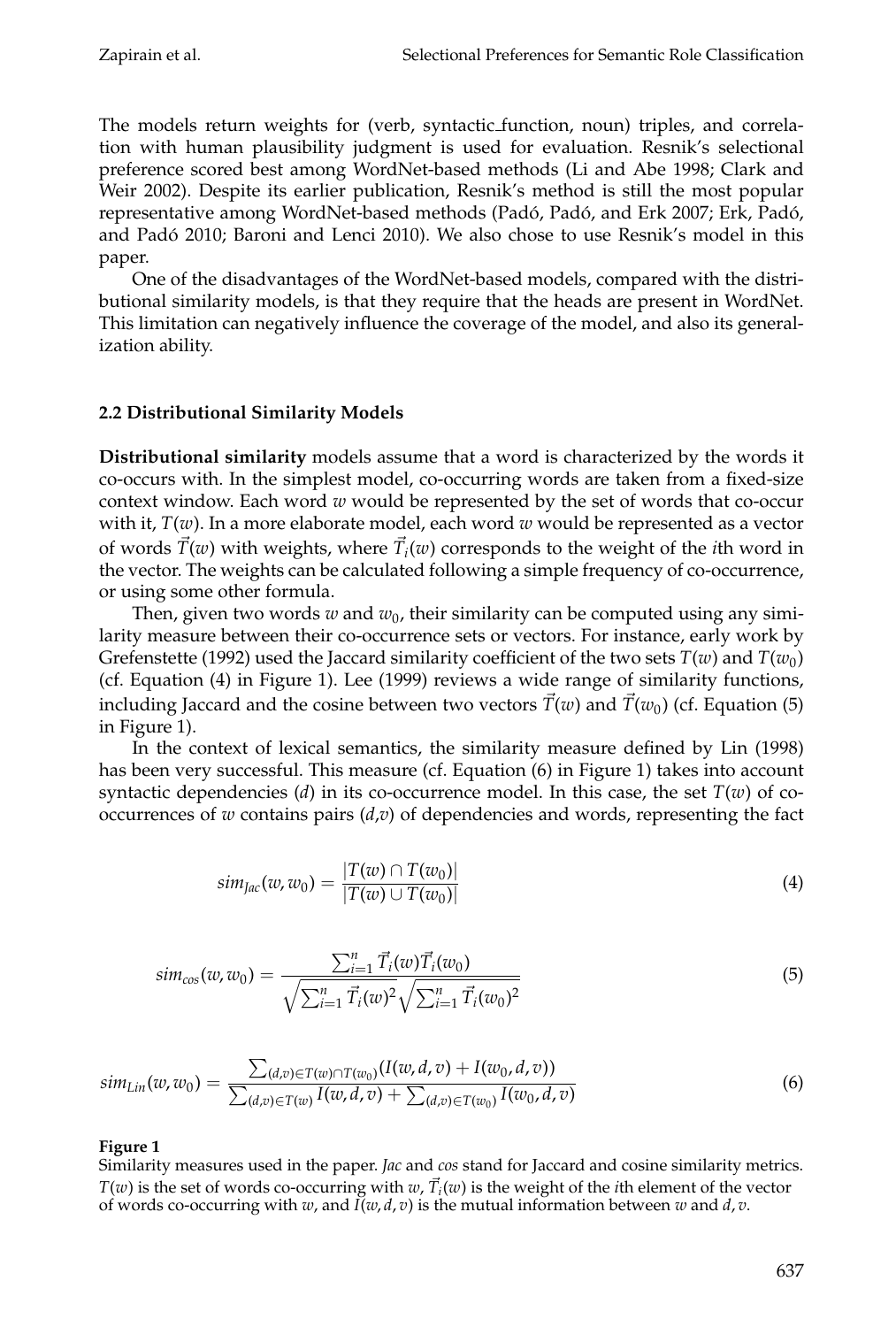that the corpus contains an occurrence of *w* having dependency *d* with *v*. For instance, if the corpus contains *John loves Mary*, then the pair (ncsubj, love) would be in the set *T* for *John*. The measure uses information-theoretic principles, and *I*(*w*, *d*, *v*) represents the information content of the triple (Lin 1998).

Although the use of co-occurrence vectors for words to compute similarity has been standard practice, some authors have argued for more complex uses. Schütze (1998) builds vectors for each context of occurrence of a word, combining the co-occurrence vectors for each word in the context. The vectors for contexts were used to induce senses and to improve information retrieval results. Edmonds (1997) built a lexical cooccurrence network, and applied it to a lexical choice task. Chakraborti et al. (2007) used transitivity over co-occurrence relations, with good results on several classification tasks. Note that all these works use *second order* and *higher order* to refer to their method. In this paper, we will also use *second order* to refer to a new method which goes beyond the usual co-occurrence vectors (cf. Section 3.3).

A full review of distributional models is out of the scope of this paper, as we are interested in showing that some of those models can be used successfully to improve SRC. Padó and Lapata (2007) present a review of distributional models for word similarity, and a study of several parameters that define a broad family of distributional similarity models, including Jaccard and Lin. They provide publicly available software, $4$  which we have used in this paper, as explained in the next section. Baroni and Lenci (2010) present a framework for extracting distributional information from corpora that can be used to build models for different tasks.

Distributional similarity models were first used to tackle syntactic ambiguity. For instance, Pantel and Lin (2000) obtained very good results on PP-attachment using the distributional similarity measure defined by Lin (1998). Distributional similarity was used to overcome sparsity problems: Alongside the counts in the training data of the target words, the counts of words similar to the target ones were also used. Although not made explicit, Lin was actually using a distributional similarity model of selectional preferences.

The application of distributional selectional preferences to semantic roles (as opposed to syntactic functions) is more recent. Gildea and Jurafsky (2002) are the only ones applying selectional preferences in a real SRL task. They used distributional clustering and WordNet-based techniques on a SRL task on FrameNet roles. They report a very small improvement of the overall performance when using distributional clustering techniques. In this paper we present complementary experiments, with a different role set and annotated corpus (PropBank), a wider range of selectional preference models, and the analysis of out-of-domain results.

Other papers applying semantic preferences in the context of semantic roles rely on the evaluation of artificial tasks or human plausibility judgments. Erk (2007) introduced a distributional similarity–based model for selectional preferences, reminiscent of that of Pantel and Lin (2000). Her approach models the selectional preference *SPsim*(*p*,*r*, *w*0) of an argument position  $r$  of governing predicate  $p$  for a possible head-word  $w_0$  as follows:

$$
SP_{sim}(p,r,w_0) = \sum_{w \in Seen(p,r)} sim(w_0, w) \cdot weight(p,r,w)
$$
 (7)

<sup>4</sup> http://www.coli.uni-saarland.de/∼pado/dv/dv.html.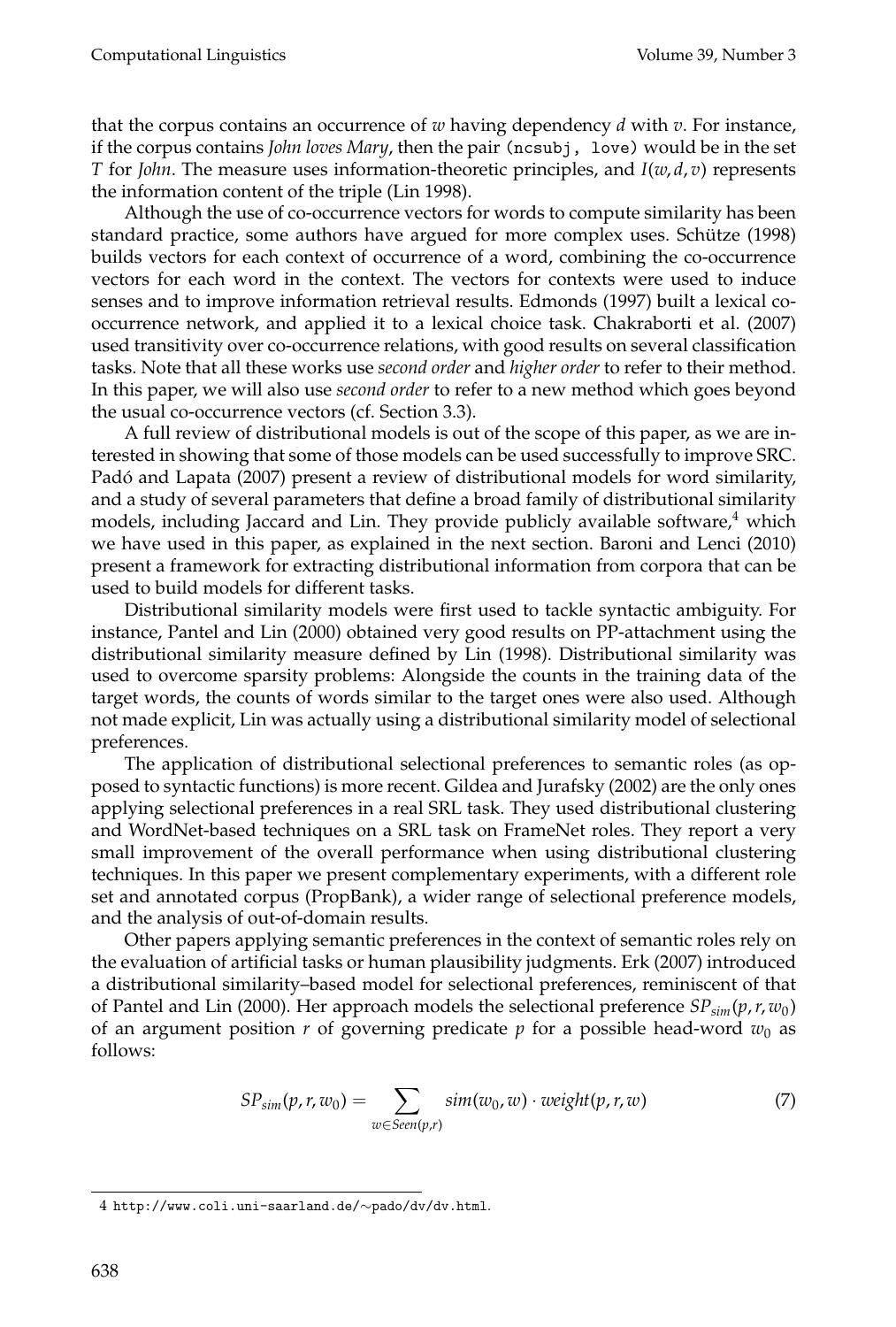where  $\sin(w_0, w)$  is the similarity between the seen and potential heads,  $\text{Seen}(p, r)$  is the set of heads of role *r* for predicate *p* seen in the training data set (as in the lexical model), and *weight*(*p*,*r*, *w*) is the weight of the seen head word *w*. Our distributional model for selectional preferences follows her formalization.

Erk instantiated the basic model with several corpus-based distributional similarity measures, including Lin's similarity, Jaccard, and cosine (Figure 1) among others, and several implementations of the weight function such as the frequency. The quality of each model instantiation, alongside Resnik's model and an expectation maximization (EM)-based clustering model, was tested in a pseudo-disambiguation task where the goal was to distinguish an attested filler of the role and a randomly chosen word. The results over 100 frame-specific roles showed that distributional similarities attain similar error rates to Resnik's model but better than EM-based clustering, with Lin's formula having the smallest error rate. Moreover, the coverage of distributional similarity measures was much better than Resnik's. In a more recent paper, Erk, Padó, and Padó (2010) extend the aforementioned work, including evaluation to human plausibility judgments and a model for inverse selectional preferences.

In this paper we test similar techniques to those presented here, but we evaluate selectional preference models in a setting directly related to semantic role classification, namely, given a selectional preference model for a verb we find the role which fits best the given head word. The problem is indeed qualitatively different from previous work in that we do not have to choose among the head words competing for a role but among selectional preferences of roles competing for a head word.

More recent work on distributional selectional preference has explored the use of discriminative models (Bergsma, Lin, and Goebel 2008) and topical models (Ó Séaghdha 2010; Ritter, Mausam, and Etzioni 2010). These models would be a nice addition to those implemented in this paper, and if effective, they would improve further our results with respect to the baselines which don't use selectional preferences.

Contrary to WordNet-based models, distributional preferences do not rely on a hand-built resource. Their coverage and generalization ability depend on the corpus from which the distributional similarity model was computed. This fact makes this approach more versatile in domain adaptation scenarios, as more specific and test-set focused generalization corpora could be used to modify, enrich, or even replace the original corpus.

# **2.3 PropBank**

In this work we use the semantic roles defined in PropBank. The Proposition Bank (Palmer, Gildea, and Kingsbury 2005) emerged as a primary resource for research in SRL. It provides semantic role annotation for all verbs in the Penn Treebank corpus. PropBank takes a "theory-neutral" approach to the designation of core semantic roles. Each verb has a frameset listing its allowed role labelings in which the arguments are designated by number (starting from 0). Each numbered argument is provided with an English language description specific to that verb. The most frequent roles are Arg0 and Arg1 and, generally, Arg0 stands for the prototypical agent and Arg1 corresponds to the prototypical patient or theme of the proposition. The rest of arguments (Arg2 to Arg5) do not generalize across verbs, that is, they have verb specific interpretations.

Apart from the core numbered roles, there are 13 labels to designate adjuncts: AM-ADV (general-purpose), AM-CAU (cause), AM-DIR (direction), AM-DIS (discourse marker), AM-EXT (extent), AM-LOC (location), AM-MNR (manner), AM-MOD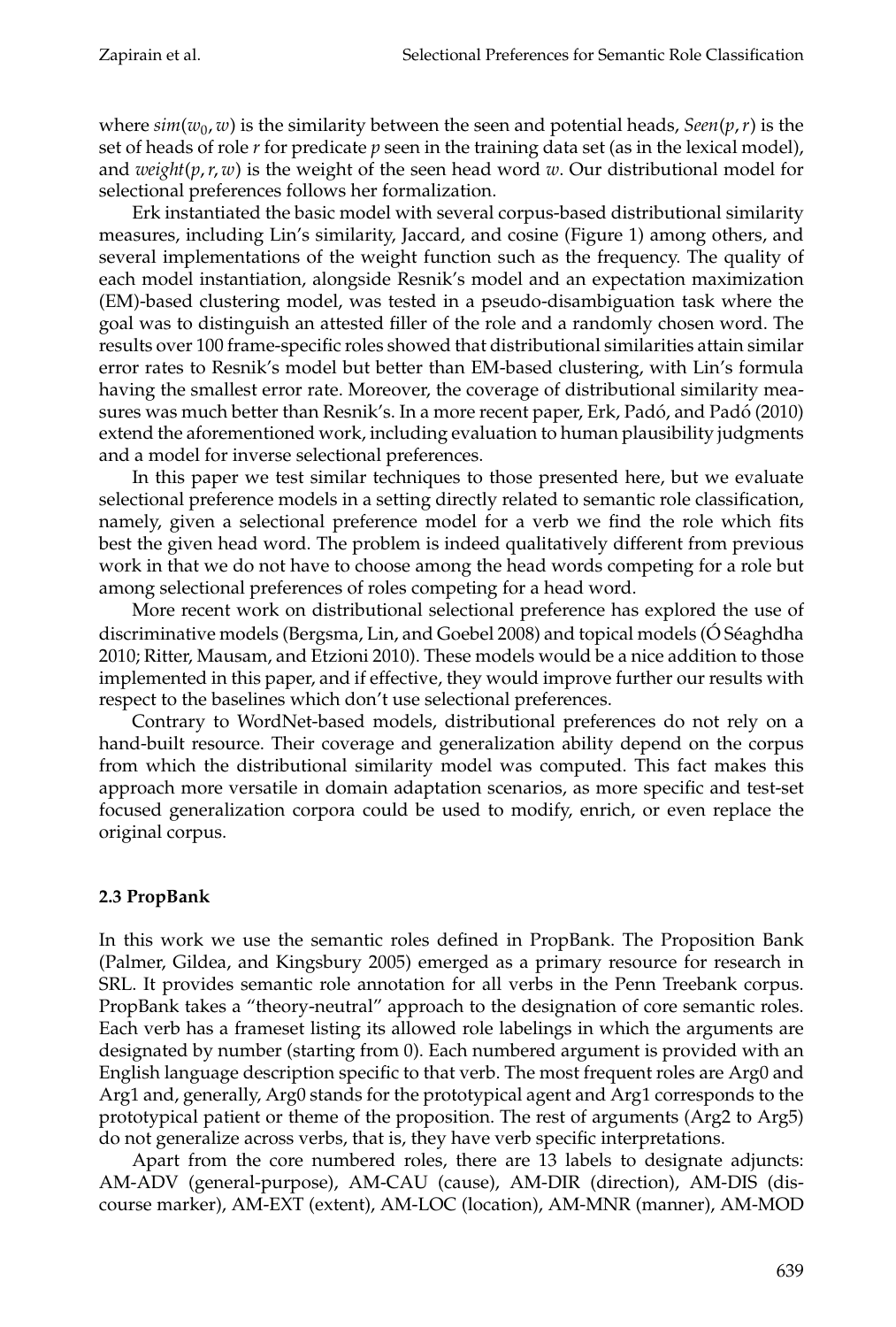Example of **verb**-*role* lexical SP models for *write*, listed in alphabetical order. Number of heads indicates the number of head words attested, Unique heads indicates the number of distinct head words attested, and Examples lists some of the heads in alphabetical order.

| <b>Verb-role</b>                                                                | Number of<br>heads | Unique<br>heads | Examples                                                                                                                                                          |
|---------------------------------------------------------------------------------|--------------------|-----------------|-------------------------------------------------------------------------------------------------------------------------------------------------------------------|
| write- $Arg0$<br>write- $Arg1$<br>write- $Arg2$<br>write-AM-LOC<br>write-AM-TMP | 98<br>97           | 84<br>69        | Angrist anyone baker ball bank Barlow Bates<br>abstract act analysis article asset bill book<br>bank commander hundred jaguar Kemp member<br>paper space<br>month |

(modal verb), AM-NEG (negation marker), AM-PNC (purpose), AM-PRD (predication), AM-REC (reciprocal), and AM-TMP (temporal).

# **3. Selectional Preference Models for Argument Classification**

Our approach for applying selectional preferences to semantic role classification is discriminative. That is, the SP-based models provide a score for every possible role label given a verb (or preposition), the head word of the argument, and the selectional preferences for the verb (or preposition). These scores can be used to directly assign the most probable role or to codify new features to train enriched semantic role classifiers.

In this section we first present all the variants for acquiring selectional preferences used in our study, and then present the method to apply them to semantic role classification. We selected several variants that have been successful in some previous works.

# **3.1 Lexical SP Model**

In order to implement the lexical model we gathered all heads *w* of arguments filling a role *r* of a predicate *p* and obtained *freq*( $p, r, w$ ) from the corresponding training data (cf. Section 4.1). Table 1 shows a sample of the heads of arguments attested in the corpus for the verb *write*. The lexical SP model can be simply formalized as follows:

$$
SPlex(p, r, w0) = freq(p, r, w0)
$$
\n(8)

# **3.2 WordNet-Based SP Models**

We instantiated the model based on (Resnik 1993b) presented in the previous section (*SPRes*, cf. Equation (3)) using the implementation of Agirre and Martinez (2001). Tables 2 and 3 show the synsets<sup>5</sup> that generalize best the head words in Table 1 for **write**-*Arg0* and **write**-*Arg1*, according to the weight assigned to those synsets by Equation (1). According to this model, and following basic intuition, the words attested as being Arg0s of *write* are best generalized by semantic classes such as living things,

<sup>5</sup> The WordNet terminology for concepts is synset. In this paper we use concept, synset, and semantic class interchangeably.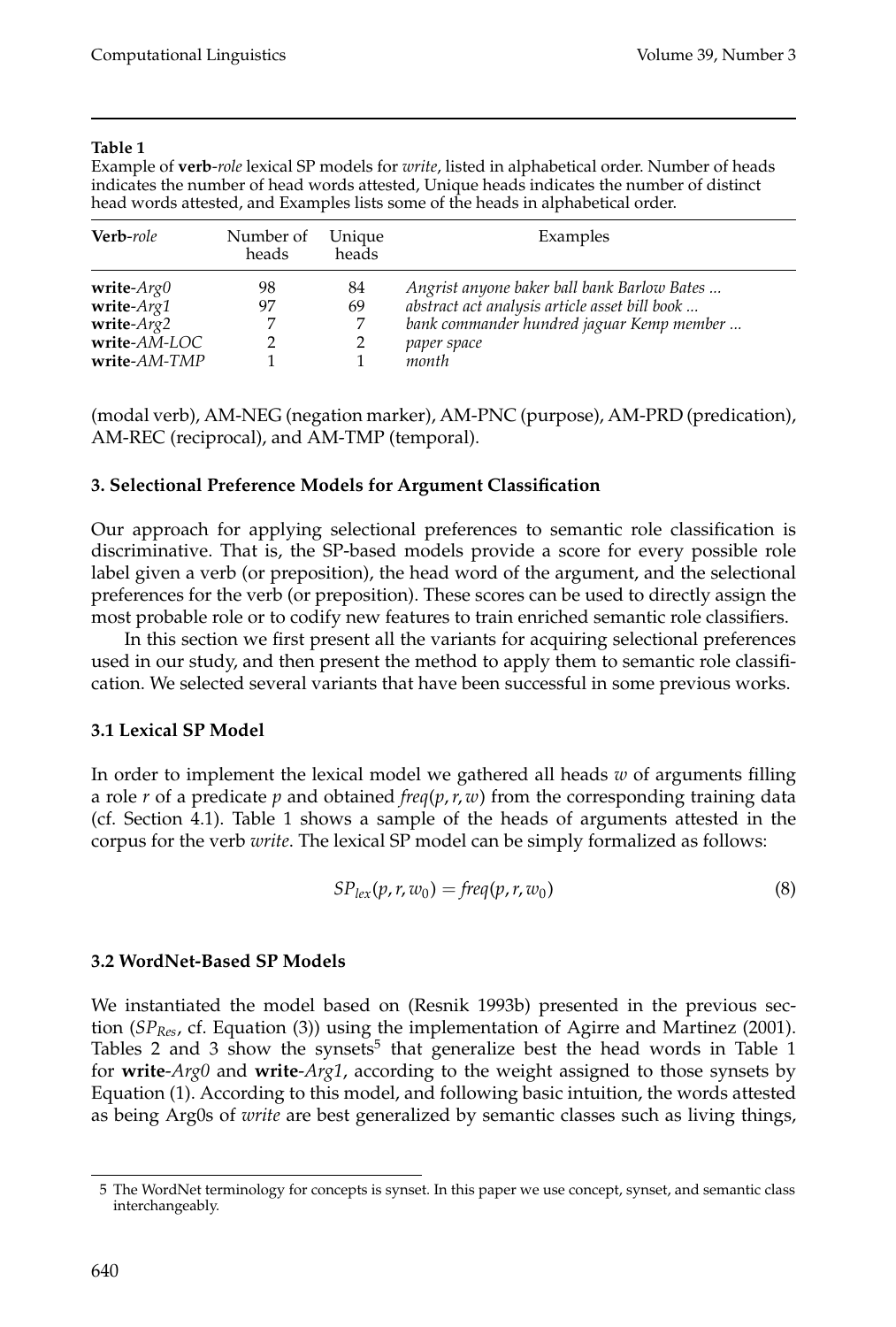Excerpt from the selectional preferences for **write**-*Arg0* according to *SP<sub>Res</sub>*, showing the synsets that generalize best the head words in Table 1. Weight lists the weight assigned to those synsets by Equation (1). Description includes the words and glosses in the synset.

| Synset                                               | Weight                           | Description                                                                                                                                                                                                                                                               |
|------------------------------------------------------|----------------------------------|---------------------------------------------------------------------------------------------------------------------------------------------------------------------------------------------------------------------------------------------------------------------------|
| n#00002086<br>n#00001740<br>n#00009457<br>n#00004123 | 5.875<br>5.737<br>4.782<br>4.351 | life_form organism being living_thing any living entity<br>entity something anything having existence (living or nonliving)<br>object physical_object a physical (tangible and visible) entity;<br>person individual someone somebody mortal human soul<br>a human being; |

#### **Table 3**

Excerpt from the selectional preferences for **write**-*Arg1* according to *SP<sub>Res</sub>*, showing the synsets that generalize best the head words in Table 1. Weight lists the weight assigned to those synsets by Equation (1). Description includes the words and glosses in the synset.

| Synset                   | Weight         | Description                                                                                                                                           |
|--------------------------|----------------|-------------------------------------------------------------------------------------------------------------------------------------------------------|
| n#00019671               | 7.956          | communication something that is communicated between people<br>or groups                                                                              |
| n#04949838               | 4.257          | message content subject_matter substance what a communication<br>that $\ldots$                                                                        |
| n#00018916<br>n#00013018 | 3.848<br>3.574 | relation an abstraction belonging to or characteristic of two entities<br>abstraction a concept formed by extracting common features<br>from examples |

entities, physical objects, and human beings, whereas Arg1s by communication, message, relation, and abstraction.

Resnik's method performs well among Wordnet-based methods, but we realized that it tends to overgeneralize. For instance, in Table 2, the concept for "entity" (one of the unique beginners of the WordNet hierarchy) has a high weight. This means that a head like "grant" would be assigned Arg0. In fact, any noun which is under concept n#00001740 (*entity*) but not under n#04949838 (*message*) would be assigned Arg0. This observation led us to speculate on an alternative method which would try to generalize as little as possible.

Our intuition is that general synsets can fit several selectional preferences at the same time. For instance, the <entity> class, as a superclass of most words, would be a correct generalization for the selectional preferences of all *agent*, *patient*, and *instrument* roles of a predicate like *break*. On the contrary, specific concepts are usually more useful for characterizing selectional preferences, as in the <tool> class for the *instrument* role of *break*. The priority of using specific synsets over more general ones is, thus, justified in the sense that they may better represent the most relevant semantic characteristics of the selectional preferences.

The alternative method (*SPwn*) is based on the *depth* of the concepts in the WordNet hierarchy and the *frequency* of the nouns. The use of the depth in hierarchies to model the specificity of concepts (the deeper the more specific) is not new (Rada et al. 1989; Sussna 1993; Agirre and Rigau 1996). Our method tries to be conservative with respect to generalization: When we check which SP is a better fit for a given target head, we always prefer the SP that contains the most specific generalization for the target head (the lowest synset which is a hypernym of the target word).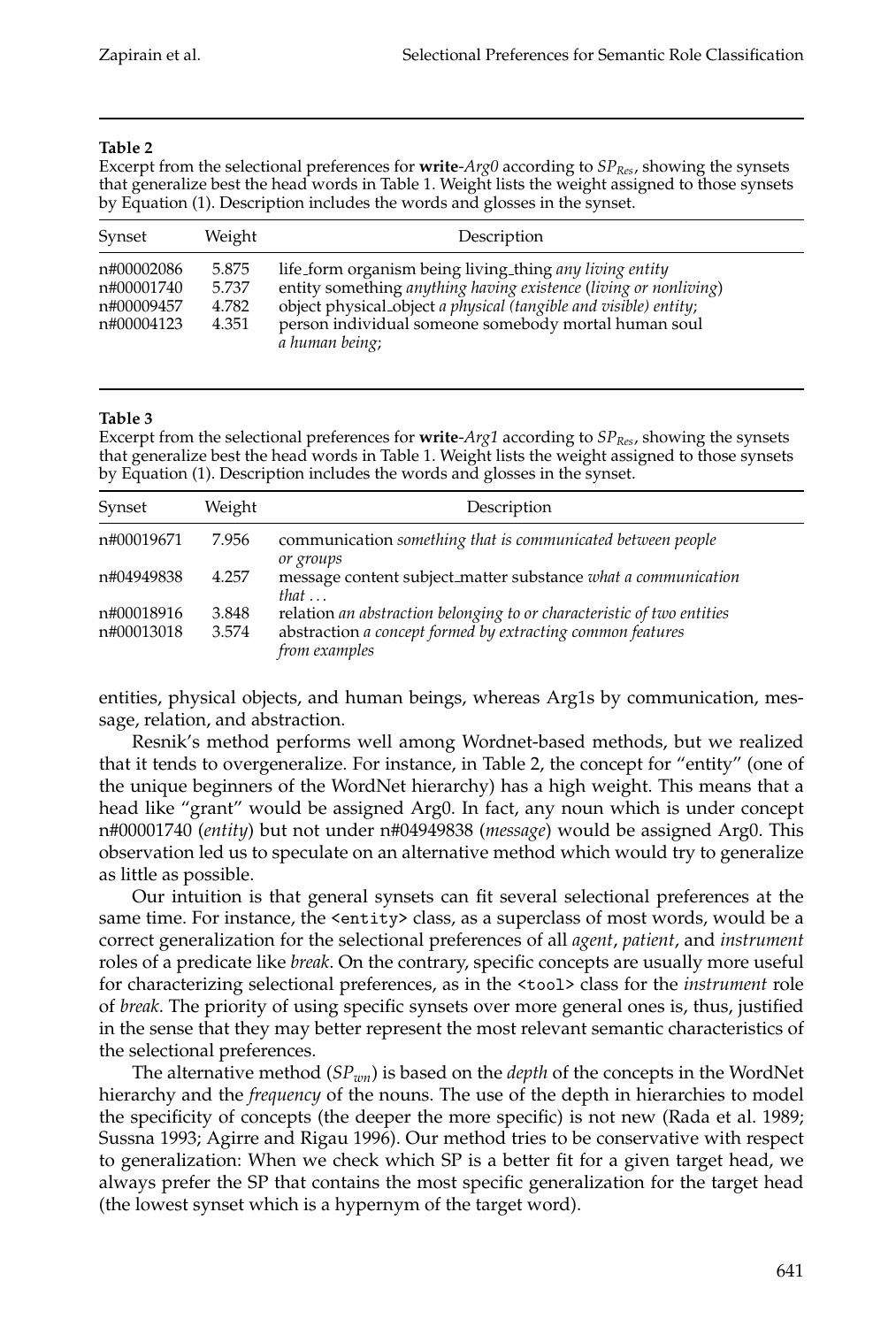Excerpt from the selectional preferences for **write**-*Arg0* according to *SPwn*, showing from deeper to shallower the synsets in WordNet which are connected to head words in Table 1. Depth lists the depth of synsets in WordNet. Description includes the words and glosses in the synset.

| Synset                                 | Depth Freq.  | Description                                                                                                                                                    |
|----------------------------------------|--------------|----------------------------------------------------------------------------------------------------------------------------------------------------------------|
| n#01967203<br>n#07603319<br>n#07151308 | Y)<br>8<br>8 | humanoid human_being any living or extinct member of the<br>spy undercover_agent a secret agent hired by a state to<br>woman a human female who does housework |
| n#06183656                             | 8            | Federal_Reserve the central bank of the US                                                                                                                     |

#### **Table 5**

Excerpt from the selectional preferences for **write**-*Arg1* according to *SPwn*, showing from deeper to shallower the synsets in WordNet which are connected to head words in Table 1. Depth lists the depth of synsets in WordNet. Description includes the words and glosses in the synset.

| Synset     | Depth Freq. | Description                                                  |
|------------|-------------|--------------------------------------------------------------|
| n#05403815 | 13          | information formal accusation of a crime                     |
| n#05401516 | 12          | accusation accusal a formal charge of wrongdoing brought     |
| n#04925620 | 11          | charge complaint a pleading describing some wrong or offense |
| n#04891230 | 11          | memoir an account of the author's personal experiences       |

More concretely, we model selectional preferences as a multiset<sup>6</sup> of synsets, storing all hypernyms of the heads seen in the training data for a certain role of a given predicate, that is:

$$
S_{mul}(p,r) = \biguplus_{w \in \text{Seen}(p,r)} \text{hyp}(w) \tag{9}
$$

where *Seen*( $p$ , $r$ ) are all the argument heads for predicate  $p$  and role  $r$ , and  $hyp(w)$  returns all the synsets and hypernyms of *w*, including hypernyms of hypernyms recursively up to the top synsets.

For any given synset *s*, let *d*(*s*) be the depth of the synset in the WordNet hierarchy, and let  $\mathbf{1}_{S_{mnl}(p,r)}(s)$  be the multiplicity function which returns how many times *s* is contained in the multiset  $S_{mul}(p, r)$ . We define a partial order among synsets  $a, b \in S_{mul}(p, r)$ as follows:  $ord(a) > ord(b)$  iff  $d(a) > d(b)$  or  $d(a) = d(b) \wedge \mathbf{1}_{S_{mul}(p,r)}(a) > \mathbf{1}_{S_{mul}(p,r)}(b)$ . Tables 4 and 5 show the most specific synsets (according to their depth) for **write**-*Arg0* and **write**-*Arg1*.

We can then measure the goodness of fit of the selectional preference for a word as the rank in the partial order of the first hypernym of the head that is also present in the selectional preference. For that, we introduce  $SP_{wn}(p, r, w)$ , which following the previous notation is defined as:

$$
SP_{wn}(p,r,w) = \arg\max_{s \in hyp(w) \cap S_{mul}(p,r)} ord(s)
$$
\n(10)

<sup>6</sup> Multisets are similar to sets, but allow for repeated members.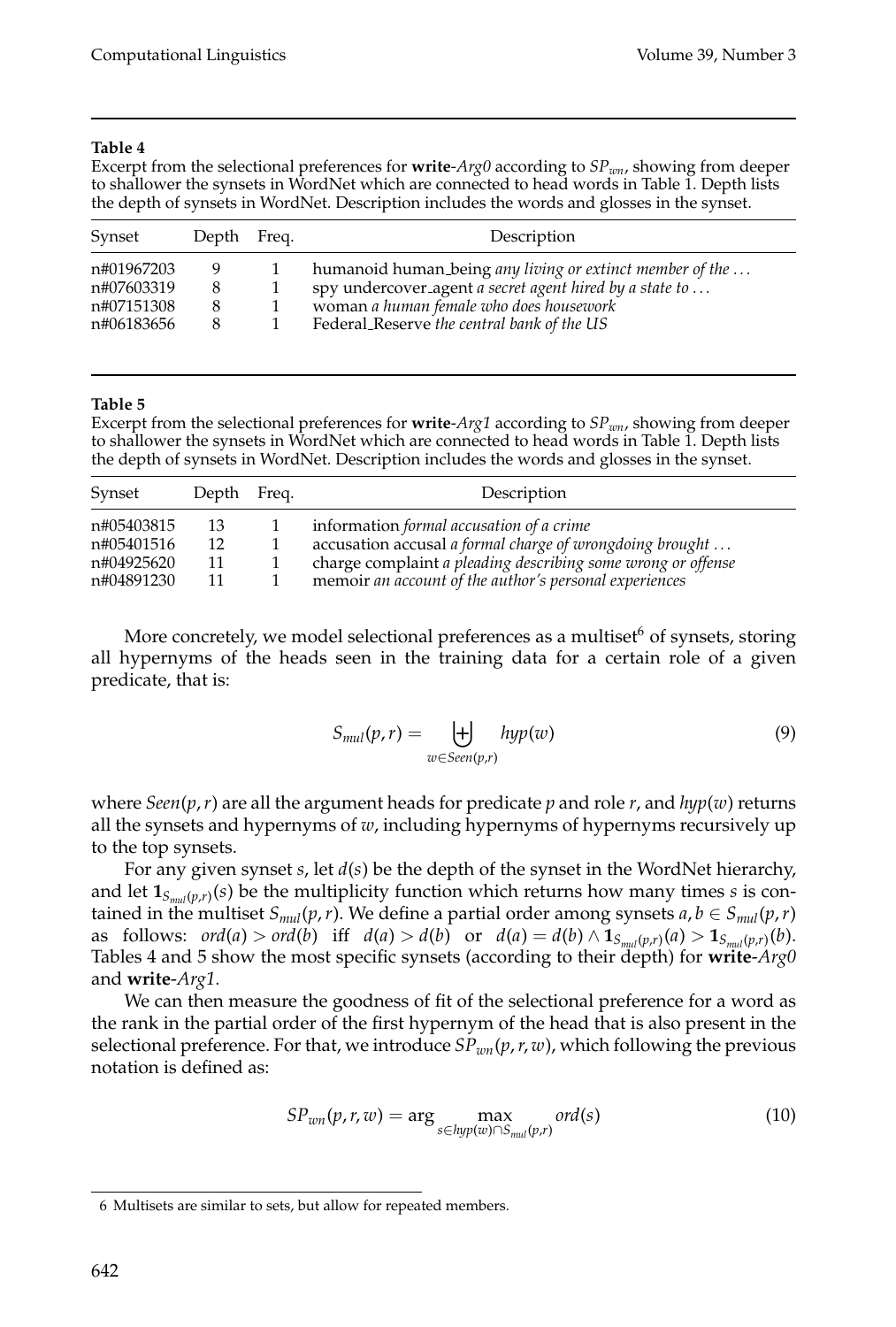| Table 6  | Most similar words for Texas and December according to Lin (1998).                                                                                                                                                                                                                                                                                                                     |
|----------|----------------------------------------------------------------------------------------------------------------------------------------------------------------------------------------------------------------------------------------------------------------------------------------------------------------------------------------------------------------------------------------|
| Texas    | Florida 0.249, Arizona 0.236, California 0.231, Georgia 0.221, Kansas 0.217,<br>Minnesota 0.214, Missouri 0.214, Michigan 0.213, Colorado 0.208, North<br>Carolina 0.207, Oklahoma 0.207, Arkansas 0.205, Alabama 0.205, Nebraska<br>0.201, Tennessee 0.197, New Jersey 0.194, Illinois 0.189, Virginia 0.188,<br>Kentucky 0.188, Wisconsin 0.188, Massachusetts 0.184, New York 0.183 |
| December | June 0.341, October 0.340, November 0.333, April 0.330, February 0.329,<br>September 0.328, July 0.323, January 0.322, August 0.317, may 0.305, March<br>0.250, Spring 0.147, first quarter 0.135, mid-December 0.131, month 0.130,<br>second quarter 0.129, mid-November 0.128, fall 0.125, summer 0.125,<br>mid-October 0.121, autumn 0.121, year 0.121, third quarter 0.119         |

In case of ties, the role coming first in alphabetical order would be returned. Note that, similar to the Resnik model (cf. Section 2.1), this model implicitly deals with the word ambiguity problem.

As with any other approximation to measure specificity of concepts, the use of depth has some issues, as some deeply rooted stray synsets would take priority. For instance, Table 4 shows that synset n#01967203 for *human being* is the deepest synset. In practice, when we search the synsets of a target word in the *SPwn* models following Eq. (10), the most specific synsets (specially stray synsets) are not found, and synsets higher in the hierarchy are used.

# **3.3 Distributional SP Models**

All our distributional SP models are based on Equation (7). We have used several variants for  $\sin(w_0, w)$ , as presented subsequently, but in all cases, we used the frequency *freq*(*p*,*r*, *w*) as the weight in the equation. Given the availability of public resources for distributional similarity, rather than implementing  $\sin(w_0, w)$  afresh we used (1) the precompiled similarity measures by Lin  $(1998)<sup>7</sup>$  and  $(2)$  the software for semantic spaces by Padó and Lapata (2007).

In the first case, Lin computed the similarity numbers for an extensive vocabulary based on his own similarity formula (cf. Equation (6) in Figure 1) run over a large parsed corpus comprising journalism texts from different sources: WSJ (24 million words), San Jose Mercury (21 million words) and AP Newswire (19 million words). The resource includes, for each word in the vocabulary, its most similar words with the similarity weight. In order to get the similarity for two words, we can check the entry in the thesaurus for either word. We will refer to this similarity measure as *simpre Lin*. Table 6 shows the most similar words for *Texas* and *December* according to this resource.

For the second case, we applied the software to the British National Corpus to extract co-occurrences, using the optimal parameters as described in Pado and Lapata ´ (2007, page 179): word-based space, medium context, log-likelihood association, and

<sup>7</sup> http://www.cs.ualberta.ca/∼lindek/downloads.htm.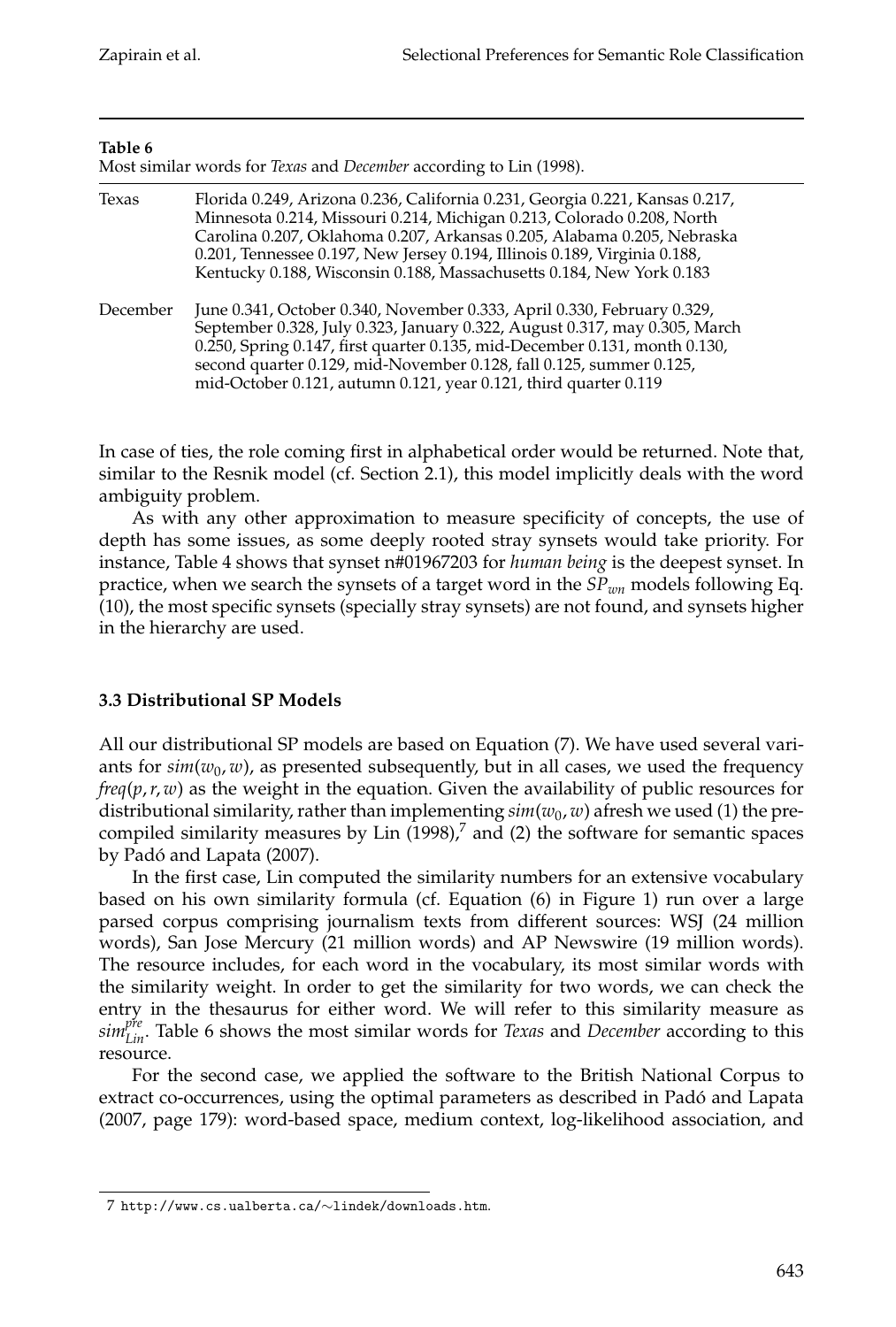|                                                            | Similarity measure                        | Source                       |
|------------------------------------------------------------|-------------------------------------------|------------------------------|
| $sim_{cos}$                                                | cosine                                    | <b>BNC</b>                   |
| $sim_{Jac}$                                                | Jaccard                                   | <b>BNC</b>                   |
| $sim_{Lin}$                                                | Lin                                       | <b>BNC</b>                   |
| $sim^{pre}_{lin}$                                          | Lin                                       | Pre-computed                 |
| $sim^{pre}_{Lin\times cos}$<br>$sim^{pre}_{Lin\times Jac}$ | cosine (2nd order)<br>Jaccard (2nd order) | Pre-computed<br>Pre-computed |

Summary of distributional similarity measures used in this work.

2,000 basis elements. We tested Jaccard, cosine, and Lin's measure for similarity, yielding  $sim_{Jac}$ ,  $sim_{cos}$ , and  $sim_{Lin}$ , respectively.

In addition to measuring the similarity of two words directly, that is, using the cooccurrence vectors of each word as in Section 2, we also tried a variant which we will call **second-order similarity**. In this case each word is represented by a vector which contains all similar words with weights, where those weights come from first order similarity. That is, in order to obtain the second-order vector for word *w*, we need to compute its first order similarity with all other words in the vocabulary. The secondorder similarity of two words is then computed according to those vectors. For this, we just need to change the definition of *T* and  $\overline{T}$  in the similarity formulas in Figure 1: Now *T*(*w*) would return the list of words which are taken to be similar to *w*, and  $\overline{T}(w)$  would return the same list but as a vector with weights.

This approximation is computationally expensive, as we need to compute the square matrix of similarities for all word pairs in the vocabulary, which is highly timeconsuming. Fortunately, the pre-computed similarity scores of Lin (1998) (which use  $sim_{Lin}$ ) are readily available, and thus the second-order similarity vectors can be easily computed. We used Jaccard and cosine to compute the similarity of the vectors, and we will refer to these similarity measures as  $\sin^{pre^*}_{\text{Lin} \times \text{Jac}}$  and  $\sin^{pre}_{\text{Lin} \times \text{cos}}$  hereinafter. Due to the computational complexity, we did not compute second order similarity for the semantic space software of Padó and Lapata (2007).

Table 7 summarizes all similarity measures used in this study, and the corpus or pre-computed similarity list used to build them.

#### **3.4 Selectional Preferences for Prepositions**

All the previously described models have been typically applied to **verb**-*role* selectional preferences for NP arguments. Applying them to general semantic role labeling may not be straightforward, however, and may require some extensions and adaptations. For instance, not all argument candidates are noun phrases. Common arguments with other syntactic types include prepositional, adjectival, adverbial, and verb phrases. Any candidate argument without a nominal head cannot be directly treated by the models described so far.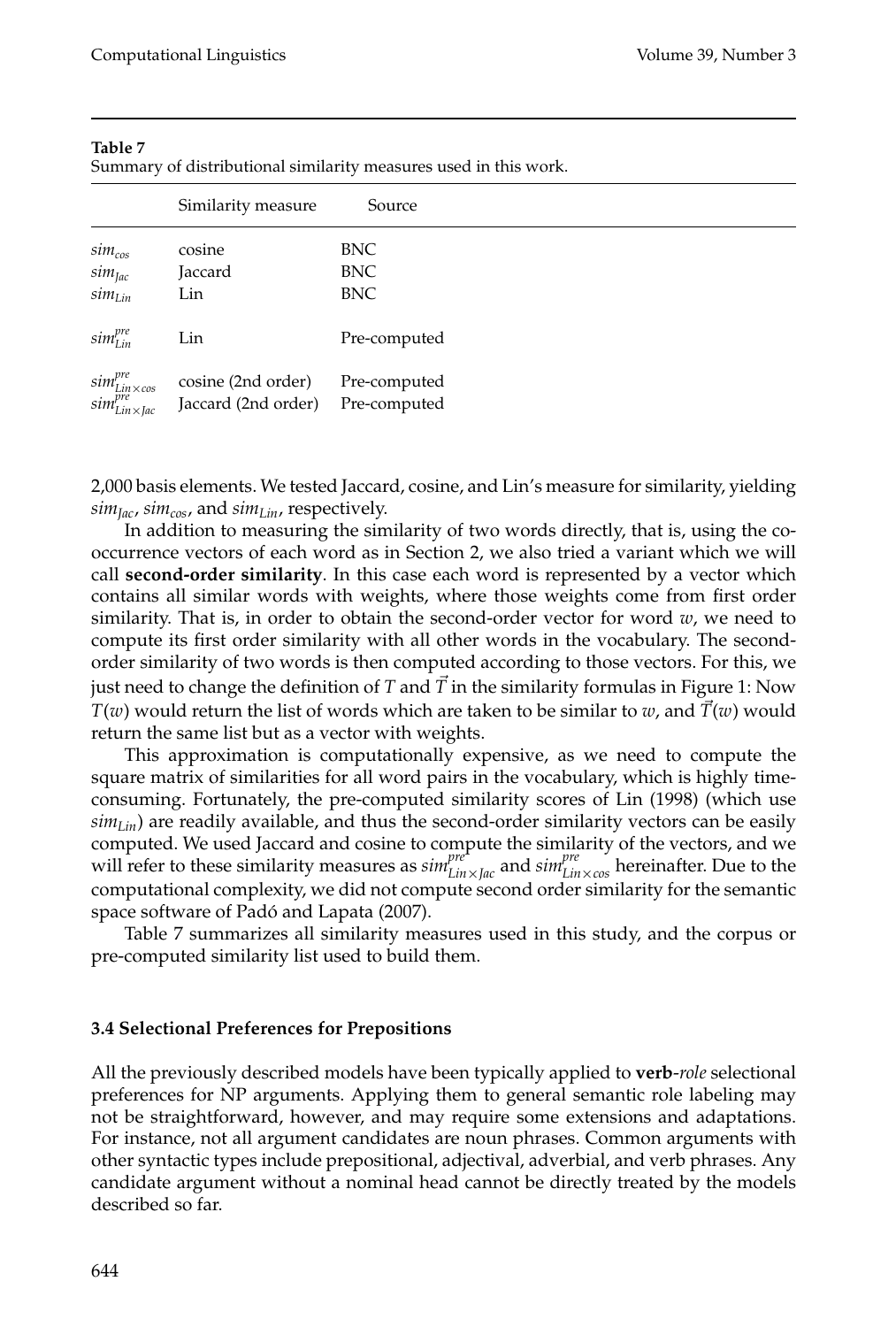| Example of prep- <i>fole</i> lexical models for the preposition <i>from</i> , ilsted in alphabetical order. |                    |                 |                                           |  |  |  |  |  |
|-------------------------------------------------------------------------------------------------------------|--------------------|-----------------|-------------------------------------------|--|--|--|--|--|
| <b>Prep-role</b>                                                                                            | Number of<br>heads | Unique<br>heads | Examples                                  |  |  |  |  |  |
| from- $Arg0$                                                                                                | 32                 | 30              | Abramson agency association barrier cut   |  |  |  |  |  |
| from- $Arg1$                                                                                                | 173                | 118             | accident ad agency appraisal arbitrage    |  |  |  |  |  |
| from- $Arg2$                                                                                                | 708                | 457             | academy account acquisition activity ad   |  |  |  |  |  |
| from- $Arg3$                                                                                                | 396                | 165             | activity advertising agenda airport       |  |  |  |  |  |
| from- $Arg4$                                                                                                | 5                  | 5               | europe Golenbock system Vizcaya west      |  |  |  |  |  |
| from-AM-ADV                                                                                                 | 19                 | 17              | action air air conception datum everyone  |  |  |  |  |  |
| from-AM-CAU                                                                                                 | 5                  | 4               | air air design experience exposure        |  |  |  |  |  |
| from-AM-DIR                                                                                                 | 79                 | 71              | agency alberta amendment america arson    |  |  |  |  |  |
| from-AM-LOC                                                                                                 | 20                 | 17              | agency area asia body bureau orlando      |  |  |  |  |  |
| from-AM-MNR                                                                                                 | 29                 | 28              | agency Carey company earnings floor       |  |  |  |  |  |
| from-AM-TMP                                                                                                 | 33                 | 21              | april august beginning bell day dec. half |  |  |  |  |  |

Example of **prep**-*role* lexical models for the preposition *from*, listed in alphabetical order.

A particularly interesting case is that of prepositional phrases. $8$  Prepositions define relations between the preposition attachment point and the preposition complement. Prepositions are ambiguous with respect to these relations, which allows us to talk about preposition **senses**. The Preposition Project (Litkowski and Hargraves 2005, 2006) is an effort that produced a detailed sense inventory for English prepositions, which was later used in a preposition sense disambiguation task at SemEval-2007 (Litkowski and Hargraves 2007). Sense labels are defined as semantic relations, similar to those of semantic role labels. In a more recent work, Srikumar and Roth (2011) presented a joint model for extended semantic role labeling in which they show that determining the sense of the preposition is mutually related to the task of labeling the argument role of the prepositional phrase. Following the previous work, we also think that prepositions define implicit selectional preferences, and thus decided to explore the use of prepositional preferences with the aim of improving the selection of the appropriate semantic roles. Addressing other arguments with non-nominal heads has been intentionally left for further work.

The most straightforward way of including prepositional information in SP models would be to add the preposition as an extra parameter of the SP. Initial experiments revealed sparseness problems with collecting the  $\langle$ verb, preposition, NP-head, role $\rangle$ 4-tuples from the training set. A simpler approach consists of completely disregarding the verb information while collecting the prepositional preferences. That is, the selectional preference for a preposition *p* and role *r* is defined as the union of all nouns *w* found as heads of noun phrases embedded in prepositional phrases headed by *p* and labeled with semantic role *r*. Then, one can apply any of the variants described in the previous sections to calculate *SP*(*p*,*r*, *w*). Table 8 shows a sample of the lexical model for the preposition *from*, organized according to the roles it plays.

These simple **prep**-*role* preferences largely avoided the sparseness problem while still being able to capture relevant information to distinguish the appropriate roles in many PP arguments. In particular, they proved to be relevant to distinguish between adjuncts of the type "[*in* New York]*Location*" vs. "[*in* Winter]*Temporal*." Nonetheless, we

<sup>8</sup> Prepositional phrase is the second most frequent type of syntactic constituent for semantic arguments (13%), after noun phrases (45%).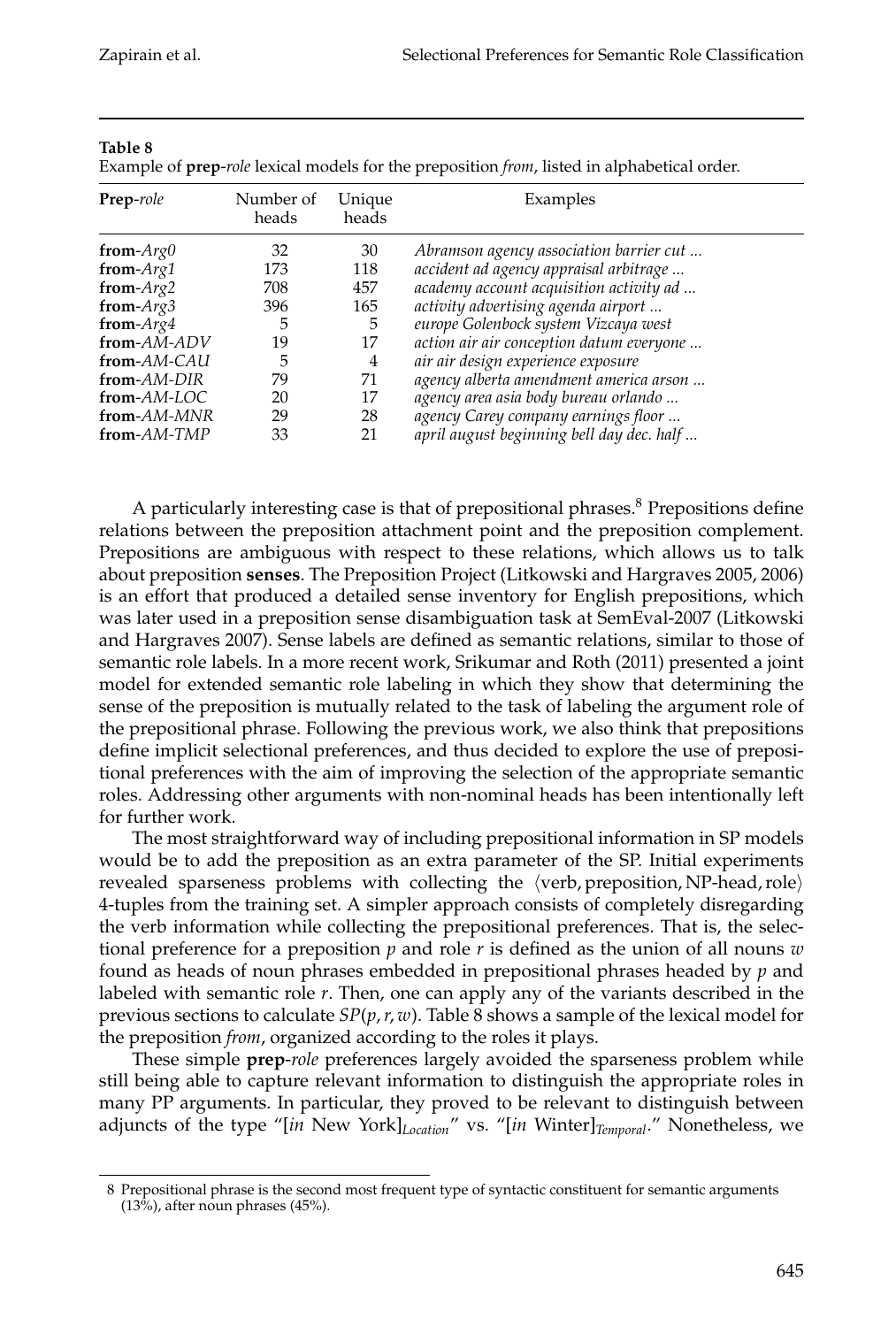are aware that not taking into account verb information also introduces some limitations. In particular, the simplification could damage the performance on PP core arguments, which are verb-dependent.9 For instance, our prepositional preferences would not be able to suggest appropriate roles for the following two PP arguments: "increase [*from* seven cents a share] $A_{rg3}$ " and "receive [*from* the  $\frac{\text{funds}}{A_{rg2}}$ ," because the two head nouns (*cents* and *funds*) are semantically very similar. Assigning the correct roles in these cases clearly depends on the information carried by the verbs. *Arg3* is the *starting point* for the predicate *increase*, whereas *Arg2* refers to the *source* for *receive*.

Our perspective on making this simple definition of **prep**-*role* SPs was practical and just a starting point to play with the argument preferences introduced by prepositions. A more complex model, distinguishing between prepositional phrases in adjunct and core argument positions, should be able to model the linguistics better yet alleviate the sparseness problem, and would hopefully produce better results.

The combination scheme for applying **verb**-*role* and **prep**-*role* is also very simple. Depending on the syntactic type of the argument we apply one or the other model, both in learning and testing:

- When the argument is a noun phrase, we use **verb**-*role* selectional preferences.
- When the argument is a prepositional phrase, we use **prep**-*role* selectional preferences.

We thus use a straightforward method to combine both kinds of SPs. More complex possibilities like doing mixtures of both SPs are left for future work.

# **3.5 Role Classification with SP Models**

Selectional preference models can be directly used to perform role classification. Given a target predicate *p* and noun phrase candidate argument with head *w*, we simply select the role *r* of the predicate which best fits the head according to the SP model. This selection rule is formalized as:

$$
ROLE(p, w) = \arg \max_{r \in Roles(p)} SP(p, r, w)
$$
\n(11)

with *Roles*(*p*) being the set of all roles applicable to the predicate *p*, and  $SP(p, r, w)$ the goodness of fit of the selectional preference model for the head *w*, which can be instantiated with all the variants mentioned in the previous subsections, including the lexical model (Equation (8)) WordNet-based SP models (Equations (3) and (10)), and distributional SP models (Equation (7)), using different similarity models as in Table 7. Ties were broken returning the role coming first according to alphabetical order. Note that in the case of *SPwn* (Equation 10) we need to use arg min rather than arg max.

<sup>9</sup> The percentage of prepositional phrases in core argument position is 48%, slightly lower than in adjunct position (52%).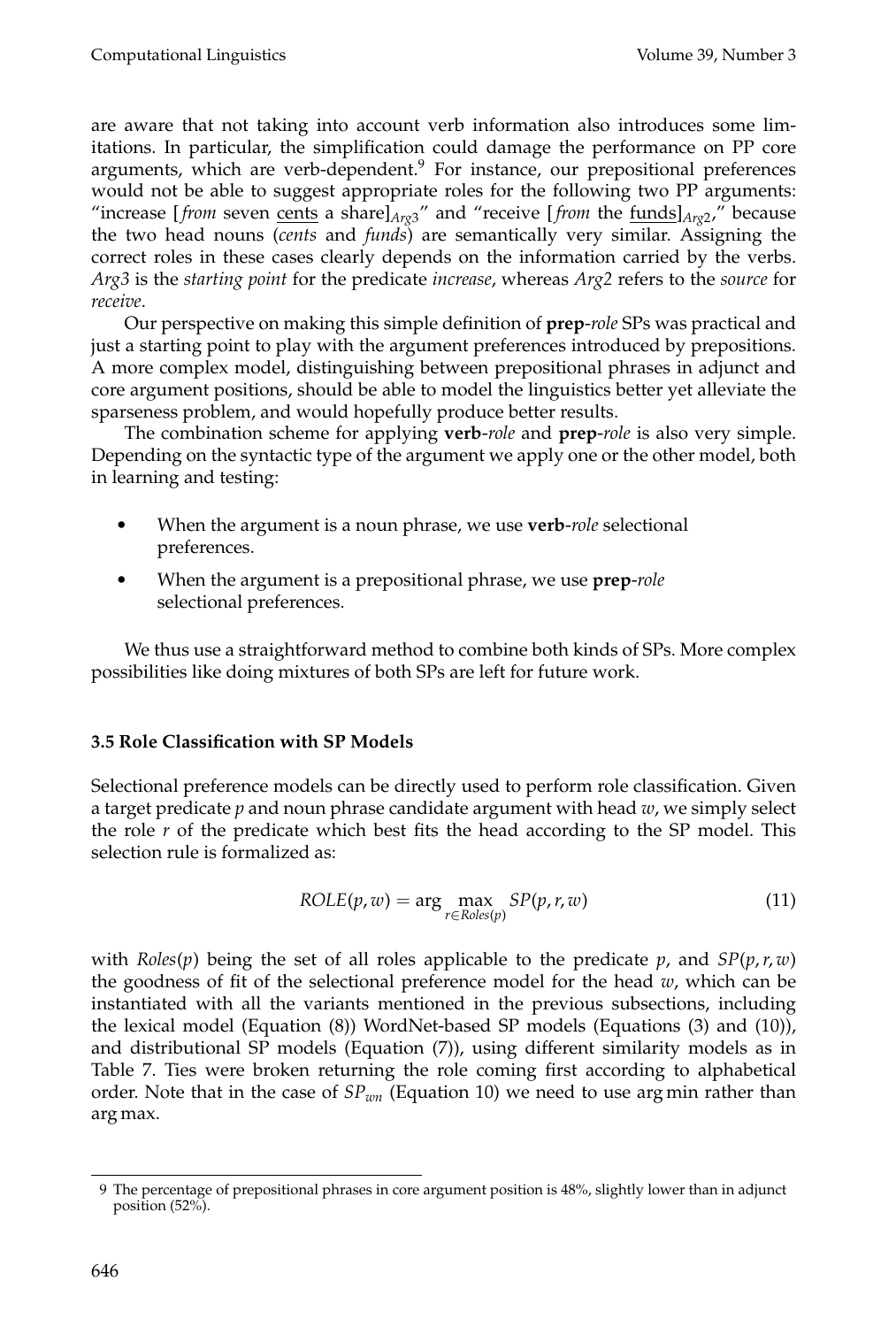Note that if the candidate argument is a prepositional phrase with preposition *p* and embedded NP head word *w*, the classification rule uses the **prep**-*role* SP model, that is:

$$
ROLE(p, p', w) = \arg \max_{r \in Roles(p')} SP(p', r, w)
$$

# **4. Experiments with Selectional Preferences in Isolation**

In this section we evaluate the ability of selectional preference models to discriminate among different roles. For that, SP models will be used in isolation, according to the classification rule in Equation (11), to predict role labels for a set of (*predicate*, *argument*-*head*) pairs. That is, we are interested in the discriminative power of the semantic information carried by the SPs, factoring out any other feature commonly used by the state-of-theart SRL systems. The data sets used and the experimental results are presented in the following.

# **4.1 Data Sets**

The data used in this work are the benchmark corpus provided by the CoNLL-2005 shared task on SRL (Carreras and Marquez 2005). The data set, of over 1 million tokens, ` comprises PropBank Sections 02–21 for training, and Sections 24 and 23 for development and testing, respectively. The Selectional Preferences implemented in this study are not able to deal with non-nominal argument heads, such us those of NEG, DIS, MOD (i.e., SPs never predict NEG, DIS, or MOD roles); but, in order to replicate the same evaluation conditions of typical PropBank-based SRL experiments all arguments are evaluated. That is, our SP models don't return any prediction for those, and the evaluation penalizes them accordingly.

The predicate–role–head triples (*p*,*r*, *w*) for generalizing the selectional preferences are extracted from the arguments of the training set, yielding 71,240 triples, from which 5,587 different predicate-role selectional preferences (*p*,*r*) are derived by instantiating the different models in Section 3. Tables 9 and 10 show additional statistics about some of the most (and least) frequent verbs and prepositions in these tuples.

The test set contains 4,134 pairs (covering 505 different predicates) to be classified into the appropriate role label. In order to study the behavior on out-of-domain data, we also tested on the PropBanked part of the Brown corpus (Marcus et al. 1994). This corpus contains 2,932 (*p*, *w*) pairs covering 491 different predicates.

# **4.2 Results**

The performance of each selectional preference model is evaluated by calculating the customary precision (P), recall (R), and  $F_1$  measures.<sup>10</sup> For all experiments reported in this paper, we checked for statistical significance using bootstrap resampling (100 samples) coupled with one-tailed paired t-test (Noreen 1989). We consider a result significantly better than another if it passes this test at the 99% confidence interval.

<sup>10</sup> *P* = *Correct*/*Predicted* ∗ 100, *R* = *Correct*/*Gold* ∗ 100, where *Correct* is the number of correct predictions, *Predicted* is the number of predictions, and *Gold* is the total number of gold annotations.

 $F_1 = 2PR/(P + R)$  is the harmonic mean of P and R.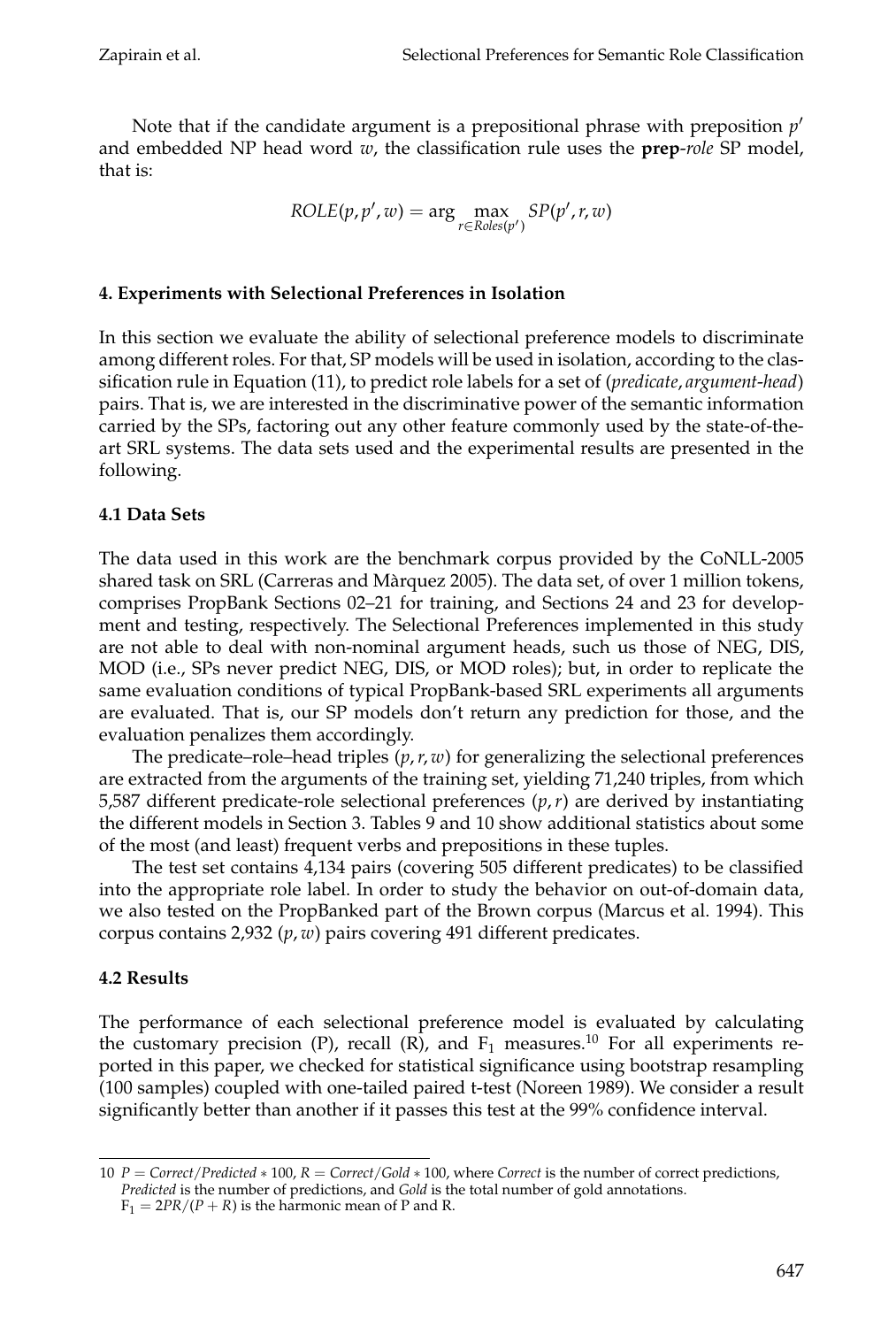Statistics of the three most and least frequent verbs in the training set. Role frame lists the types of arguments seen in training for each verb; Heads indicates the total number of arguments for the verb; Heads per role shows the average number of head words for each role; and Unique heads per role lists the average number of unique head words for each verb's role.

| Verb     | Role frame                                                          | Heads    | Heads<br>per role | Unique heads<br>per role |
|----------|---------------------------------------------------------------------|----------|-------------------|--------------------------|
| say      | Arg0, Arg1, Arg3, AM-ADV, AM-LOC,<br>AM-MNR, AM-TMP, AM-LOC, AM-MNR | 7,488    | 1,069             | 371                      |
| have     | Arg0,Arg1,AM-ADV,AM-LOC<br>AM-MNR, AM-NEG, AM-TMP                   | 3.487    | 498               | 189                      |
| make     | Arg0, Arg1, Arg2, AM-ADV<br>AM-LOC, AM-MNR, AM-TMP                  | 2.207    | 315               | 143                      |
| $\cdots$ |                                                                     | $\cdots$ |                   |                          |
| accrete  | Arg1                                                                |          |                   |                          |
| accede   | Arg <sub>0</sub>                                                    |          |                   |                          |
| absolve  | Arg <sub>0</sub>                                                    |          |                   |                          |

#### **Table 10**

Statistics of the three most and least frequent prepositions in the training set. Role frame lists the types of arguments seen in training for each preposition; Heads indicates the total number of arguments for the preposition; Heads per role shows the average number of head words for each role; and Unique heads per role lists the average number of unique head words for each preposition's role.

| Preposition | Role frame                                                                                                                 | Heads | Heads<br>per role | Unique heads<br>per role |
|-------------|----------------------------------------------------------------------------------------------------------------------------|-------|-------------------|--------------------------|
| in          | Arg0,Arg1,Arg2,Arg3,Arg4,Arg5<br>AM-ADV,AM-CAU,AM-DIR,AM-DIS,<br>AM-EXT, AM-LOC, AM-MNR, AM-NEG,<br>AM-PNC, AM-PRD, AM-TMP | 6.859 | 403               | 81                       |
| to          | Arg0, Arg1, Arg2, Arg3, Arg4,<br>AM-ADV,AM-CAU,AM-DIR,AM-DIS,<br>AM-EXT,AM-LOC,AM-MNR,AM-PNC,<br>AM-PRD, AM-TMP            | 3.495 | 233               | 94                       |
| for         | Arg0, Arg1, Arg2, Arg3, Arg4,<br>AM-ADV,AM-CAU,AM-DIR,AM-DIS,<br>AM-LOC, AM-MNR, AM-PNC, AM-TMP                            | 2.935 | 225               | 74                       |
|             |                                                                                                                            |       |                   |                          |
| beside      | Arg2, AM-LOC                                                                                                               |       |                   |                          |
| atop        | Arg2, AM-DIR                                                                                                               | 2     |                   |                          |
| aboard      | AM-LOC                                                                                                                     |       |                   |                          |

Tables 11 and 12 list the results of the various selectional preference models in isolation. Table 11 shows the results for **verb**-*role* SPs, and Table 12 lists the results for the combination of **verb**-*role* and **preposition**-*role* SPs as described in Section 3.4.<sup>11</sup> It is worth noting that the results of Tables 11 and 12 are calculated over exactly the

<sup>11</sup> Note that the results reported here are not identical to those we reported in Zapirain, Agirre, and Marquez (2009). The differences are two-fold: (a) in our previous experiments we discarded roles such ` as MOD, DIS, and NEG, whereas here we evaluate on all roles, and (b) our previous work used only the subset of the data that could be mapped to VerbNet (around 50%), whereas here we inspect all tuples.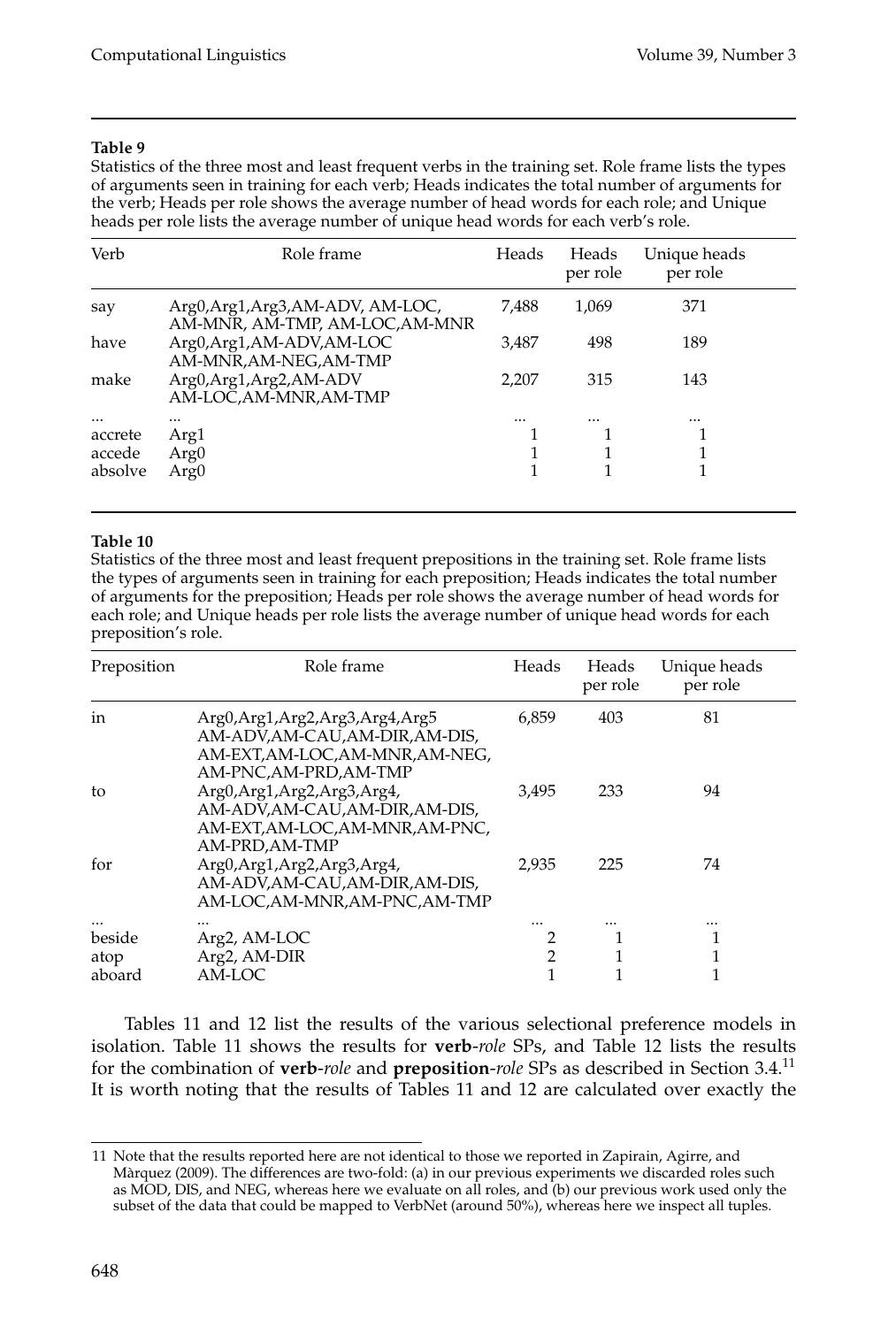Results for **verb**-*role* SPs in the development partition of WSJ, the test partition of WSJ, and the Brown corpus. For each experiment, we show precision (P), recall (R), and  $F_1$ . Values in boldface font are the highest in the corresponding column.  $F_1$  values marked with  $\dagger$  are significantly lower than the highest  $F_1$  score in the same column.

| <b>Verb-role SPs</b>                                 |       |             |        |          |       |                    |       |            |        |
|------------------------------------------------------|-------|-------------|--------|----------|-------|--------------------|-------|------------|--------|
|                                                      |       | Development |        | WSJ Test |       |                    |       | Brown Test |        |
|                                                      | P     | R           | $F_1$  | P        | R     | $F_1$              | P     | R          | $F_1$  |
| lexical                                              | 73.94 | 21.81       | 33.69+ | 70.75    | 26.66 | 39.43 <sup>+</sup> | 59.39 | 05.51      | 10.08+ |
| $SP_{Res}$                                           | 43.65 | 35.70       | 39.28+ | 45.07    | 37.11 | $40.71 +$          | 36.34 | 27.58      | 31.33+ |
| $SP_{wn}$                                            | 53.09 | 43.35       | 47.73+ | 55.44    | 45.58 | $50.03+$           | 41.76 | 31.58      | 35.96† |
| $SP_{sim_{Lin}}$                                     | 53.88 | 44.35       | 48.65+ | 52.27    | 45.13 | 48.66+             | 48.30 | 32.08      | 38.56+ |
| $SP_{sim_{Jac}}$                                     | 48.40 | 45.53       | 46.92† | 48.85    | 46.38 | 47.58†             | 42.10 | 34.34      | 37.82+ |
| $SP_{sim_{cos}}$                                     | 52.37 | 49.26       | 50.77+ | 53.13    | 50.44 | 51.75+             | 43.24 | 35.27      | 38.85+ |
| $SP_{\mathit{sim}_{\mathit{Lin}}^{\mathit{pre}}}$    | 60.29 | 59.54       | 59.91  | 59.93    | 59.38 | 59.65              | 50.79 | 48.39      | 49.56  |
| $SP_{\mathit{sim}_{\mathit{Lin}\times\mathit{Jac}}}$ | 60.56 | 56.97       | 58.71  | 61.76    | 58.63 | 60.16              | 51.97 | 42.39      | 46.69† |
| $SP_{sim_{Lin\times cos}^{pre}}$                     | 60.22 | 56.64       | 58.37  | 61.12    | 58.12 | 59.63              | 51.92 | 42.35      | 46.65+ |

# **Table 12**

Results for combined **verb**-*role* and **prep**-*role* SPs in the development partition of WSJ, the test partition of WSJ, and the Brown corpus. For each experiment, we show precision (P), recall (R), and  $F_1$ . Values in boldface font are the highest in the corresponding column.  $F_1$  values marked with  $\dagger$  are significantly lower from the highest  $F_1$  score in the same column.

| Preposition-role and Verb-role SPs                |       |             |        |       |          |                    |       |                   |                    |  |
|---------------------------------------------------|-------|-------------|--------|-------|----------|--------------------|-------|-------------------|--------------------|--|
|                                                   |       | Development |        |       | WSJ Test |                    |       | <b>Brown Test</b> |                    |  |
|                                                   | P     | R           | $F_1$  | Ρ     | R        | $F_1$              | P     | R                 | $F_1$              |  |
| lexical                                           | 82.05 | 39.17       | 53.02+ | 82.98 | 43.77    | 57.31 <sup>†</sup> | 68.47 | 13.60             | 22.69†             |  |
| $SP_{Res}$                                        | 63.72 | 53.09       | 57.93+ | 63.47 | 53.24    | 57.91+             | 55.12 | 44.15             | 49.03+             |  |
| $SP_{wn}$                                         | 71.72 | 59.68       | 65.15+ | 65.70 | 63.88    | 64.78†             | 60.08 | 48.10             | 53.43 <sup>+</sup> |  |
| $SP_{sim_{Lin}}$                                  | 63.84 | 54.58       | 58.85+ | 63.75 | 56.40    | 59.85+             | 54.27 | 39.96             | 46.04+             |  |
| $SP_{sim_{Jac}}$                                  | 61.75 | 61.13       | 61.44† | 61.83 | 61.40    | 61.61 <sup>†</sup> | 55.42 | 53.45             | 54.42+             |  |
| $SP_{sim_{cos}}$                                  | 64.81 | 64.17       | 64.49† | 64.67 | 64.22    | 64.44†             | 56.56 | 54.54             | 55.53+             |  |
| $SP_{\mathit{sim}_{\mathit{Lin}}^{\mathit{pre}}}$ | 67.78 | 67.10       | 67.44+ | 68.34 | 67.87    | 68.10+             | 58.43 | 56.35             | 57.37+             |  |
| $SP_{sim_{Lin\times Jac}^{pre}}$                  | 69.90 | 69.20       | 69.55  | 70.82 | 70.33    | 70.57              | 62.37 | 60.15             | 61.24              |  |
| $SP_{sim_{Lin\times cos}^{pre}}$                  | 69.47 | 68.78       | 69.12  | 70.28 | 69.80    | 70.04              | 62.36 | 60.14             | 61.23              |  |

same example set. PP arguments are treated by the **verb**-*role* SPs by just ignoring the preposition and considering the head noun of the NP immediately embedded in the PP.

It is worth mentioning that none of the SP models is able to predict the role when facing a head word missing from the model. This is especially noticeable in the lexical model, which can only return predictions for words seen in the training data and is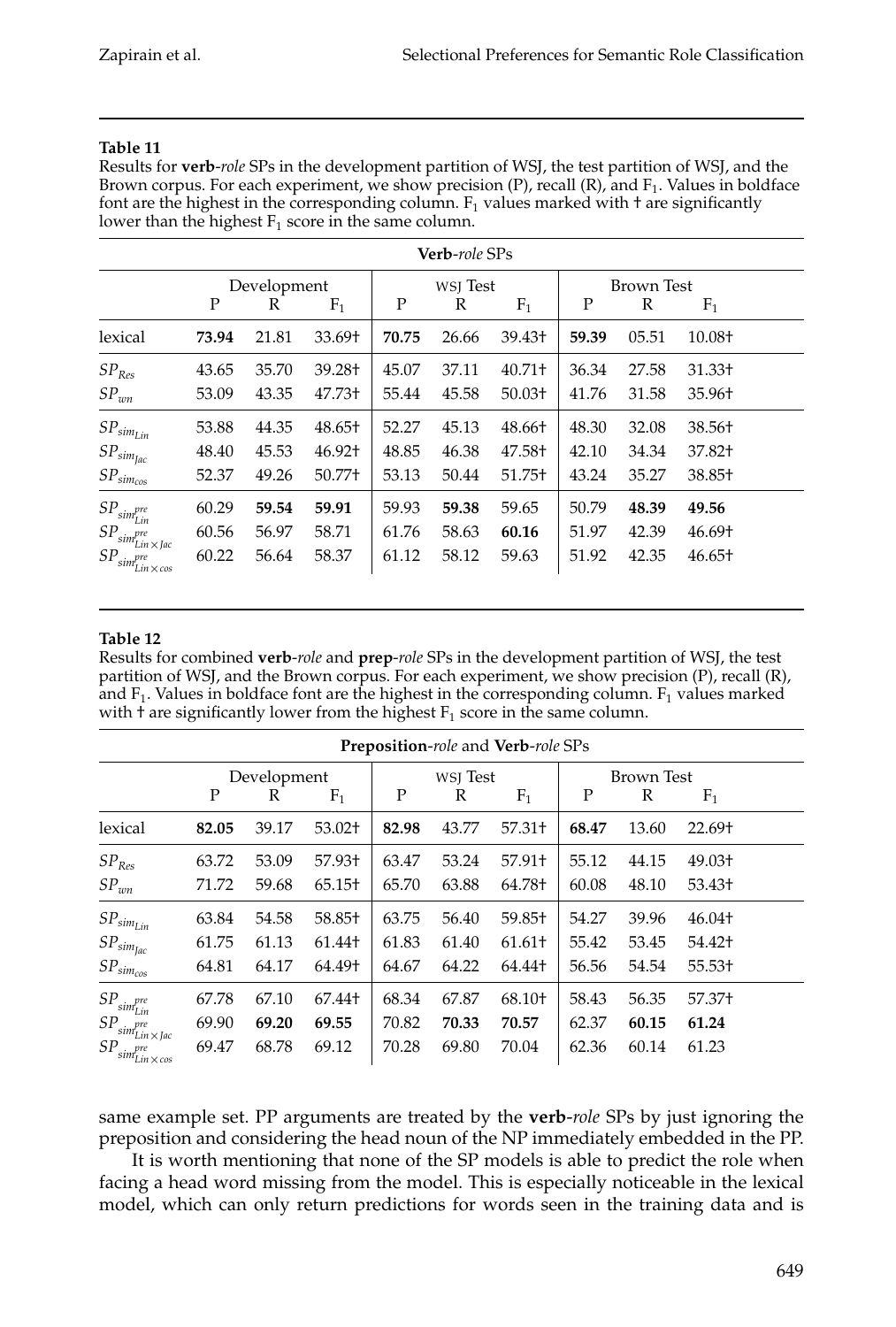penalized in recall. WordNet based models, which have a lower word coverage compared to distributional similarity–based models, are also penalized in recall.

In both tables, the lexical row corresponds to the baseline lexical match method. The following rows correspond to the WordNet-based selectional preference models. The distributional models follow, including the results obtained by the three similarity formulas on the co-occurrences extracted from the BNC (*simJac*, *simcos simLin*), and the results obtained when using Lin's pre-computed similarities directly ( $\textit{sim}_{\text{Lin}}^{\textit{pre}}$ ) and as a second-order vector (*simpre Lin*×*Jac* and *simpre Lin*×*cos*).

First and foremost, this experiment proves that splitting SPs into **verb**- and **preposition**-*role* SPs yields better results. The comparison of Tables 11 and 12 shows that the improvements are seen for both precision and recall, but especially remarkable for recall. The overall  $F_1$  improvement is of up to 10 points. Unless stated otherwise, the rest of the analysis will focus on Table 12.

As expected, the lexical baseline attains a very high precision in all data sets, which underscores the importance of the lexical head word features in argument classification. Its recall is quite low, however, especially in Brown, confirming and extending Pradhan, Ward, and Martin (2008), who also report a similar performance drop for argument classification on out-of-domain data. All our selectional preference models improve over the lexical matching baseline in recall, with up to 24 absolute percentage points in the WSJ test data set and 47 absolute percentage points in the Brown corpus. This comes at the cost of reduced precision, but the overall F-score shows that all selectional preference models are well above the baseline, with up to 13 absolute percentage points on the WSJ data sets and 39 absolute percentage points on the Brown data set. The results, thus, show that selectional preferences are indeed alleviating the lexical sparseness problem.<sup>12</sup>

As an example, consider the following head words of potential arguments of the verb *wear* found in the test set: *doctor*, *men*, *tie*, *shoe*. None of these nouns occurred as heads of arguments of *wear* in the training data, and thus the lexical feature would be unable to predict any role for them. Using selectional preferences, we successfully assigned the A0 role to *doctor* and *men*, and the A1 role to *tie* and *shoe*.

Regarding the selectional preference variants, WordNet-based and first-order distributional similarity models attain similar levels of precision, but the former have lower recall and  $F_1$ . The performance loss on recall can be explained by the limited lexical coverage of WordNet when compared with automatically generated thesauri. Examples of words missing in WordNet include abbreviations (e.g., *Inc.*, *Corp.*) and brand names (e.g., *Texaco*, *Sony*).

The comparison of the WordNet-based models indicates that our proposal for a lighter method of WordNet-based selectional preference was successful, as our simpler variant performs better than Resnik's method. In manual analysis, we realized that Resnik's model tends to always predict the most frequent roles whereas our model covers a wider role selection. Resnik's tendency to overgeneralize makes more frequent roles cover all the vocabulary, and the weighting system penalizes roles with fewer occurrences.

<sup>12</sup> We verified that the lexical model shows higher classification accuracy than all the more elaborate SP models on the subset of cases covered by both the lexical and the SP models. In this situation, if we aimed at constructing the best role classifier with SPs alone we could devise a back-off strategy, in the style of Chambers and Jurafsky (2010), which uses the predictions of the lexical model when present and one of the SP models if not. As presented in Section 5, however, our main goal is to integrate these SP models in a real end-to-end SRL system, so we keep their analysis as independent predictors for the moment.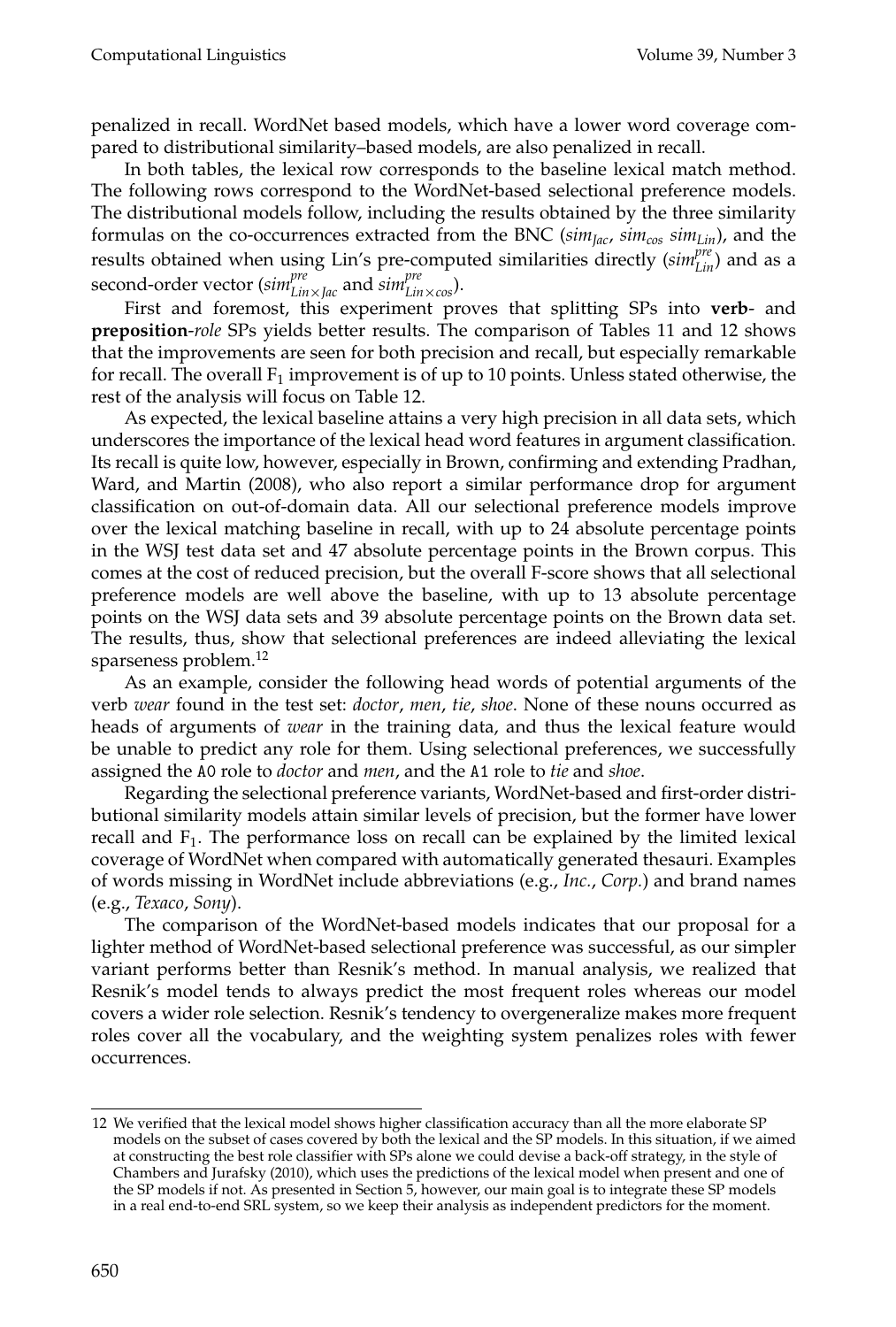The results for distributional models indicate that the SPs using Lin's ready-made thesaurus ( $\textit{sim}_{\textit{Lin}}^{\textit{pre}}$ ) outperforms Padó and Lapata's distributional similarity model (Padó and Lapata 2007) calculated over the BNC ( $\sin\theta_{lin}$ ) in both Tables 11 and 12. This might be due to the larger size of the corpus used by Lin, but also by the fact that Lin used a newspaper corpus, compared with the balanced BNC corpus. Further work would be needed to be more conclusive, and, if successful, could improve further the results of some SP models.

Among the three similarity metrics using Padó and Lapata's software, the cosine seems to perform consistently better. Regarding the comparison between first-order and second-order using pre-computed similarity models, the results indicate that secondorder is best when using both the **verb**-*role* and **prep**-*role* models (cf. Table 12), although the results for **verb**-*roles* are mixed (cf. Table 11). Jaccard seems to provide slightly better results than cosine for second-order vectors.

In summary, the use of separate **verb**-*role* and **prep**-*role* models produces the best results, and second-order similarity is highly competitive. As far as we know, this is the first time that **prep**-*role* models and second-order models are applied to selectional preference modeling.

# **5. Semantic Role Classification Experiments**

In this section we advance the use of SP in SRL one step further and show that selectional preferences are able to effectively improve performance of a state-of-the-art SRL system. More concretely, we integrate the information of selectional preference models in a SRL system and show significant improvements in role classification, especially when applied to out-of-domain corpora.<sup>13</sup>

We will use some of the selectional preference models presented in the previous section. We will focus on the combination of **verb**-*role* and **prep**-*role* models. Regarding the similarity models, we will choose the best two performing models from each of the three families that we tried, namely, the two WordNet models, the two best models based on the BNC corpus (*simJac*,*simcos*), and the two best models based on Lin's precomputed similarity metrics ( $\sin^2_{\text{jac}}\sin^2_{\text{cos}}$ ). We left the exploration of other combinations for future work.

# **5.1 Integrating Selectional Preferences in Role Classification**

For these experiments, we modified the *SwiRL* SRL system, a state-of-the-art semantic role labeling system (Surdeanu et al. 2007). *SwiRL* ranked second among the systems that did not implement model combination at the CoNLL-2005 shared task and fifth overall (Carreras and Marquez 2005). Because the focus of this section is on role classi- ` fication, we modified the SRC component of *SwiRL* to use gold argument boundaries, that is, we assume that semantic role identification works perfectly. Nevertheless, for a realistic evaluation, all the features in the role classification model are generated using actual syntactic trees generated by the Charniak parser (Charniak 2000).

The key idea behind our approach is model combination: We generate a battery of base models using all resources available and we combine their outputs using multiple strategies. Our pool of base models contains 13 different models: The first is the

<sup>13</sup> The data sets used for the experiments reported in this section are exactly the ones described in Section 4.1.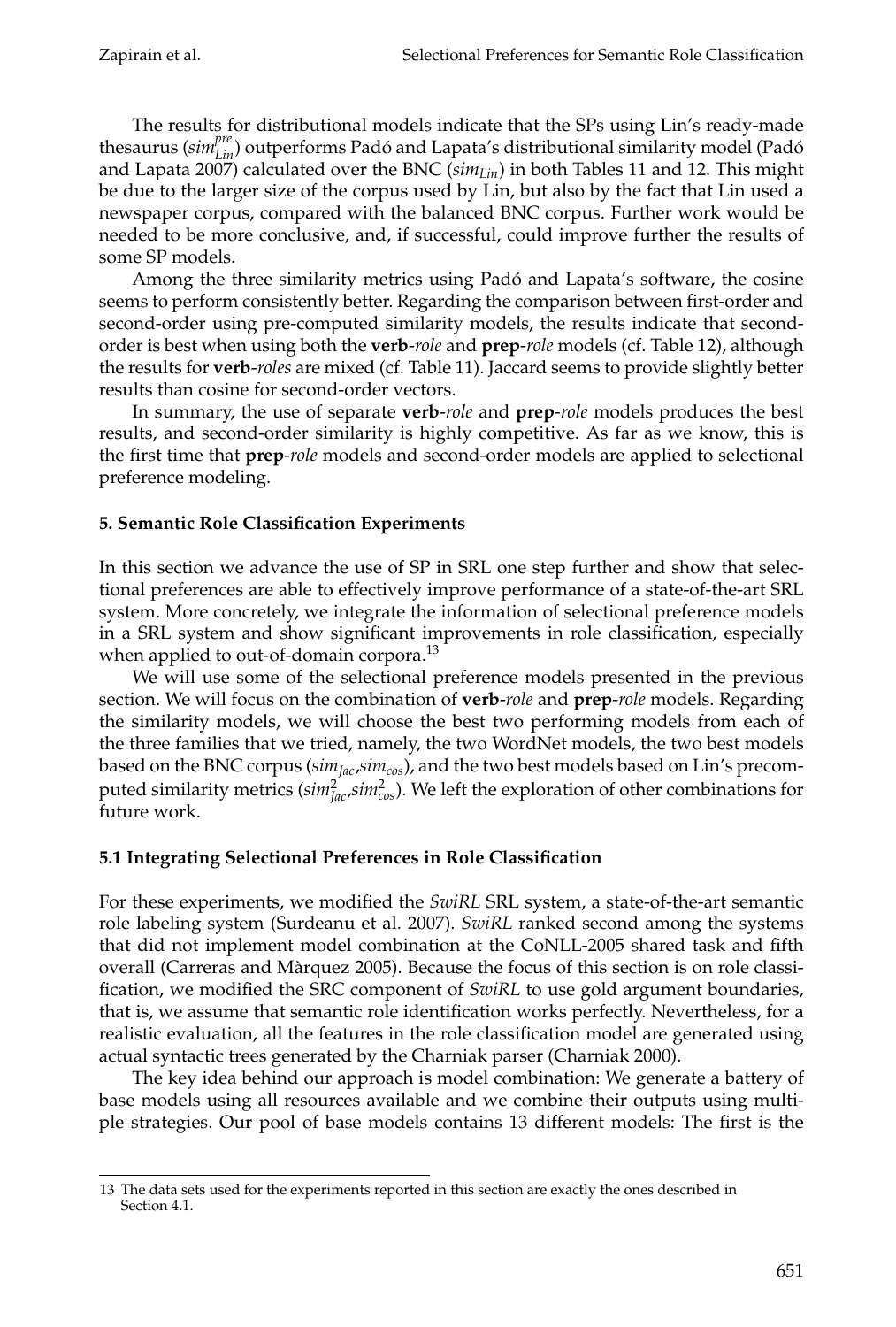unmodified *SwiRL* SRC, the next six are the selected SP models from the previous section, and the last six are variants of *SwiRL* SRC. In each variant, the feature set of the unmodified *SwiRL* SRC model is extended with a single feature that models the choice of a given SP, for example, SRC+SP*res* contains an extra feature that indicates the choice of Resnik's SP model.<sup>14</sup>

We combine the outputs of these base models using two different strategies: (a) majority voting, which selects the label predicted by most models, and (b) metaclassification, which uses a supervised model to learn the strengths of each base model. For the meta-classification model, we opted for a binary classification approach: First, for each constituent we generate *n* data points, one for each distinct role label proposed by the pool of base models; then we use a binary meta-classifier to label each candidate role as either correct or incorrect. We trained the meta-classifier on the usual PropBank training partition, using 10-fold cross-validation to generate outputs for the base models that require the same training material. At prediction time, for each candidate constituent we selected the role label that was classified as correct with the highest confidence.

The binary meta-classifier uses the following set of features:

- *Labels proposed by the base models*, for example, the feature SRC+SP*res*=Arg0 indicates that the SRC+SP*res* base model proposed the Arg0 label. We add 13 such features, one for each base model. Intuitively, this feature allows the meta-classifier to learn the strengths of each base model with respect to role labels: SRC+SP*res* should be trusted for the Arg0 role, and so on.
- *Boolean value indicating agreement with the majority vote*, for example, the feature Majority=true indicates that the majority of the base models proposed the same label as the one currently considered by the meta-classifier.
- *Number of base models that proposed this data point's label*. To reduce sparsity, for each number of base models, *N*, we generate *N* distinct features indicating that the number of base models that proposed this label is larger than  $k$ , where  $k \in [0, N)$ . For example, if two base models proposed the label under consideration, we generate the following two features: BaseModelNumber>0 and BaseModelNumber>1. This feature provides finer control over the number of votes received by a label than the majority voter, for example, the meta-classifier can learn to trust a label if more than two base models proposed it, even if the majority vote disagrees.
- *List of actual base models that proposed this data point's label*. We store a distinct feature for each base model that proposed the current label, and also a concatenation of all these base model names. The latter feature is designed to allow the meta-classifier to learn preferences for certain combinations of base models. For example, if two base models, *SPres* and *SPwn*, proposed the label under consideration, we generate three features: Base=*SPres*, Base=*SPwn*, and Base=*SPres*+*SPwn*.

<sup>14</sup> Adding more than one SP output as a feature in *SwiRL*'s SRC model did not improve performance in development over the single-SP SRC model. Our conjecture is that the large number of features in SRC has the potential to *drown* the SP-based features. This may be accentuated when there are more SP-based features because their signal is divided among them due to their overlap. We have also tried to add the input features of the SP models directly to the SRC model but this also proved to be unsuccessful during development.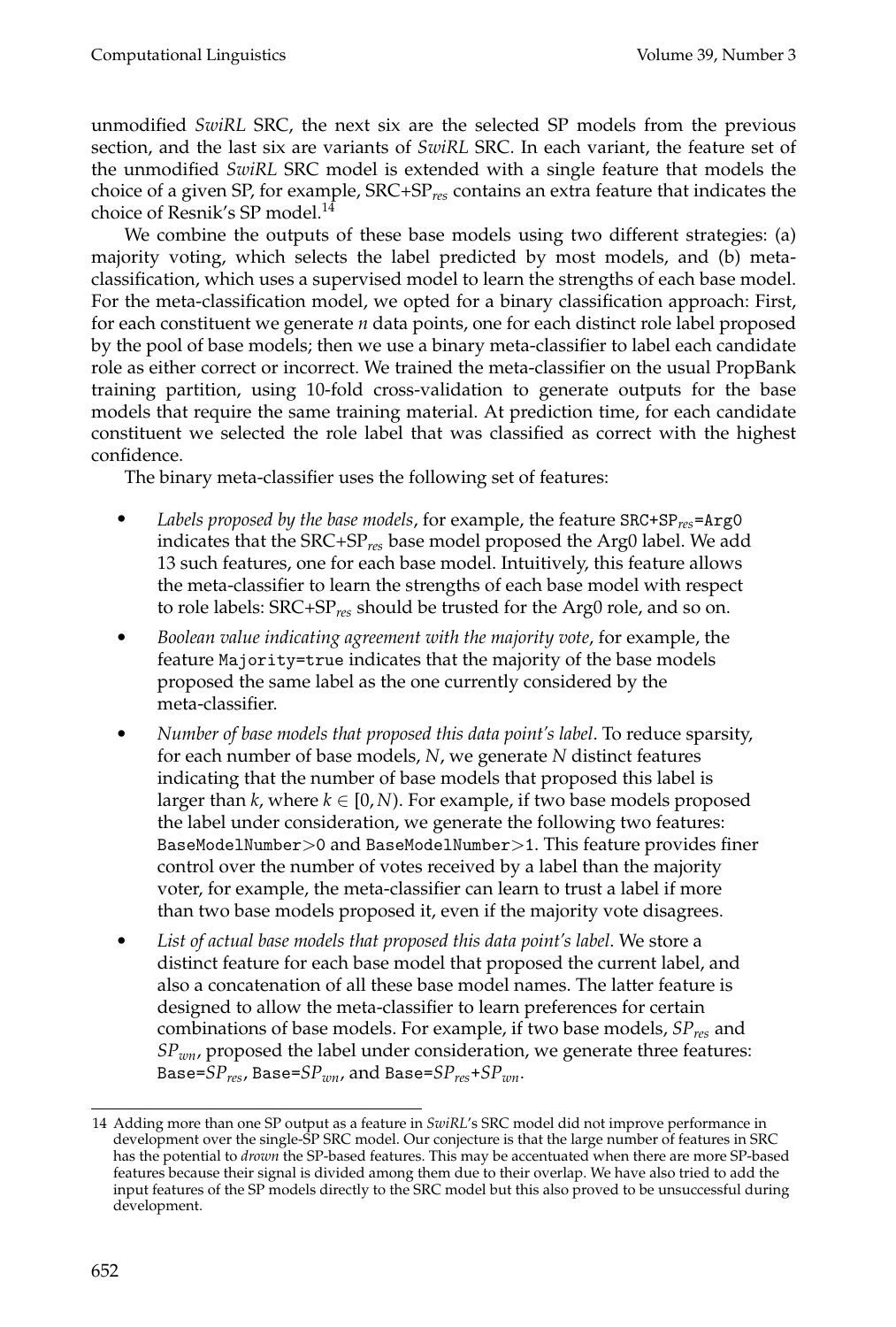Results for the combination approaches. Accuracy shows the overall results. Core and Adj contain  $F_1$  results restricted to the core numbered roles and adjuncts, respectively. SRC is *SwiRL*'s standalone SRC model; +SP*<sup>x</sup>* stands for the SRC model extended with a feature given by the corresponding SP model. Values in boldface font are the highest in the corresponding column. Accuracy values marked with † are significantly lower than the highest accuracy score in the same column.

|                                          |        | WSJ test   |            |                    | Brown test |            |
|------------------------------------------|--------|------------|------------|--------------------|------------|------------|
|                                          | Acc.   | Core $F_1$ | Adj. $F_1$ | Acc.               | Core $F_1$ | Adj. $F_1$ |
| <b>SRC</b>                               | 90.83+ | 93.25      | 81.31      | 79.52              | 84.42      | 57.76      |
| $+SPRes$                                 | 90.76+ | 93.17      | 81.08      | 79.86†             | 84.52      | 59.24      |
| $+SP_{wn}$                               | 90.56+ | 92.88      | 81.11      | 79.73+             | 84.26      | 59.69      |
| $+{\rm SP}_{sim_{Jac}}$                  | 90.86+ | 93.37      | 80.30      | 79.83+             | 84.43      | 59.54      |
| $+{\rm SP}_{sim_{cos}}$                  | 90.87+ | 93.33      | 80.92      | 80.50+             | 85.14      | 60.16      |
| $+{\rm SP}_{sim^{pre}_{Lin}\times{}Jac}$ | 90.95+ | 93.03      | 82.75      | 80.75+             | 85.62      | 59.63      |
| $+{\rm SP}_{sim^{pre}_{Lin}\times cos}$  | 91.23+ | 93.78      | 80.56      | 80.48 <sup>+</sup> | 84.95      | 61.01      |
| Meta-classifier                          | 92.43  | 94.62      | 84.00      | 81.94              | 86.25      | 63.36      |
| Voting                                   | 92.36  | 94.57      | 83.68      | 82.15              | 86.37      | 63.78      |

# **5.2 Results for Semantic Role Classification**

Table 13 compares the performance of both combination approaches against the standalone SRC model. In the table, the SRC+SP<sup>∗</sup> models stand for SRC classifiers enhanced with one feature from the corresponding SP. The meta-classifier shown in the table combines the output of all the 13 base models introduced previously. We implemented the meta-classifier using Support Vector Machines (SVMs)<sup>15</sup> with a quadratic polynomial kernel, and  $C = 0.01$  (tuned in the development set).<sup>16</sup> Lastly, Table 13 shows the results of the voting strategy, over the same set of base models.

In the columns we show overall classification accuracy and  $F_1$  results for both core arguments (Core) and adjunct arguments (Adj.). Note that for the overall SRC scores, we report classification accuracy, defined as ratio of correct predictions over total number of arguments to be classified. The reason for this is that the models in this section always return a label for all arguments to be classified, and thus accuracy, precision, recall, and  $F_1$  are all equal.

Table 13 indicates that four out of the six SRC+SP<sub>∗</sub> models perform better than the standalone SRC model in domain (WSJ), and all of them outperform SRC out of domain (Brown). The improvements are small, however, and, generally, not statistically significant. On the other hand, the meta-classifier outperforms the original SRC model both in domain (17.4% relative error reduction; 1.60 points of accuracy improvement) and out of domain (13.4% relative error reduction; 2.42 points of accuracy improvement), and the differences are statistically significant. This experiment proves our claim that SPs can be successfully used to improve semantic role classification. It also underscores the fact that combining SRC and SPs is not trivial, however. Our hypothesis is that this

<sup>15</sup> http://svmlight.joachims.org.

<sup>16</sup> We have also trained the meta-classifier with other learning algorithms (e.g., logistic regression with L2 regularization) and we obtained similar but slightly lower results.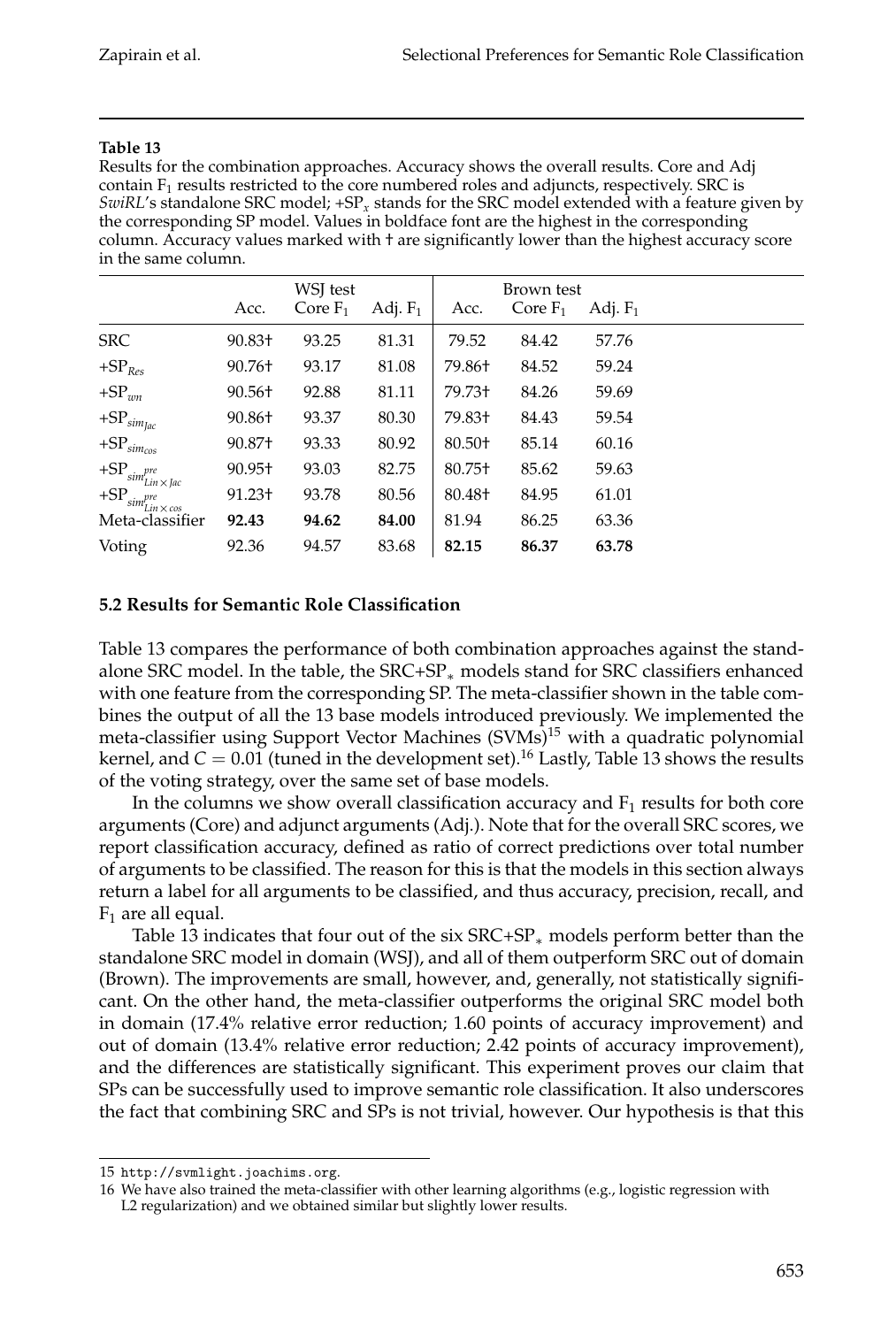is caused by the large performance disparity  $(20 F<sub>1</sub>$  points in domain and 18 out of domain) between the original SRC model and the standalone SP methods.

Interestingly, the meta-classifier performs only marginally better than the voting approach in domain and slightly worse out of domain. We believe that this is another effect of the above observation: Given the weaker SP-based features, the meta-classifier does not learn much beyond a majority vote, which is exactly what the simpler, unsupervised voting method models. Nevertheless, regardless of the combination method, this experiment emphasizes that infusing SP information in the SRC task is beneficial.

Table 13 also shows that our approach yields consistent improvements for both core and adjunct arguments. Out of domain, we see a bigger accuracy improvement for adjunct arguments (6.02 absolute points) vs. core arguments (1.83 points, for the voting model). This is to be expected, as most core arguments fall under the Arg0 and Arg1 classes, which can typically be disambiguated based on syntactic information (i.e., subject vs. object). On the other hand, there are no syntactic hints for adjunct arguments, so the system learns to rely more on SP information in this case.

Regarding the performance of individual combinations of SRC and SP methods (e.g., SRC+SP*Res*), the differences among SP models in Table 13 are much smaller than in Table 12. SP<sub>simpre</sub> and SP<sub>simpre</sub> yield the best results in both cases, and<br>distributional methods in the specializative stranger than WordNet based methods SP and distributional methods are slightly stronger than WordNet-based methods. SP*Res* and SP*wn* perform similarly when combined, with a small lead for Resnik's method. The smaller differences and changes in the rank among SP methods are due to the complex interactions when combining SP models with the SRC system.

#### **Table 14**

Precision (P), recall (R), and  $F_1$  results per argument type for the standalone SRC model and the meta-classifier, in the two test data sets (WSJ and Brown). Due to space limitations, the AM- prefix has been dropped from the labels of all adjuncts. When classifying all arguments (last row), the F<sub>1</sub> score is an accuracy score because in this scenario  $P = R = F_1$ . We checked for statistical significance for the overall  $F_1$  scores (All row). Values in boldface font indicate the highest  $F_1$  score in the corresponding row and block.  $F_1$  values marked with  $\dagger$  are significantly lower than the corresponding highest  $F_1$  score.

| WSJ test         |            |      |       |                 |             | Brown test |            |              |       |                 |             |       |
|------------------|------------|------|-------|-----------------|-------------|------------|------------|--------------|-------|-----------------|-------------|-------|
|                  | <b>SRC</b> |      |       | Meta-classifier |             |            | <b>SRC</b> |              |       | Meta-classifier |             |       |
|                  | P          | R    | $F_1$ | Ρ               | $\mathbb R$ | $F_1$      | ${\bf P}$  | $\mathbb{R}$ | $F_1$ | $\mathbf P$     | $\mathbb R$ | $F_1$ |
| Arg0             | 93.6       | 96.7 | 95.1  | 95.1            | 97.4        | 96.2       | 87.6       | 89.3         | 88.4  | 89.4            | 91.0        | 90.2  |
| Arg1             | 93.3       | 94.5 | 93.9  | 94.2            | 95.7        | 95.0       | 84.3       | 90.6         | 87.3  | 86.2            | 91.9        | 89.0  |
| Arg <sub>2</sub> | 86.0       | 82.6 | 84.3  | 87.8            | 87.4        | 87.6       | 52.7       | 56.8         | 54.7  | 55.9            | 59.9        | 57.8  |
| Arg <sub>3</sub> | 77.6       | 63.4 | 69.8  | 82.4            | 68.3        | 74.7       | 36.4       | 19.0         | 25.0  | 45.8            | 26.2        | 33.3  |
| Arg4             | 86.8       | 78.6 | 82.5  | 89.5            | 81.0        | 85.0       | 59.4       | 34.5         | 43.7  | 67.9            | 34.5        | 45.8  |
| Core             | 92.9       | 93.6 | 93.3  | 94.2            | 95.1        | 94.6       | 82.6       | 86.3         | 84.4  | 84.6            | 87.9        | 86.3  |
| <b>ADV</b>       | 58.5       | 51.4 | 54.7  | 64.4            | 52.3        | 57.7       | 45.1       | 24.3         | 31.6  | 51.9            | 25.7        | 34.4  |
| CAU              | 61.1       | 71.0 | 65.7  | 80.0            | 77.4        | 78.7       | 64.7       | 45.8         | 53.7  | 84.6            | 45.8        | 59.5  |
| DIR              | 46.2       | 25.0 | 32.4  | 68.8            | 45.8        | 55.0       | 64.7       | 45.8         | 53.7  | 73.9            | 44.5        | 55.6  |
| <b>DIS</b>       | 84.3       | 82.7 | 83.5  | 95.6            | 82.7        | 88.7       | 52.6       | 27.0         | 35.7  | 54.5            | 32.4        | 40.7  |
| <b>EXT</b>       | 50.0       | 12.5 | 20.0  | 50.0            | 12.5        | 20.0       | 0.0        | 0.0          | 0.0   | 0.0             | 0.0         | 0.0   |
| LOC              | 85.2       | 80.9 | 83.0  | 85.0            | 84.7        | 84.8       | 67.8       | 61.2         | 64.3  | 68.3            | 68.7        | 68.5  |
| <b>MNR</b>       | 55.8       | 54.1 | 55.0  | 68.9            | 61.7        | 65.1       | 47.4       | 38.9         | 42.7  | 59.2            | 49.3        | 53.8  |
| <b>PNC</b>       | 51.9       | 37.8 | 43.8  | 62.5            | 40.5        | 49.2       | 51.7       | 39.5         | 44.8  | 53.3            | 42.1        | 47.1  |
| <b>TMP</b>       | 93.6       | 95.9 | 94.7  | 92.8            | 95.9        | 94.4       | 79.0       | 78.1         | 78.5  | 84.1            | 83.2        | 83.7  |
| Adj              | 83.1       | 79.6 | 81.3  | 86.2            | 81.9        | 84.0       | 64.9       | 52.1         | 57.8  | 69.8            | 58.0        | 63.4  |
| All              |            |      | 90.8+ |                 |             | 92.4       |            |              | 79.5† |                 |             | 81.9  |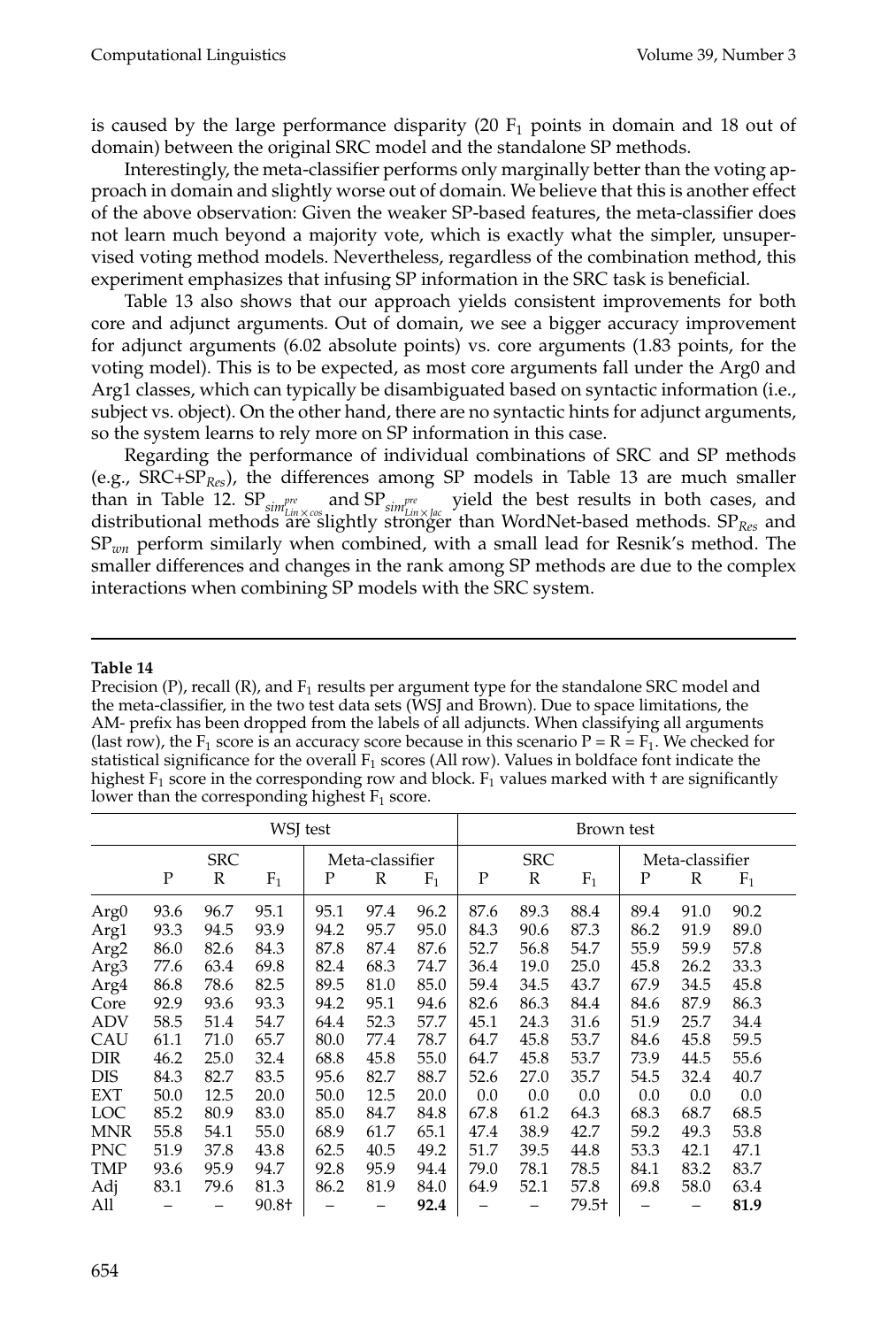Lastly, Table 14 shows a breakdown of the results by argument type for the original SRC model and the meta-classifier (results are also presented over all numbered arguments, Core, adjuncts, and Adj). This comparison emphasizes the previous observation that SPs are more useful for arguments that are independent of syntax than for arguments that are usually tied to certain syntactic constructs (i.e., Arg0 and Arg1). For example, in domain the meta-classifier improves Arg0 classification with 1.1  $F_1$  points, but it boosts the classification performance for causative arguments (AM-CAU) with 13 absolute points. A similar behavior is observed out of domain. For example, whereas Arg0 classification is improved with 1.7 points, the classification of manner arguments (AM-MNR) is improved by 11 points. All in all, with two exceptions, selectional preferences improve classification accuracy for all argument types, both in and out of domain.

The previous experiments showed that a meta-classifier (and a voting approach) over a battery of base models improves over the performance of each individual classifier. Given that half of our base models are all relatively minor changes of the same original classifier (*SwiRL*), however, it would be desirable to ensure that the overall performance gain of the meta-classification system is due to the infusion of semantic information that is missing in the baseline SRC, and not to a regularization effect coming from the ensemble of classifiers. The qualitative analysis presented in Section 6 will reinforce this hypothesis.

# **5.3 Results for End-to-End Semantic Role Labeling**

Lastly, we investigate the contribution of SPs in an end-to-end SRL system. As discussed before, our approach focuses on argument classification, a subtask of complete SRL, because this component suffers in the presence of lexical data sparseness (Pradhan, Ward, and Martin 2008). To understand the impact of SPs on the complete SRL task we compared two *SwiRL* models: one that uses the original classification model (the SRC line in Table 13) and another that uses our meta-classifier model (the Meta-classifier line in Table 13). To implement this experiment we had to modify the publicly downloadable *SwiRL* model, which performs identification and classification jointly, using a single multi-class model. We changed this framework to a pipeline model, which first performs argument identification (i.e., is this constituent an argument or not?), followed by argument classification (i.e., knowing that this constituent is an argument, what is its label?).17 We used the same set of features as the original *SwiRL* system and the original model to identify argument boundaries. This pipeline model allowed us to easily plug in different classification models, which offers a simple platform to evaluate the contribution of SPs in an end-to-end SRL system.

Table 15 compares the original *SwiRL* pipeline (*SwiRL* in the table) with the pipeline model where the classification component was replaced with the meta-classifier previously introduced (*SwiRL* w/ meta). The latter model backs off to the original classification model for candidates that are not covered by our current selectional preferences (i.e., are not noun phrases or prepositional phrases containing a noun phrase as the second child). We report results for the test partitions of WSJ and Brown in the same table. Note that these results are not directly comparable with the results in Tables 13 and 14, because in those initial experiments we used gold argument boundaries whereas

<sup>17</sup> This pipeline model performs slightly worse than the original *SwiRL* on the WSJ data and slightly better on Brown.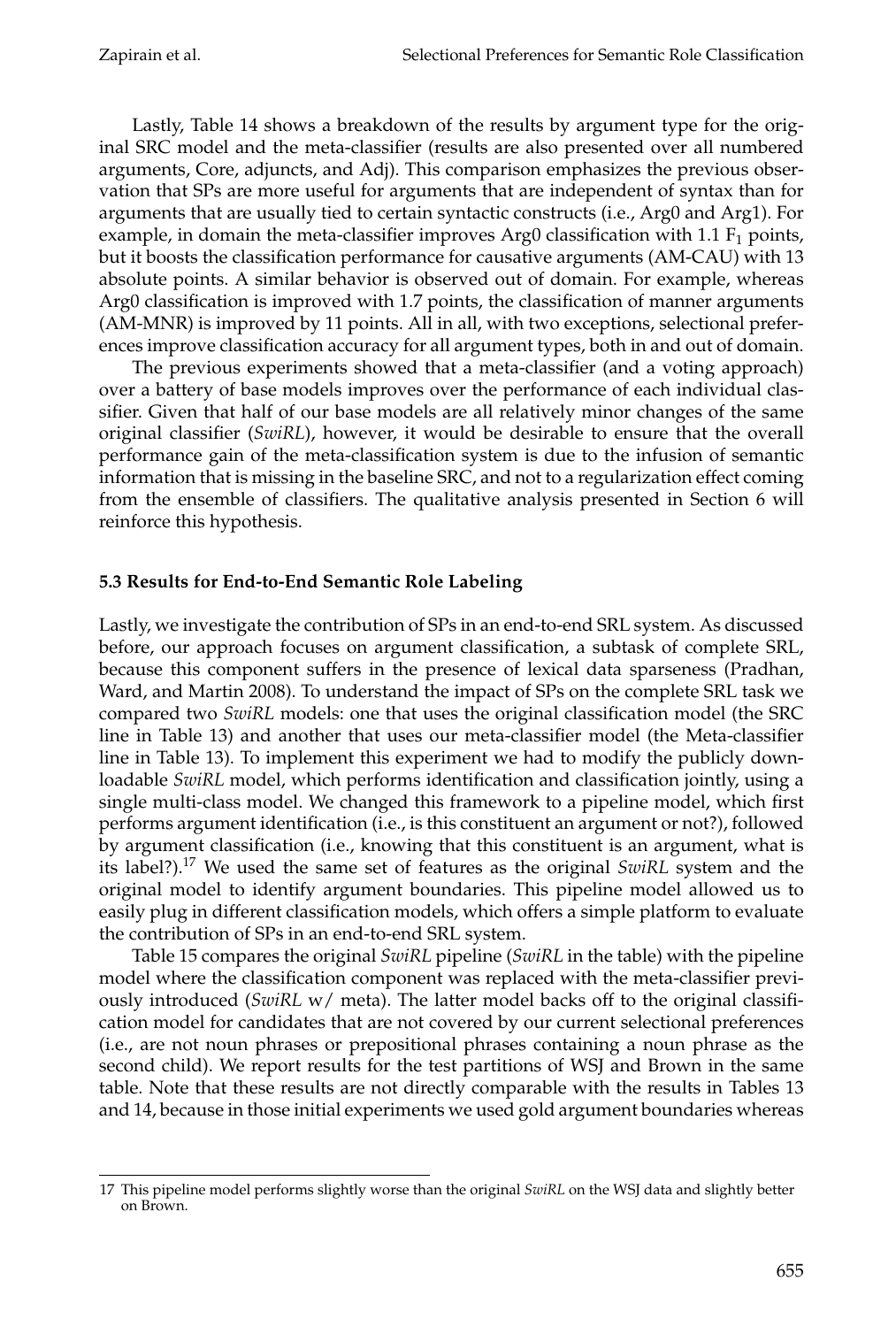Precision (P), recall (R), and  $F_1$  results per argument for the end-to-end semantic role labeling task. We compared two models: the original *SwiRL* model and the one where the classification component was replaced with the meta-classifier introduced at the beginning of the section. We used the official CoNLL-2005 shared-task scorer to produce these results. We checked for statistical significance for the overall  $F_1$  scores (All row). Values in boldface font indicate the highest  $F_1$  score in the corresponding row and block.  $F_1$  values marked with  $\dagger$  are significantly lower than the corresponding highest  $F_1$  score.

| WSJ test         |      |      |         |               |      | Brown test |       |      |         |               |      |       |
|------------------|------|------|---------|---------------|------|------------|-------|------|---------|---------------|------|-------|
| SwiRL            |      |      |         | SwiRL w/ meta |      |            | SwiRL |      |         | SwiRL w/ meta |      |       |
|                  | P    | R    | $F_1$   | Ρ             | R    | $F_1$      | P     | R    | $F_1$   | P             | R    | $F_1$ |
| Arg <sub>0</sub> | 87.0 | 81.6 | 84.2    | 87.8          | 81.9 | 84.8       | 86.6  | 81.3 | 83.9    | 87.3          | 81.7 | 84.4  |
| Arg1             | 79.1 | 71.8 | 75.3    | 79.4          | 72.1 | 75.6       | 70.2  | 64.6 | 67.3    | 71.1          | 65.2 | 68.0  |
| Arg <sub>2</sub> | 70.0 | 56.6 | 62.6    | 69.2          | 58.3 | 63.3       | 41.8  | 42.7 | 42.2    | 42.3          | 44.6 | 43.4  |
| Arg3             | 72.4 | 43.9 | 54.7    | 72.6          | 44.5 | 55.2       | 36.4  | 12.9 | 19.0    | 34.6          | 14.5 | 20.5  |
| Arg4             | 73.3 | 61.8 | 67.0    | 73.8          | 60.8 | 66.7       | 48.8  | 25.6 | 33.6    | 44.4          | 25.6 | 32.5  |
| <b>ADV</b>       | 59.4 | 50.6 | 54.6    | 59.5          | 50.0 | 54.4       | 49.0  | 38.2 | 42.9    | 49.9          | 38.5 | 43.5  |
| CAU              | 61.5 | 43.8 | 51.2    | 66.0          | 45.2 | 53.7       | 58.7  | 35.5 | 44.3    | 59.1          | 34.2 | 43.3  |
| DIR              | 44.7 | 20.0 | 27.6    | 50.0          | 22.6 | 30.9       | 59.0  | 27.2 | 37.2    | 61.3          | 25.9 | 36.5  |
| <b>DIS</b>       | 76.1 | 63.8 | 69.4    | 77.0          | 63.8 | 69.7       | 58.8  | 41.0 | 48.3    | 59.7          | 41.3 | 48.9  |
| <b>EXT</b>       | 72.7 | 50.0 | 59.3    | 72.7          | 50.0 | 59.3       | 20.0  | 8.1  | 11.5    | 21.4          | 8.1  | 11.8  |
| <b>LOC</b>       | 64.7 | 52.9 | 58.2    | 64.8          | 55.4 | 59.7       | 48.3  | 37.7 | 42.3    | 46.8          | 40.5 | 43.5  |
| <b>MNR</b>       | 59.1 | 52.0 | 55.3    | 61.4          | 51.7 | 56.2       | 53.8  | 47.3 | 50.3    | 55.9          | 48.3 | 51.8  |
| <b>PNC</b>       | 47.1 | 34.8 | 40.0    | 46.4          | 33.9 | 39.2       | 51.8  | 26.4 | 35.0    | 52.4          | 26.7 | 35.1  |
| TMP              | 78.7 | 71.4 | 74.9    | 78.4          | 71.5 | 73.8       | 59.7  | 60.6 | 60.2    | 61.0          | 61.2 | 61.1  |
| All              | 79.7 | 70.9 | $75.0+$ | 80.0          | 71.3 | 75.4       | 71.8  | 64.2 | $67.8+$ | 72.4          | 64.6 | 68.4  |

Table 15 shows results for an end-to-end model, which includes predicted argument boundaries.

Table 15 shows that the use of selectional preferences improves overall results when using predicted argument boundaries as well. Selectional preferences improve  $F_1$  scores for four out of five core arguments in both WSJ and Brown, for six out of nine modifier arguments in WSJ, and for seven out of nine modifier arguments in Brown. Notably, the SPs improve results for the most common argument types (Arg0 and Arg1). All in all, SPs yield a 0.4  $F_1$  point improvement in WSJ and 0.6  $F_1$  point improvement in Brown. These improvements are small but they are statistically significant. We consider these results encouraging, especially considering that only a small percentage of arguments are actually inspected by selectional preferences. This analysis is summarized in Table 16, which lists how many argument candidates are inspected by the system in its different stages. The table indicates that the vast majority of argument candidates are filtered out by the argument identification component, which does *not* use SPs. Because of this, even though approximately 50% of the role classification decisions can be reinforced with SPs, only 4.5% and 3.6% of the *total* number of argument candidates in WSJ and Brown, respectively, are actually inspected by the classification model that uses SPs.

### **6. Analysis and Discussion**

We conducted a complementary manual analysis to further verify the usefulness of the semantic information provided by the selectional preferences. We manually inspected 100 randomly selected classification cases, 50 examples in which the meta-classifier is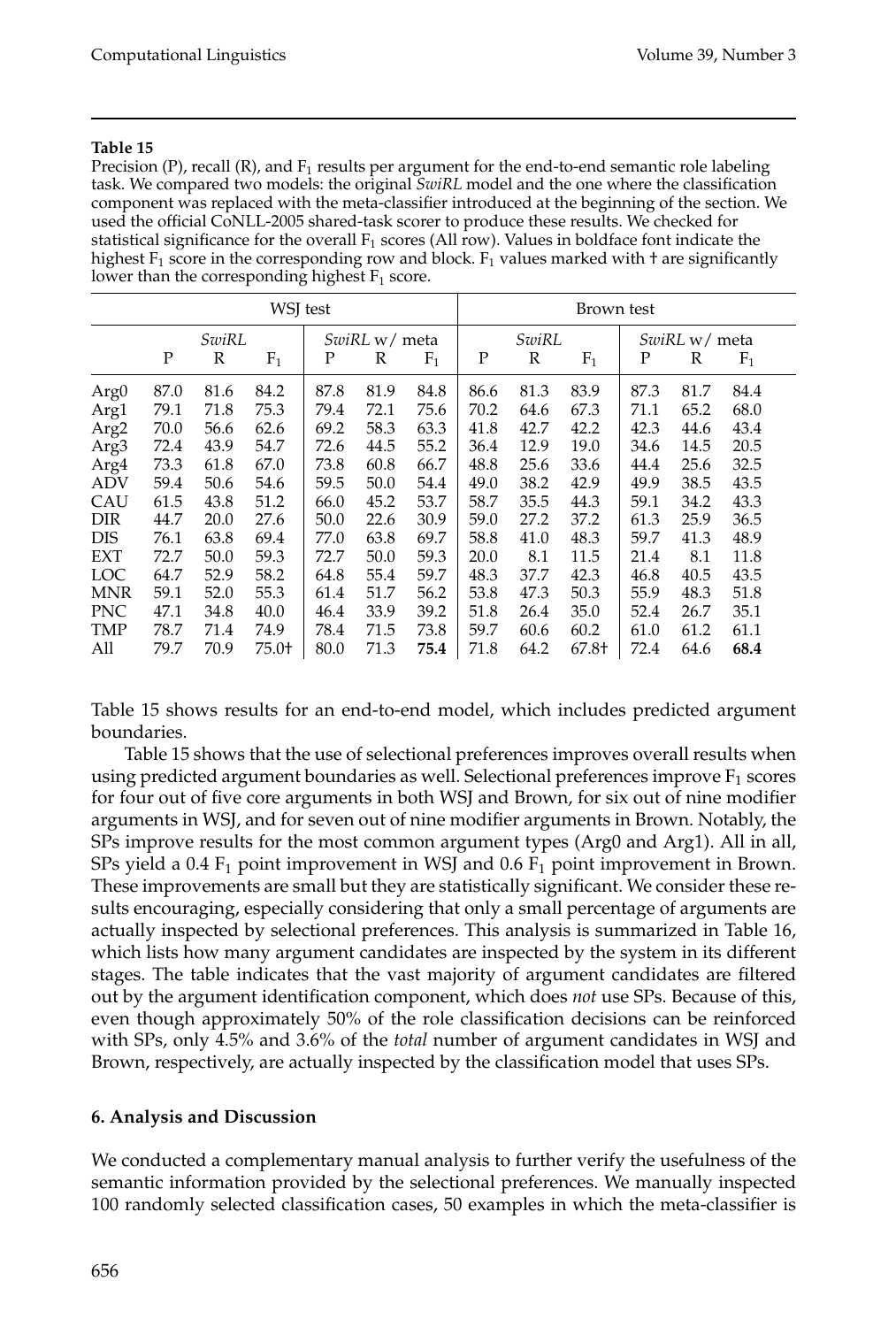Counts for argument candidates for the two test partitions on the end-to-end semantic role labeling task. The Predicted non-arguments line indicates how many candidate arguments are classified as non-arguments by the argument identification classifier. The Incompatible with SPs line indicates how many candidates were classified as arguments but cannot be modeled by our current SPs (i.e., they are not noun phrases or prepositional phrases containing a noun phrase as the second child). Lastly, the Compatible with SPs line lists how many candidates were both classified as likely arguments and can be modeled by the SPs.

|                         |         | WSI test Brown test |  |
|-------------------------|---------|---------------------|--|
| Predicted non-arguments | 158,310 | 184,958             |  |
| Incompatible with SPs   | 5.739   | 11.167              |  |
| Compatible with SPs     | 7.691   | 7.867               |  |
| Total                   | 171.740 | 203,992             |  |

correct and the baseline SRC (*SwiRL*) is wrong, and 50 where the meta-classifier chooses the incorrect classifier and the SRC is right. Interestingly, we observed that the majority of cases have a clear linguistic interpretation, shedding light on the reasons why the meta-classifier using SP information manages to correct some erroneous predictions of the original SRC model, but also on the limitations of selectional preferences.

Regarding the success of the meta-classifier, the studied cases generally correspond to low frequency verb–argument head pairs, in which the baseline SRC might have had problems with generalization. In 29 of the cases (∼58%), the syntactic information is not enough to disambiguate the proper role, tends to indicate a wrong role label, or it confuses the SRC because it contains errors. Most of the semantically based SP predictions are correct, however, so the meta-classifier does select the correct role label. In another 15 cases (∼30%) the source of the baseline SRC error is not clear, but still, several SP models suggest the correct role, giving the opportunity to the meta-classifier to make the right choice. Finally, in the remaining six cases (∼12%) a "chance effect" is observed: The failure of the baseline SRC model does not have a clear interpretation and, moreover, most SP predictions are actually wrong. In these situations, several labels are predicted with the same confidence, and the meta-classifier selects the correct one by chance.

Figure 2 shows four real examples in which we see the importance of the information provided by the selectional preferences. In example (a), the verb *flash* never occurs in training with the argument head word **news**. The syntactic structure alone strongly suggests Arg0, because the argument is an NP just to the left of a verb in active form. This is probably why the baseline SRC incorrectly predicts Arg0. Some semantic information is needed to know that the word **news** is not the agent of the predicate (Arg0), but rather the theme (*thing shining*, Arg1). Selectional preferences make this work perfectly, because all variants predict the correct label by signaling that **news** is much more compatible with *flash* in Arg1 position rather than Arg0.

In example (b), the predicate *promise* expects a person as Arg1 (*person promised to*, Recipient) and an action as Arg2 (*promised action*, Theme). Moreover, the presence of Arg2 is obligatory. The syntactic structure is correct but does not provide the semantic (*Arg1 should be a person*) or structural information (*the assignment of Arg1 would have required an additional Arg2*) needed to select the appropriate role. *SwiRL* does not have it either, and it assigns the incorrect Arg1 label. Most SP models correctly predict that **investigation** is more similar to the heads of Arg2 arguments of *promise* than to the heads of Arg1 arguments, however.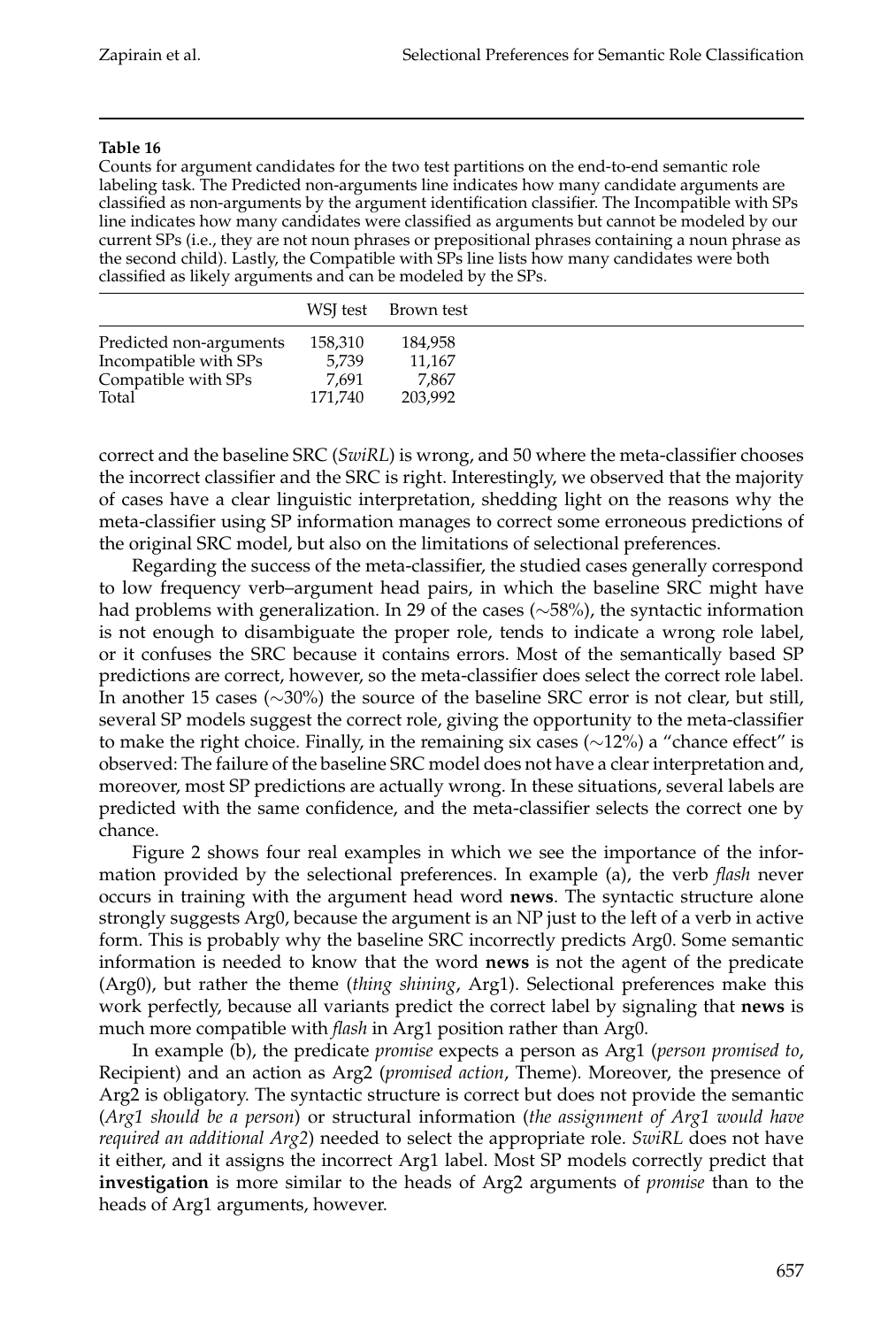- (a) Several traders could be seen shaking their heads when (([the **news**] $_{Arg0 \Rightarrow Arg1}$ )<sup>NP</sup>  $(\textit{flashed})^\text{VP}$ <sup>S</sup> .
- (b) Italian President Francesco Cossiga (*promised* ([a quick **investigation** into whether Olivetti broke Cocom rules]<sub>Arg1⇒Arg2</sub>)<sup>NP</sup>)<sup>VP</sup>.
- (c) Annual payments (will more than *double* ([from (a year ago)<sup>NP</sup>]<sub>TMP ⇒Arg3</sub>)<sup>PP</sup> to about \$240 million  $\cdots$ )<sup>VP</sup>  $\cdots$
- (d) Procter & Gamble Co. plans to (begin ((*testing* (next month)<sup>NP</sup>)<sup>VP</sup>)<sup>S</sup> ([a superco. **detergent** that  $\cdots$  washload] $_{\text{Arg0} \Rightarrow \text{Arg1}}$ <sup>NP</sup>)<sup>VP</sup>.

#### **Figure 2**

Examples of incorrect *SwiRL* role assignments fixed by the meta-classifier. In each sentence, the verb is emphasized in italics and the head word for the selectional preferences is boldfaced. The argument under focus is marked within square brackets.  $x \Rightarrow y$  means that the incorrect label *x* assigned by the baseline *SwiRL* model is corrected into role label *y* by the combined system. Finally, examples also contain simplified syntactic annotations from the test set predicted syntactic layer, which are used for the discussion in the text.

In example (c) we see the application of **prep**-*role* selectional preferences. In that sentence, the baseline SRC is likely confused by the content word feature of the PP "**from** a year ago" (Surdeanu et al. 2003). In PropBank, "year" is a strong indicator of a temporal adjunct (AM-TMP). The predicate *double*, however, describes the Arg3 argument as "starting point" of the action and it is usually introduced by the preposition *from*. This is very common also for other motion verbs (*go*, *rise*, etc.), resulting in the **from**-*Arg3* selectional preference containing a number of heads of temporal expressions, in particular many more instances of the word *year* than the **from**-*AM-TMP* selectional preference. As a consequence, the majority of SP models predict the correct Arg3 label.

Finally, example (d) highlights that selectional preferences increase robustness in front of parsing errors. In this example, the NP "a superco. **detergent**" is incorrectly attached to "begin" instead of the predicate *testing* by the syntactic parser. This produces many incorrect features derived from syntax (syntactic frame, path, etc.) that may confuse the baseline SRC model, which ends up producing an incorrect Arg0 assignment. Most of the SP models, however, predict that **detergent** is not a plausible Agent for *test* ("examiner"), but instead it fits best with the Arg1 position ("examined").

Nevertheless, selectional preferences have a significant limitation: They do not model syntactic structures, which often give strong hints for classification. In fact, the vast majority of the situations where the meta-classifier performs worse than the original SRC model are cases that are syntax-driven, hence situations that are incompletely addressed by the current SP models. Even though the SRC and the SRC+SP models have features that model syntax, they can be overwhelmed by the SP features and standalone models, which leads to incorrect meta-classification results. Figure 3 shows a few representative examples in this category. In the first example in the figure, the metaclassifier changes the correctly assigned label Arg2 to Arg1, because most SP models favor the Arg1 label for the argument "test." In the PropBank training corpus, however, the argument following the verb *fail* is labeled Arg2 in 79% of the cases. Because the SP models do not take into account syntax or positional information, this syntactic preference is lost. Similarly, SPs do not model the fact that the verb *buy* is seldom preceded by an Arg1 argument, or the argument immediately following the verb *precede* tends to be Arg1, hence the incorrect classifications in Figure 3 (b) and (c). All these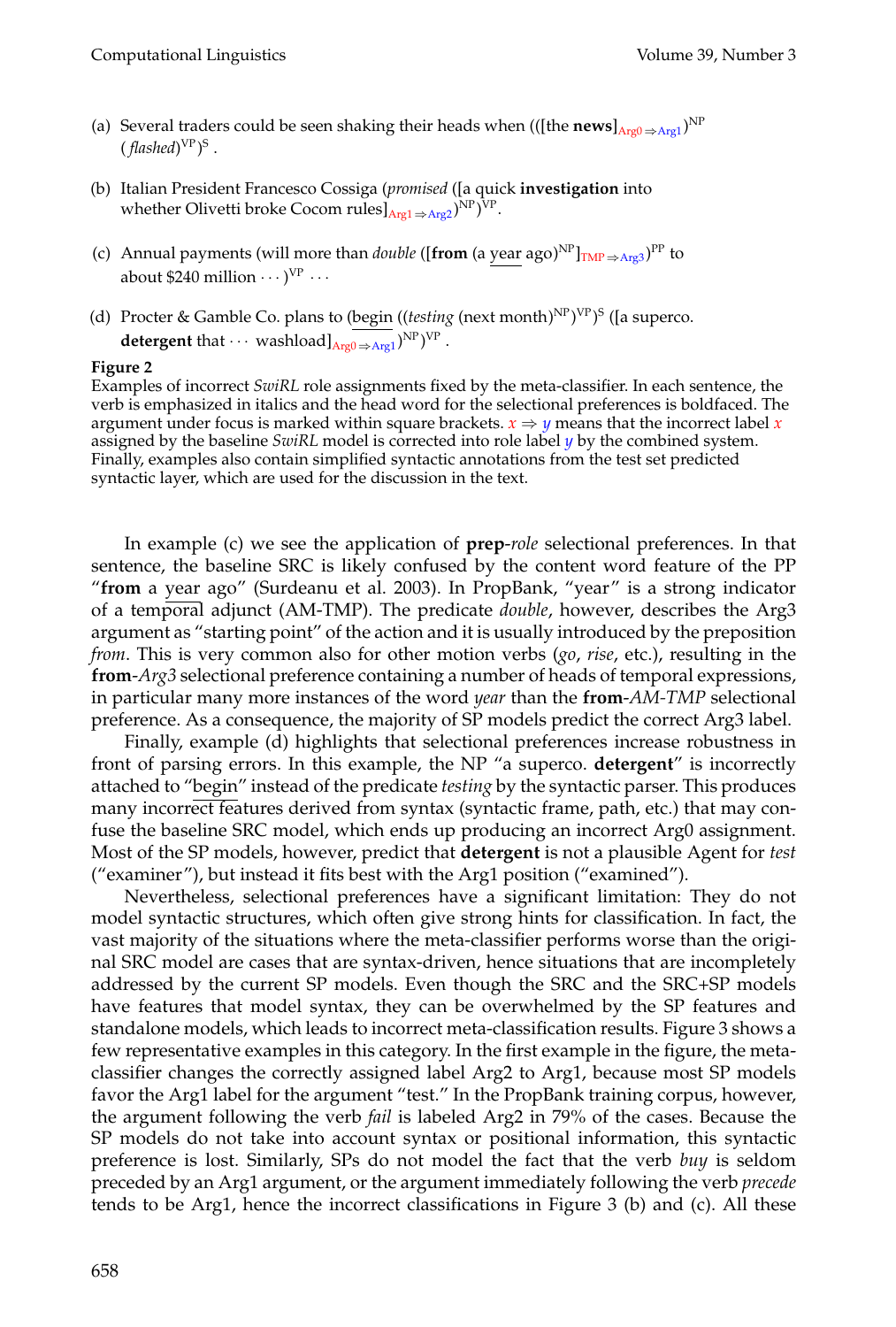- (a) Some "circuit breakers" installed after the October 1987 crash (*failed* ([their first test  $]_{\text{Arg2} \Rightarrow \text{Arg1}}$ )<sup>NP</sup>)<sup>VP</sup>...
- (b) Many fund managers argue that now's ([the **time**]<sub>TMP ⇒Arg1</sub>)<sup>NP</sup> (*to buy*)<sup>VP</sup>)<sup>S</sup>.
- (c) Telephone volume was up sharply, but it was still at just half the level of the weekend (*preceding* ([Black **Monday** ]<sub>Arg1⇒TMP</sub>)<sup>NP</sup>)<sup>VP</sup> .

### **Figure 3**

Examples of incorrect assignments by the meta-classifier. In each sentence, the verb is emphasized in italics and the head word for the selectional preferences is boldfaced. The argument under focus is marked within square brackets.  $x \Rightarrow y$  means that the correct *x* label assigned by the baseline model is wrongly converted into *y* by the meta-classifier. As in Figure 2, examples also contain simplified syntactic annotations taken from the test set predicted syntactic layer.

examples are strong motivation for SP models that model both lexical and syntactic preferences. We will address such models in future work.

# **7. Conclusions**

Current systems usually perform SRL in two pipelined steps: argument identification and argument classification. Whereas identification is mostly syntactic, classification requires semantic knowledge to be taken into account. In this article we have shown that the lexical heads seen in training data are too sparse to assign the correct role, and that selectional preferences are able to generalize those lexical heads. In fact, we show for the first time that the combination of the predictions of several selectional preference models with a state-of-the-art SRC system yields significant improvements in both in-domain and out-of-domain test sets. These improvements to role classification translate into small but statistically significant improvements in an end-to-end semantic role labeling system. We find these results encouraging considering that in the complete semantic role labeling task only a small percentage of argument candidates are affected by our modified role classification model. The experiments were carried out over the well-known CoNLL-2005 data set, based on PropBank.

We applied several selectional preference models, based on WordNet and distributional similarity. Our experiments show that all models outperform the pure lexical matching approach, with distributional methods performing better that WordNet-based methods, and second-order similarity models being the best. In addition to the traditional selectional preferences for verbs, we introduce the use of selectional preferences for prepositions, which are applied to classifying prepositional phrases. The combination of both types of selectional preferences improves over the use of selectional preferences for verbs alone.

The analysis performed over the cases where the base SRC system and the combined system differed showed that the selectional preferences are specially helpful when syntactic information is either incorrect or insufficient to disambiguate the correct role. The analysis also highlighted that the limitations of selectional preferences for modeling syntactic structures introduce some errors in the combined model. Those errors could be addressed if the SP models included some syntactic information.

Our research leaves the door open for tighter integration of semantic and syntactic information for Semantic Role Labeling. We introduced selectional preferences in the SRC system as simple features, but models which extend syntactic structures with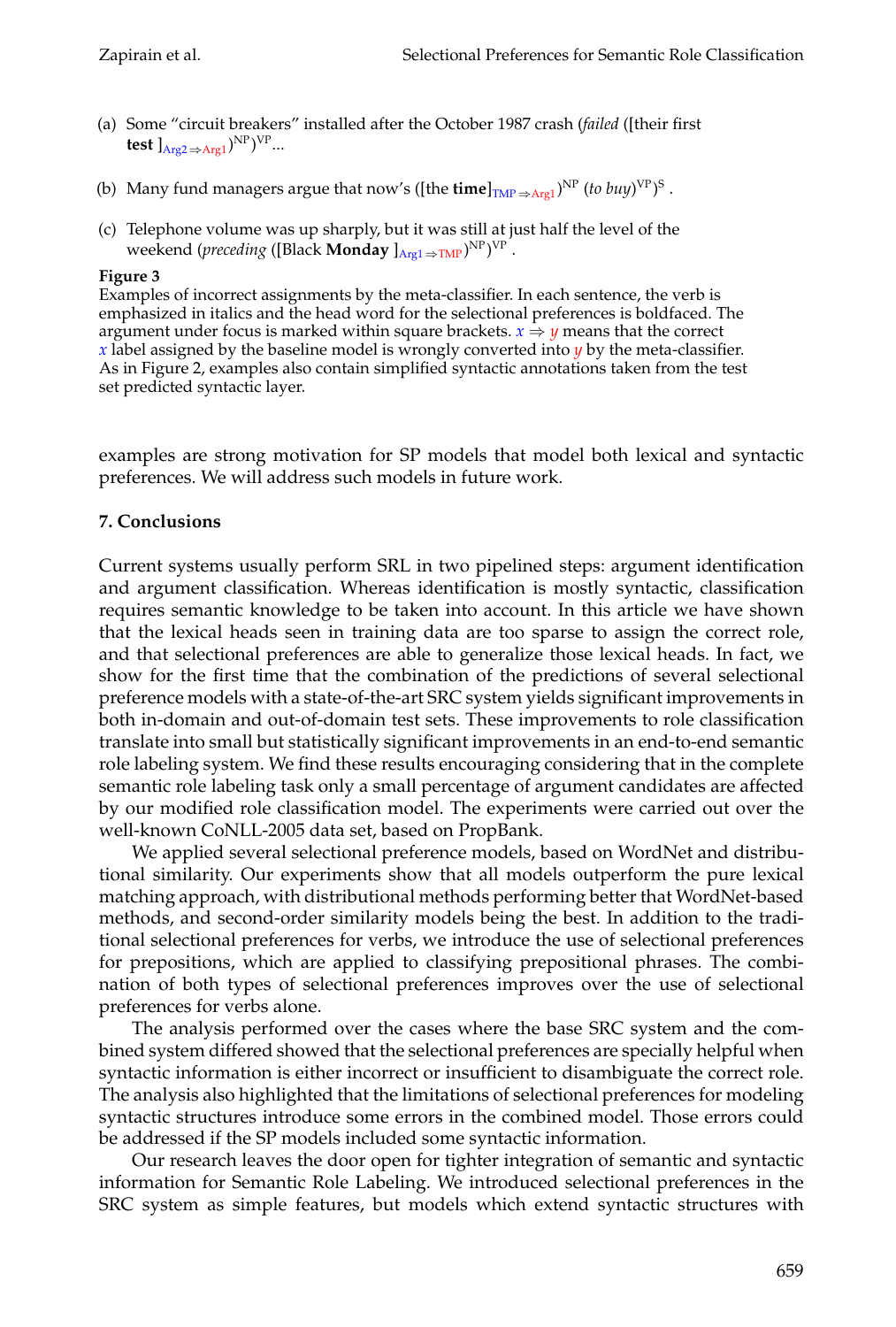#### Computational Linguistics Volume 39, Number 3

selectional preferences (or vice versa) could overcome some of the errors that our system introduced. Extending the use of selectional preferences to other syntactic types beyond noun phrases and prepositional phrases would be also of interest. In addition, the method for combining selectional preferences for verbs and prepositions was naive, and we expect that a joint model of verb and preposition preferences for prepositional phrases would improve results further. Finally, individual selectional preference methods could be improved and newer methods incorporated, which could further improve the results.

#### **Acknowledgments**

The authors would like to thank the three anonymous reviewers for their detailed and insightful comments on the submitted version of this manuscript, which helped us to improve it significantly in this revision. This work was partially funded by the Spanish Ministry of Science and Innovation through the projects OpenMT-2 (TIN2009-14675-C03) and KNOW2 (TIN2009-14715-C04-04). It also received financial support from the Seventh Framework Programme of the EU (FP7/2007- 2013) under grant agreements 247762 (FAUST) and 247914 (MOLTO). Mihai Surdeanu was supported by the Air Force Research Laboratory (AFRL) under prime contract no. FA8750-09-C-0181. Any opinions, findings, and conclusion or recommendations expressed in this material are those of the authors and do not necessarily reflect the view of the Air Force Research Laboratory (AFRL).

#### **References**

- Agirre, Eneko, Timothy Baldwin, and David Martinez. 2008. Improving parsing and PP attachment performance with sense information. In *Proceedings of ACL-08: HLT*, pages 317–325, Columbus, OH.
- Agirre, Eneko, Kepa Bengoetxea, Koldo Gojenola, and Joakim Nivre. 2011. Improving dependency parsing with semantic classes. In *Proceedings of the 49th Annual Meeting of the Association for Computational Linguistics: Human Language Technologies*, pages 699–703, Portland, OR.
- Agirre, Eneko and David Martinez. 2001. Learning class-to-class selectional preferences. In *Proceedings of the 2001 Workshop on Computational Natural Language Learning (CoNLL-2001)*, pages 1–8, Toulouse.
- Agirre, Eneko and German Rigau. 1996. Word sense disambiguation using

conceptual density. In *Proceedings of the 16th Conference on Computational Linguistics - Volume 1*, COLING '96, pages 16–22, Stroudsburg, PA.

- Baroni, Marco and Alessandro Lenci. 2010. Distributional memory: A general framework for corpus-based semantics. *Computational Linguistics*, 36(4):673–721.
- Bergsma, Shane, Dekang Lin, and Randy Goebel. 2008. Discriminative learning of selectional preference from unlabeled text. In *Proceedings of EMNLP*, pages 59–68, Honolulu, HI.
- Boas, H. C. 2002. Bilingual framenet dictionaries for machine translation. In *Proceedings of the Third International Conference on Language Resources and Evaluation (LREC)*, pages 1,364–1,371, Las Palmas de Gran Canaria.
- Brockmann, Carsten and Mirella Lapata. 2003. Evaluating and combining approaches to selectional preference acquisition. In *Proceedings of the 10th Conference of the European Chapter of the Association of Computational Linguistics (EACL-2003)*, pages 27–34, Budapest.
- Carreras, X. and L. Marquez. 2004. ` Introduction to the CoNLL-2004 Shared Task: Semantic Role Labeling. In *Proceedings of the Eighth Conference on Computational Natural Language Learning (CoNLL-2004)*, pages 89–97, Boston, MA.
- Carreras, X. and L. Màrquez. 2005. Introduction to the CoNLL-2005 Shared Task: Semantic Role Labeling. In *Proceedings of the Ninth Conference on Computational Natural Language Learning (CoNLL-2005)*, pages 152–164, Ann Arbor, MI.
- Chakraborti, Sutanu, Nirmalie Wiratunga, Robert Lothian, and Stuart Watt. 2007. Acquiring word similarities with higher order association mining. In *Proceedings of the 7th International Conference on Case-Based Reasoning: Case-Based Reasoning Research and Development*, ICCBR '07, pages 61–76, Berlin.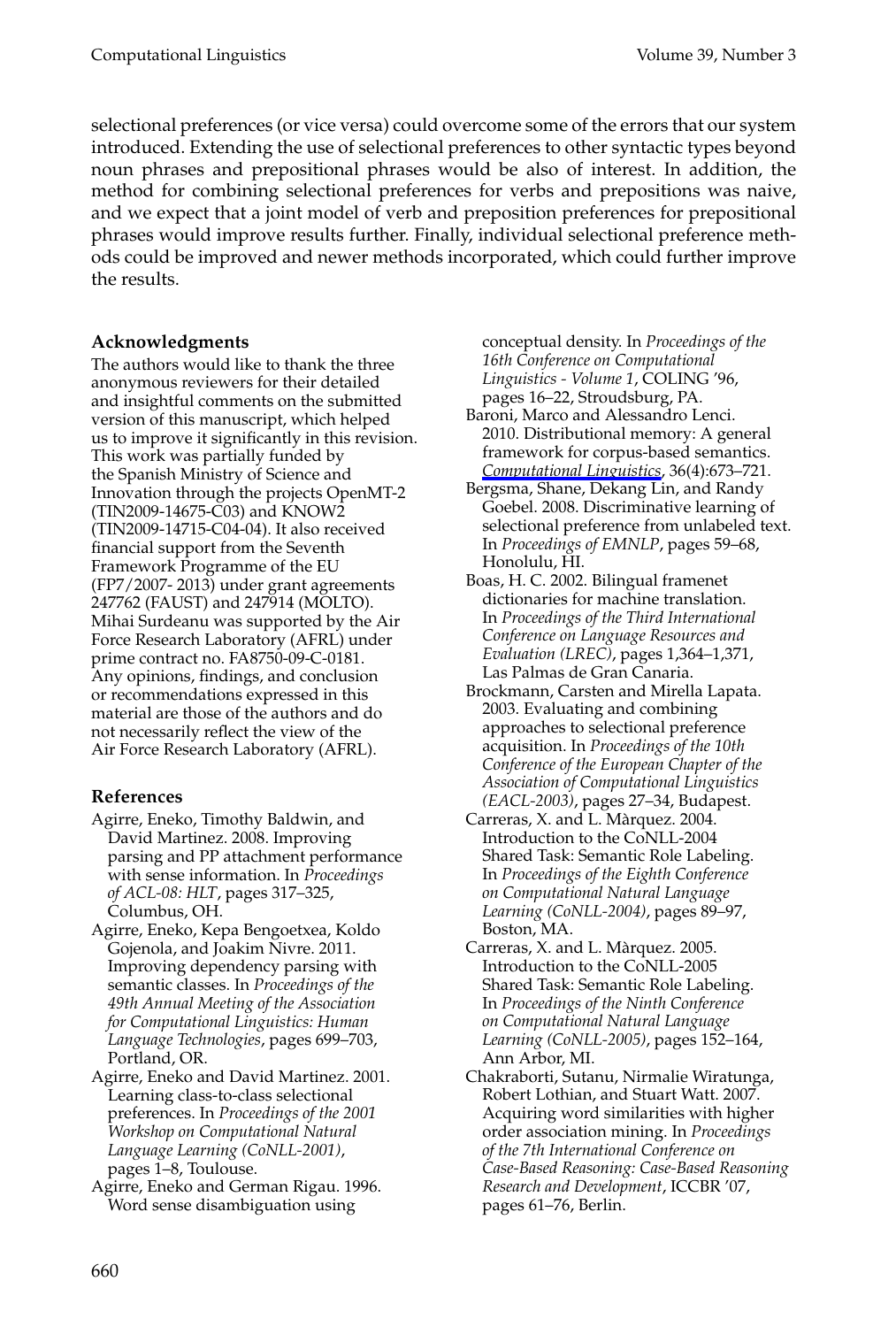- Chambers, Nathanael and Daniel Jurafsky. 2010. Improving the use of pseudo-words for evaluating selectional preferences. In *Proceedings of the 48th Annual Meeting of the Association for Computational Linguistics*, pages 445–453, Uppsala, Sweden.
- Charniak, E. 2000. A maximum-entropy inspired parser. In *Proceedings of the 1st Meeting of the North American Chapter of the Association for Computational Linguistics (NAACL-2000)*, pages 132–139, Seattle, WA.
- Clark, Stephen and Stephen Weir. 2002. Class-based probability estimation using a semantic hierarchy. *Computational Linguistics*, 28(2):187–206.
- Edmonds, Philip. 1997. Choosing the word most typical in context using a lexical co-occurrence network. In *Proceedings of the 35th Annual Meeting of the Association for Computational Linguistics and Eighth Conference of the European Chapter of the Association for Computational Linguistics*, ACL '98, pages 507–509, Stroudsburg, PA.
- Erk, Katrin. 2007. A simple, similarity-based model for selectional preferences. In *Proceedings of the 45th Annual Meeting of the Association of Computational Linguistics (ACL-2007)*, pages 216–223, Prague.
- Erk, Katrin, Sebastian Padó, and Ulrike Padó. 2010. A flexible, corpus-driven model of regular and inverse selectional preferences. *Computational Linguistics*, 36(4):723–763.
- Fillmore, C. J., J. Ruppenhofer, and C. F. Baker. 2004. FrameNet and representing the link between semantic and syntactic relations. In *Frontiers in Linguistics, volume I of Language and Linguistics Monograph Series B*. Institute of Linguistics, Academia Sinica, Taipei, pages 19–59.
- Gildea, D. and D. Jurafsky. 2002. Automatic labeling of semantic roles. *Computational Linguistics*, 28(3):245–288.
- Grefenstette, Gregory. 1992. Sextant: Exploring unexplored contexts for semantic extraction from syntactic analysis. In *ACL'92*, pages 324–326, Newark, DE.
- Higashinaka, Ryuichiro and Hideki Isozaki. 2008. Corpus-based question answering for why-questions. In *Proceedings of the Third International Joint Conference on Natural Language Processing (IJCNLP)*, pages 418–425, Hyderabad.
- Hindle, Donald. 1990. Noun classification from predicate-argument structures. In *Proceedings of the 28th Annual Meeting of the Association for Computational Linguistics (ACL-1990)*, pages 268–275, Pittsburgh, PA.
- Koo, Terry, Xavier Carreras, and Michael Collins. 2008. Simple semi-supervised dependency parsing. In *Proceedings of ACL-08: HLT*, pages 595–603, Columbus, OH.
- Lee, Lillian. 1999. Measures of distributional similarity. In *37th Annual Meeting of the Association for Computational Linguistics*, pages 25–32, College Park, MD.
- Li, Hang and Naoki Abe. 1998. Generalizing case frames using a thesaurus and the MDL principle. *Computational Linguistics*, 24(2):217–244.
- Lin, Dekang. 1998. Automatic retrieval and clustering of similar words. In *Proceedings of the 36th Annual Meeting of the Association for Computational Linguistics and the 17th International Conference on Computational Linguistics (COLING-ACL-1998)*, pages 768–774, Montreal.
- Litkowski, K. C. and O. Hargraves. 2005. The preposition project. In *Proceedings of the ACL-SIGSEM Workshop on the Linguistic Dimensions of Prepositions and their Use in Computational Linguistic Formalisms and Applications*, pages 171–179, Colchester.
- Litkowski, K. C. and O. Hargraves. 2007. SemEval-2007 Task 06: Word-sense disambiguation of prepositions. In *Proceedings of the 4th International Workshop on Semantic Evaluations (SemEval-2007)*, pages 24–29, Prague.
- Litkowski, Ken and Orin Hargraves. 2006. Coverage and inheritance in the preposition project. In *Prepositions '06: Proceedings of the Third ACL-SIGSEM Workshop on Prepositions*, pages 37–44, Trento.
- Marcus, Mitchell, Grace Kim, Mary Ann Marcinkiewicz, Robert MacIntyre, Ann Bies, Mark Ferguson, Karen Katz, and Britta Schasberger. 1994. The Penn Treebank: Annotating predicate argument structure. In *Proceedings of the Workshop on Human Language Technology (HLT-94)*, pages 114–119, Plainsboro, NJ.
- Màrquez, Lluís, Xavier Carreras, Kenneth C. Litkowski, and Suzanne Stevenson. 2008. Semantic role labeling: An introduction to the special issue. *Computational Linguistics*, 34(2):145–159.
- McCarthy, Diana and John Carroll. 2003. Disambiguating nouns, verbs, and adjectives using automatically acquired selectional preferences. *Computational Linguisties*, 29:639–654.
- Melli, Gabor, Yang Wang, Yudong Liu, Mehdi M. Kashani, Zhongmin Shi,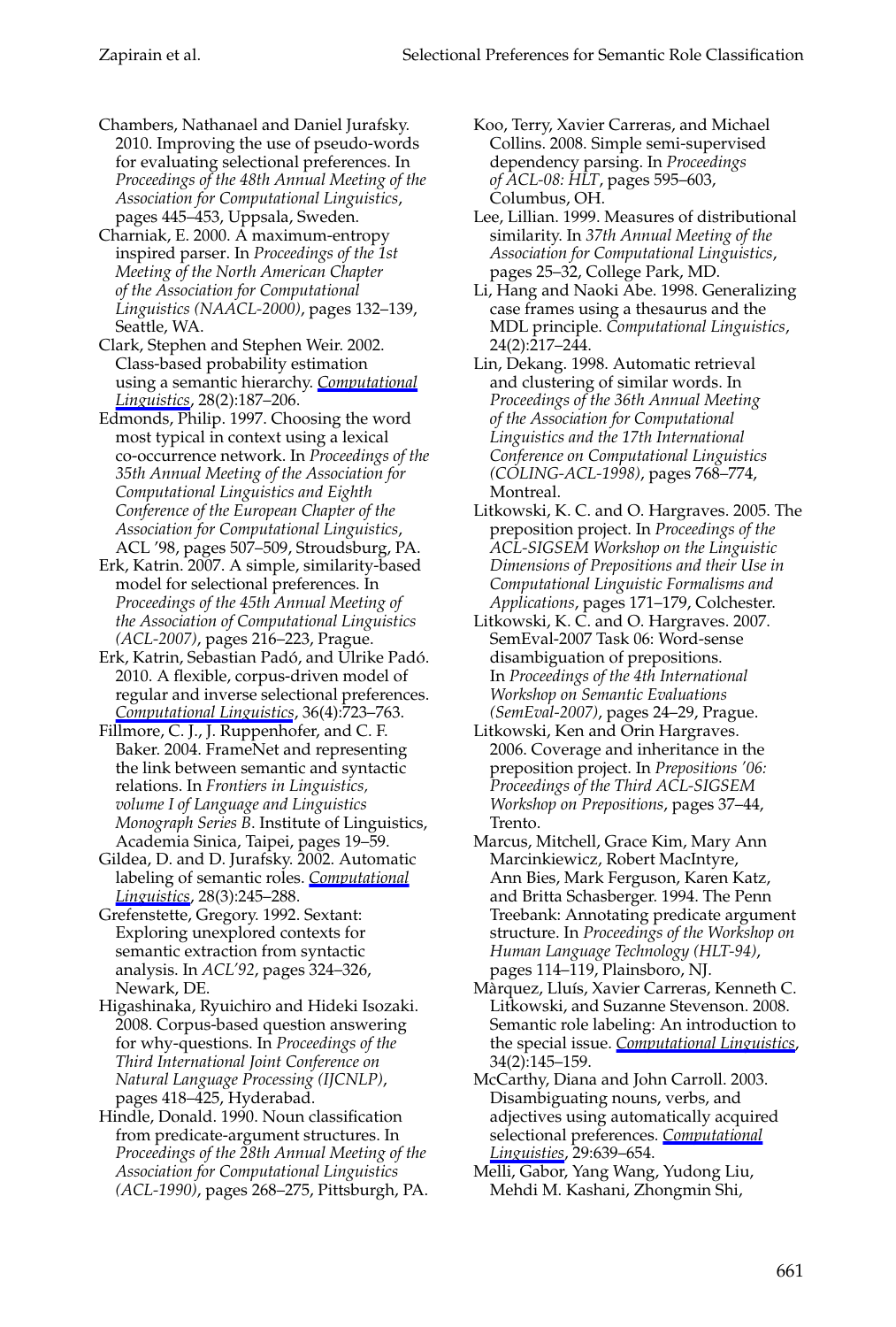#### Computational Linguistics Volume 39, Number 3

Baohua Gu, Anoop Sarkar, and Fred Popowich. 2005. Description of SQUASH, the SFU question answering summary handler for the DUC-2005 summarization task. In *Proceedings of Document Understanding Workshop, HLT/EMNLP Annual Meeting*, Vancouver.

Moschitti, Alessandro, Silvia Quarteroni, Roberto Basili, and Suresh Manandhar. 2007. Exploiting syntactic and shallow semantic kernels for question/answer classification. In *Proceedings of the 45th Conference of the Association for Computational Linguistics (ACL)*, pages 776–783, Prague.

Narayanan, S. and S. Harabagiu. 2004. Question answering based on semantic structures. In *Proceedings of the 20th International Conference on Computational Linguistics (COLING)*, pages 693–701, Geneva.

Noreen, E. W. 1989. *Computer-Intensive Methods for Testing Hypotheses: An Introduction*, Wiley.

Ó Séaghdha, Diarmuid. 2010. Latent variable models of selectional preference. In *Proceedings of the 48th Annual Meeting of the Association for Computational Linguistics*, pages 435–444, Uppsala.

Padó, Sebastian and Mirella Lapata. 2007. Dependency-based construction of semantic space models. *Computational Linguistics*, 33(2):161–199.

Padó, Sebastian, Ulrike Padó, and Katrin Erk. 2007. Flexible, corpus-based modelling of human plausibility judgements. In *Proceedings of the 2007 Joint Conference on Empirical Methods in Natural Language Processing and Computational Natural Language Learning (EMNLP-CoNLL-2007)*, pages 400–409, Prague.

Palmer, M., D. Gildea, and P. Kingsbury. 2005. The proposition bank: An annotated corpus of semantic roles. *Computational Linguistics*, 31(1):71–105.

Pantel, Patrick, Rahul Bhagat, Bonaventura Coppola, Timothy Chklovski, and Eduard Hovy. 2007. ISP: Learning inferential selectional preferences. In *Human Language Technologies 2007: The Conference of the North American Chapter of the Association for Computational Linguistics; Proceedings of the Main Conference*, pages 564–571, Rochester, NY.

Pantel, Patrick and Dekang Lin. 2000. An unsupervised approach to prepositional phrase attachment using contextually similar words. In *Proceedings of the 38th Annual Conference of the Association of*

*Computational Linguistics (ACL-2000)*, pages 101–108, Hong Kong.

Pradhan, S., W. Ward, and J. H. Martin. 2008. Towards robust semantic role labeling. *Computational Linguistics*, 34(2):289–310.

Rada, R., H. Mili, E. Bicknell, and M. Blettner. 1989. Development and application of a metric on semantic nets. *IEEE Transactions on Systems, Man, and Cybernetics*,  $19(1):17-30.$ 

Ratinov, Lev and Dan Roth. 2009. Design challenges and misconceptions in named entity recognition. In *Proceedings of the Thirteenth Conference on Computational Natural Language Learning (CoNLL-2009)*, pages 147–155, Boulder, CO.

Resnik, Philip. 1993a. *Selection and Information: A Class-Based Approach to Lexical Relationships*. Ph.D. thesis, University of Pennsylvania.

Resnik, Philip. 1993b. Semantic classes and syntactic ambiguity. In *Proceedings of the Workshop on Human Language Technology*, pages 278–283, Morristown, NJ.

Ritter, Alan, Mausam, and Oren Etzioni. 2010. A latent Dirichlet allocation method for selectional preferences. In *Proceedings of the 48th Annual Meeting of the Association for Computational Linguistics*, pages 424–434, Uppsala.

Schütze, Hinrich. 1998. Automatic word sense discrimination. *Computational Linguistics*, 24(1):97–123.

Srikumar, V. and D. Roth. 2011. A joint model for extended semantic role labeling. In *Proceedings of the Conference on Empirical Methods in Natural Language Processing (EMNLP)*, pages 129–139, Edinburgh.

Surdeanu, M., S. Harabagiu, J. Williams, and P. Aarseth. 2003. Using predicateargument structures for information extraction. In *Proceedings of the 41st Annual Meeting of the Association for Computational Linguistics (ACL-2003)*, pages 8–15, Sapporo.

Surdeanu, Mihai, Massimiliano Ciaramita, and Hugo Zaragoza. 2011. Learning to rank answers to non-factoid questions from Web collections. *Computational Linguistics*, 37(2):351–383.

Surdeanu, Mihai, Lluís Màrquez, Xavier Carreras, and Pere R. Comas. 2007. Combination strategies for semantic role labeling. *Journal of Artificial Intelligence Research (JAIR)*, 29:105–151.

Sussna, Michael. 1993. Word sense disambiguation for free-text indexing using a massive semantic network. In *Proceedings of the Second International*